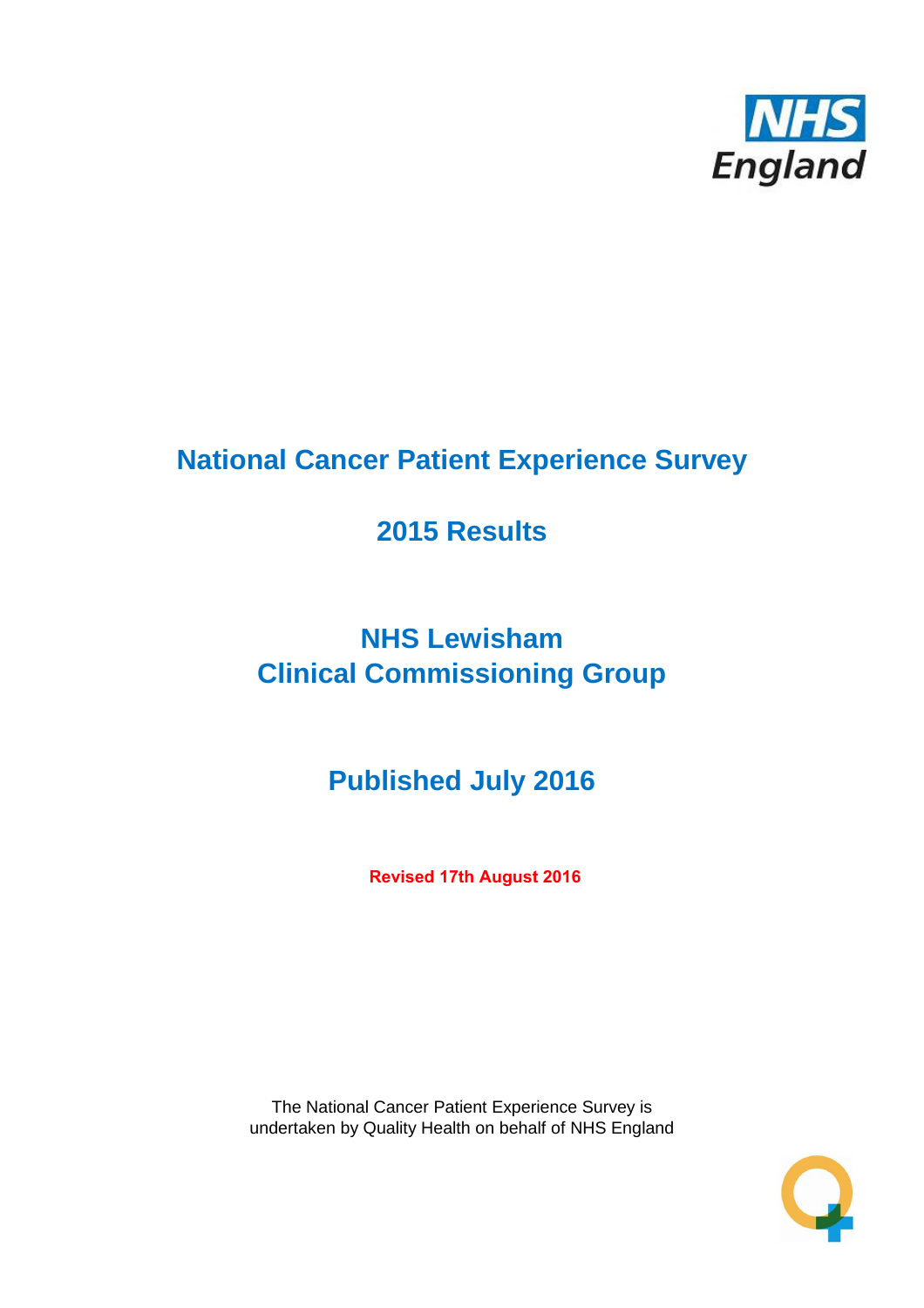#### **Report Revisions**

| <b>Report Name:</b>     | National Cancer Patient Experience Survey 2015 Results                                                                                                                                               |
|-------------------------|------------------------------------------------------------------------------------------------------------------------------------------------------------------------------------------------------|
| CCG Name:               | <b>NHS Lewisham CCG</b>                                                                                                                                                                              |
|                         |                                                                                                                                                                                                      |
| Date of revision:       | 17/08/2016                                                                                                                                                                                           |
| Reason for revision(s): | Further quality assurance conducted on published data as a result of a query<br>from a Trust. Errors found affecting a small proportion of the Tumour Group<br>data for a number of Trusts and CCGs. |
|                         | The errors occurred when data was exported incorrectly for some tumour<br>types in selected CCGs and Trusts.                                                                                         |
|                         | Revisions affect Tumour Group tables only. All other scores (Unadjusted, Case<br>Mix Adjusted and Expected Range) reported for 'All Cancers' unaffected by<br>these revisions.                       |

| Detail of revisions made                    |      |                 |                     |          |                    |                  |  |  |  |  |
|---------------------------------------------|------|-----------------|---------------------|----------|--------------------|------------------|--|--|--|--|
| <b>Report Section</b>                       | Page | Question        | <b>Tumour Group</b> | Column   | Incorrect<br>Score | Revised<br>Score |  |  |  |  |
| Comparisons by tumour<br>group for this CCG | 31   | Q <sub>29</sub> | Sarcoma             | This CCG | 83%                | n.a.             |  |  |  |  |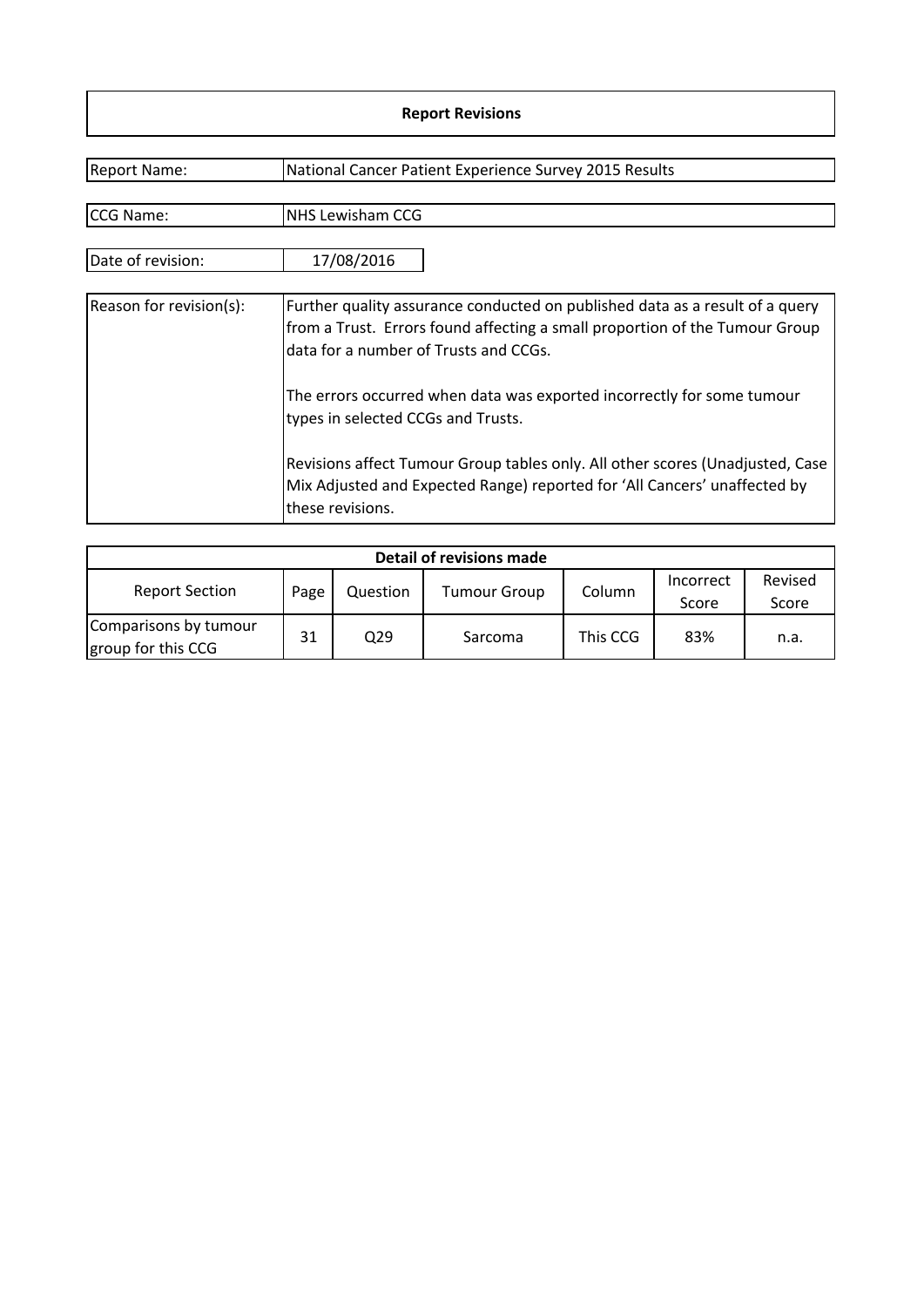#### **Introduction**

The National Cancer Patient Experience Survey 2015 is the fifth iteration of the survey first undertaken in 2010. It has been designed to monitor national progress on cancer care; to provide information to drive local quality improvements; to assist commissioners and providers of cancer care; and to inform the work of the various charities and stakeholder groups supporting cancer patients.

The survey was overseen by a national Cancer Patient Experience Advisory Group. This Advisory Group set the principles and objectives of the survey programme and guided questionnaire development.

The survey was commissioned and managed by NHS England. The survey provider, Quality Health, is responsible for designing, running and analysing the survey.

Full national results and other reports are available at www.ncpes.co.uk

Further details on the survey methodology and changes to the 2015 survey can be found in the Annex. Note that a number of significant changes were made to the 2015 survey so caution should be taken in directly comparing data from the 2015 survey to the findings of the previous CPES surveys. No comparisons with previous surveys are presented in this report.

#### **This report**

The report shows how this CCG scored for each question in the survey, compared with national results. It is aimed at helping individual CCGs to understand their performance and identify areas for local improvement.

Note that responses for questions with 1-20 respondents have been suppressed. This is to protect patient confidentiality and because uncertainty around the result is too great.

#### **Data tables**

The data tables presented in this report show the following for each question:

- **Column 1** shows the number of respondents to this question
- **Column 2** shows the unadjusted 2015 score for this CCG
- **Column 3** shows the case-mix adjusted 2015 score for this CCG
- **Column 4** shows the lower limit of the expected range of scores for this CCG (the top of the pale blue section on the Comparability chart - see below)
- **Column 5** shows the upper limit of the expected range of scores for this CCG (the bottom of the dark blue section on the Comparability chart - see below)
- **Column 6** shows the National Average score for this question.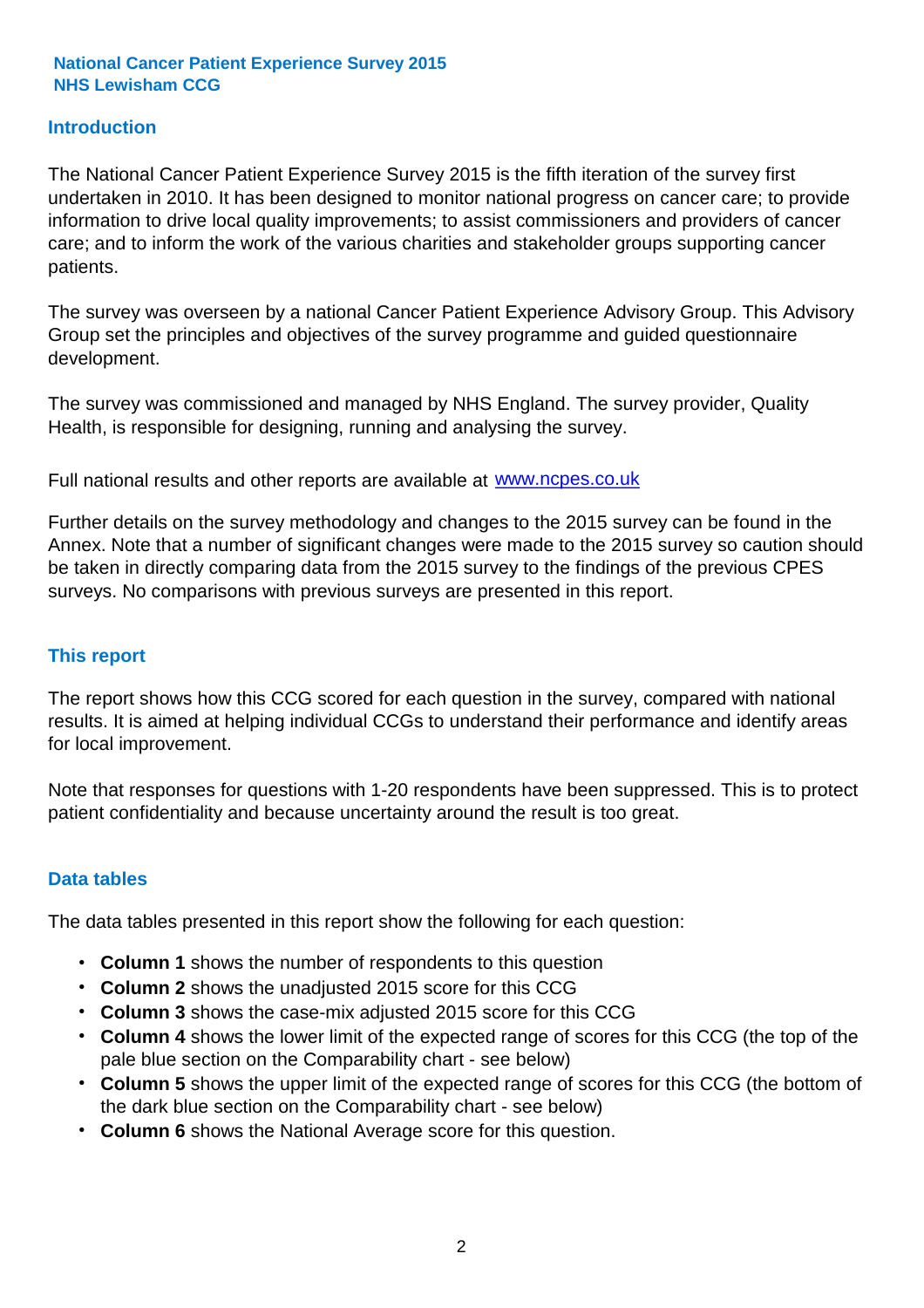Results for individual response options are presented in the detailed data tables **WWW.ncpes.co.uk** Confidence Intervals for unadjusted and case-mix adjusted data are provided in these tables.

Expected ranges and 95% Confidence Intervals highlight the uncertainty around the results. The size of the expected ranges and confidence intervals will be different for each question, and depends on the number of respondents and the range of their responses.

For further details on case-mix adjustment and the scoring methodology used, please refer to the Annex.

#### **Comparability charts**

For the 2015 survey, we have adopted the CQC standard for reporting comparative performance, based on calculation of "expected ranges". This means that CCGs will be flagged as outliers only if there is statistical evidence that their scores deviate (positively or negatively) from the range of scores that would be expected for CCGs of the same size.

The Comparability charts in this report show a bar with these expected ranges (in grey), higher than expected (in dark blue), and lower than expected (in pale blue). A black dot represents the actual score of this CCG.

The same colour convention has been used in Column 3 of the Data tables.

For further details on expected ranges, please refer to the technical document at **www.ncpes.co.uk** 

#### **Tumour group tables**

The final set of tables in this report show the scores for each question for each of the 13 tumour groups, with a comparative national score for that tumour group.

These breakdowns are intended as additional information for CCGs to understand the differences between the experiences of patients with different types of cancer. The numbers are generally relatively small and may not be statistically significant. They should therefore be treated with some caution.

#### **Notes on specific questions**

Question 5 in the survey has not been scored. However, the unscored data is useful and has been published alongside the other results in this report. This question asked respondents to "tick all that apply". The results show all of the responses given including where respondents chose two or more options.

Questions used to direct respondents to different parts of the survey (questions 4, 17, 24, 27, 40, 43, 46) and other demographic and information questions are not reported.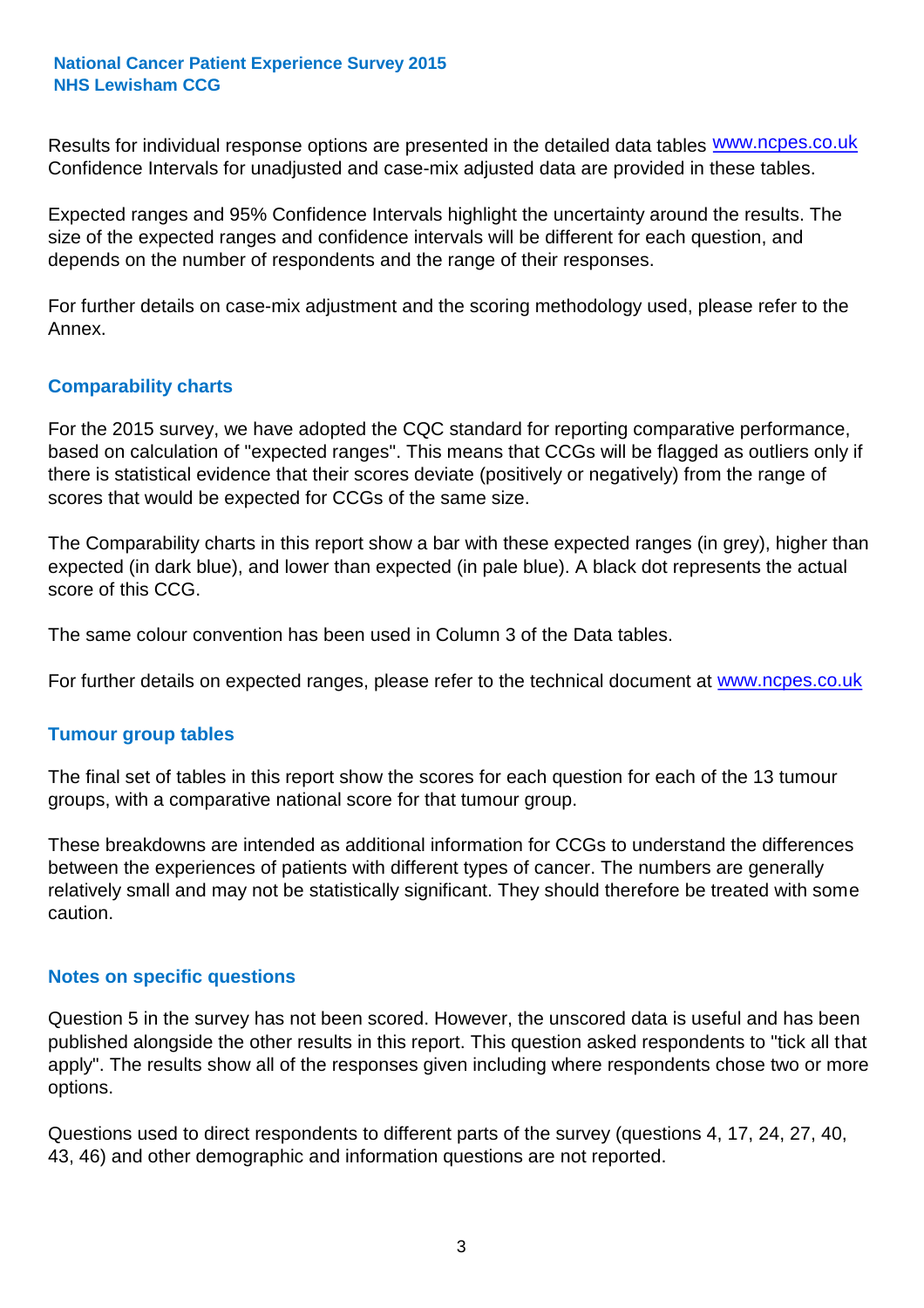#### **How to use the data**

Unadjusted data should be used to see the actual responses from patients relating to the CCG.

Case-mix adjusted data, together with expected ranges, should be used to understand whether the results are significantly higher or lower than national results.

Case-mix adjusted data, together with (case-mix adjusted) Confidence Intervals (presented in the detailed data tables **www.ncpes.co.uk**), should be used to understand whether the results are significantly higher or lower than the results for another CCG.

#### **Response rates**

Numbers of respondents by tumour group, age and gender can be found in the Annex.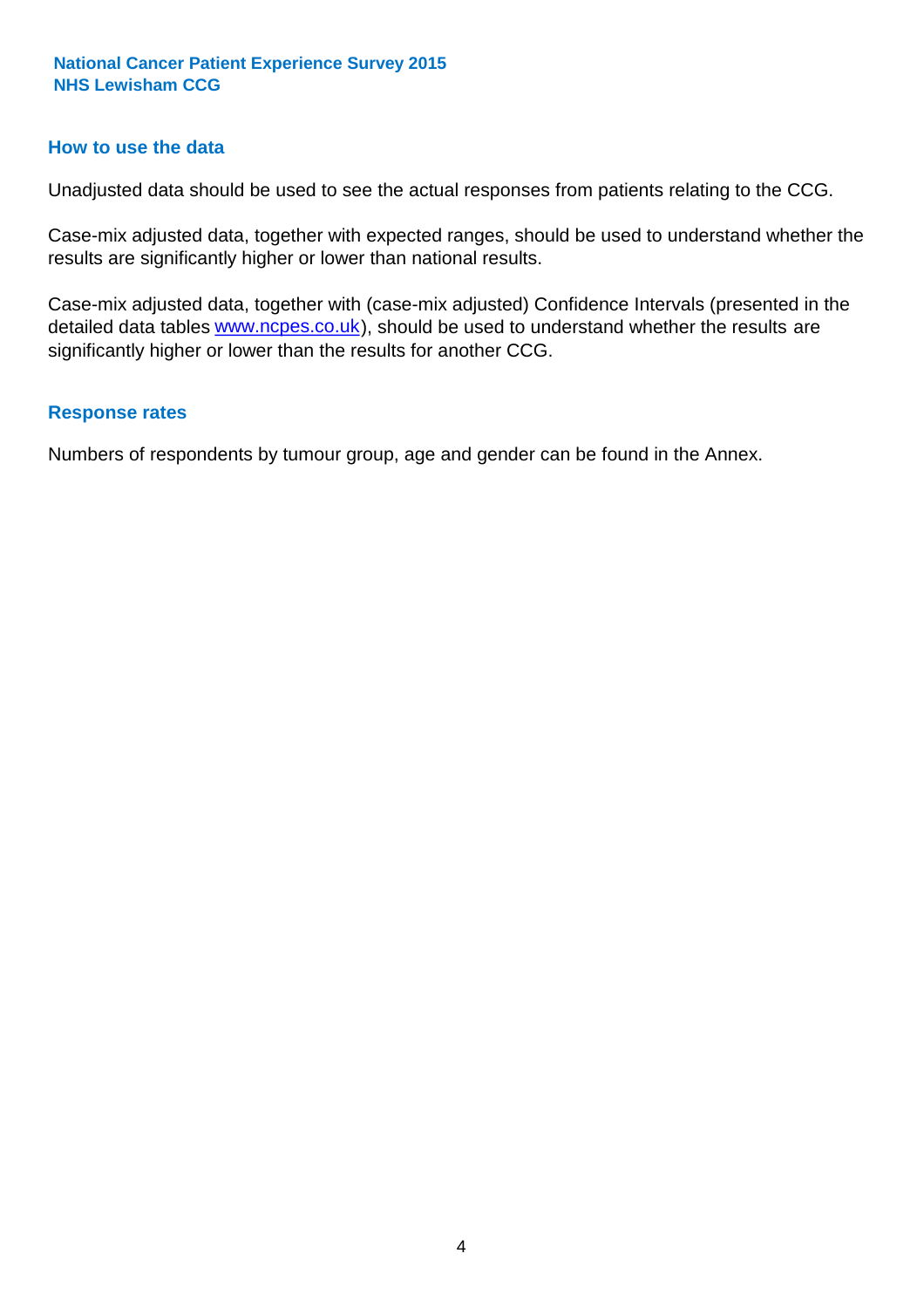## **Executive Summary**

average rating of 8.5. Asked to rate their care on a scale of zero (very poor) to 10 (very good), respondents gave an

The following questions are included in phase 1 of the Cancer Dashboard developed by Public Health England and NHS England\*:

- **74%** of respondents said that they were definitely involved as much as they wanted to be in decisions about their care and treatment
- **89%** of respondents said that they were given the name of a Clinical Nurse Specialist who would support them through their treatment
- when asked how easy or difficult it had been to contact their Clinical Nurse Specialist 81% of respondents said that it had been 'quite easy' or 'very easy'
- **82%** of respondents said that, overall, they were always treated with dignity and respect they were in hospital
- **90%** of respondents said that hospital staff told them who to contact if they were worried about their condition or treatment after they left hospital
- **52%** of respondents said that they thought the GPs and nurses at their general practice definitely did everything they could to support them while they were having cancer treatment.

Detailed results for these and other questions are set out in the sections that follow.

#### www.cancerdata.nhs.uk/dashboard

The questions were selected in discussion with the national Cancer Patient Experience Advisory Group and reflect four key patient experience domains: provision of information; involvement in decisions; care transition; interpersonal relations, respect and dignity. The figures presented above are all case-mix adjusted.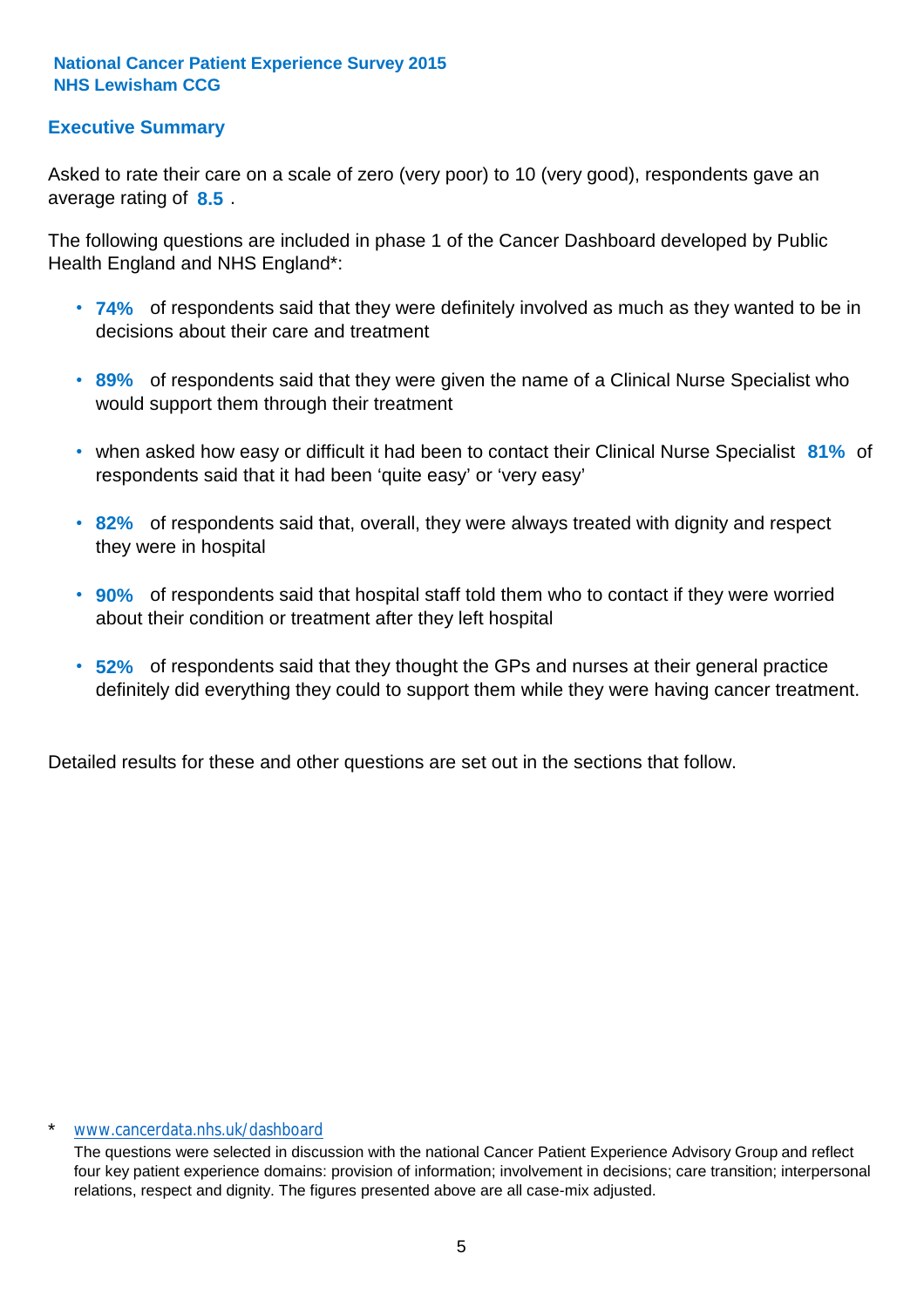# **Questions which scored outside expected range**

|                 |                                                                                                     |                                          |                                    | 2015 Case-mix Adjusted              |                                     |                              |
|-----------------|-----------------------------------------------------------------------------------------------------|------------------------------------------|------------------------------------|-------------------------------------|-------------------------------------|------------------------------|
| Question        |                                                                                                     | respondents<br>for this CCG<br>Number of | Percentage for<br>this CCG<br>2015 | Lower limit of<br>expected<br>range | Upper limit of<br>expected<br>range | Average<br>Score<br>National |
|                 | <b>Diagnostic tests</b>                                                                             |                                          |                                    |                                     |                                     |                              |
| Q7              | Given complete explanation of test results in understandable<br>way                                 | 185                                      | 72%                                | 73%                                 | 85%                                 | 79%                          |
|                 | Finding out what was wrong with you                                                                 |                                          |                                    |                                     |                                     |                              |
| Q <sub>9</sub>  | Patient felt they were told sensitively that they had cancer                                        | 220                                      | 78%                                | 79%                                 | 89%                                 | 84%                          |
|                 | Deciding the best treatment for you                                                                 |                                          |                                    |                                     |                                     |                              |
| Q12             | Patient felt that treatment options were completely explained                                       | 193                                      | 76%                                | 77%                                 | 88%                                 | 83%                          |
| Q13             | Possible side effects explained in an understandable way                                            | 216                                      | 65%                                | 67%                                 | 79%                                 | 73%                          |
| Q14             | Patient given practical advice and support in dealing with side<br>effects of treatment             | 214                                      | 57%                                | 60%                                 | 73%                                 | 66%                          |
| Q15             | Patient definitely told about side effects that could affect them in<br>the future                  | 196                                      | 46%                                | 47%                                 | 61%                                 | 54%                          |
|                 | <b>Clinical Nurse Specialist</b>                                                                    |                                          |                                    |                                     |                                     |                              |
| Q18             | Patient found it easy to contact their CNS                                                          | 167                                      | 81%                                | 81%                                 | 92%                                 | 87%                          |
|                 | Hospital care as an inpatient                                                                       |                                          |                                    |                                     |                                     |                              |
| Q30             | Patient's family or someone close definitely had opportunity to<br>talk to doctor                   | 111                                      | 61%                                | 64%                                 | 80%                                 | 72%                          |
| Q <sub>31</sub> | Patient had confidence and trust in all ward nurses                                                 | 131                                      | 63%                                | 65%                                 | 80%                                 | 72%                          |
| Q38             | Given clear written information about what should / should not<br>do post discharge                 | 122                                      | 77%                                | 78%                                 | 91%                                 | 84%                          |
|                 | Home care and support                                                                               |                                          |                                    |                                     |                                     |                              |
| Q49             | Hospital staff gave family or someone close all the information<br>needed to help with care at home | 180                                      | 49%                                | 50%                                 | 65%                                 | 58%                          |
| Q50             | Patient definitely given enough support from health or social<br>services during treatment          | 134                                      | 35%                                | 44%                                 | 63%                                 | 54%                          |
| Q51             | Patient definitely given enough support from health or social<br>services after treatment           | 99                                       | 31%                                | 35%                                 | 55%                                 | 45%                          |
|                 | Care from your general practice                                                                     |                                          |                                    |                                     |                                     |                              |
| Q53             | Practice staff definitely did everything they could to support<br>patient                           | 157                                      | 52%                                | 55%                                 | 70%                                 | 63%                          |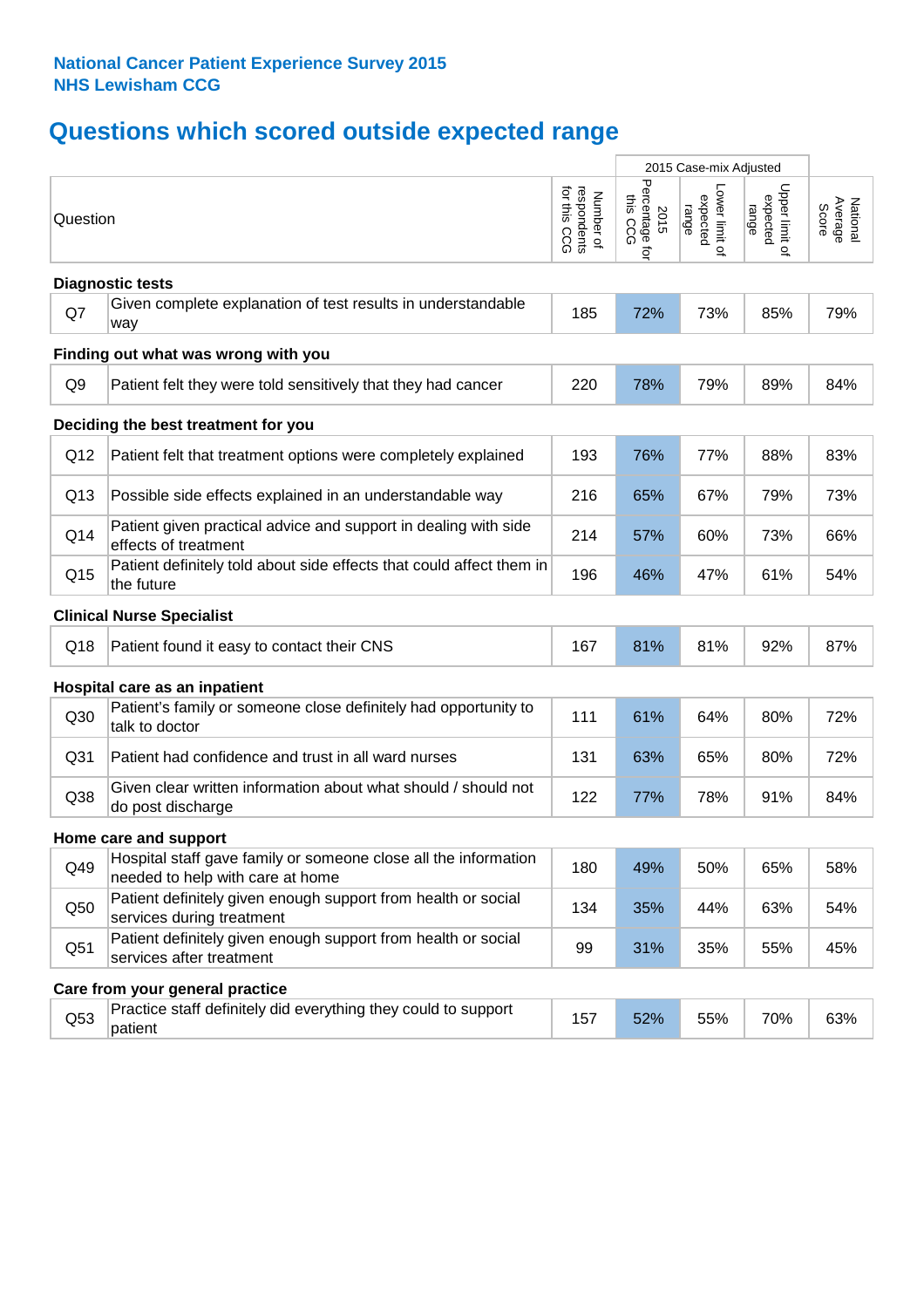|                       |                                                                 |                                             |                                           | 2015 Case-mix Adjusted                                  |                                     |                              |  |  |
|-----------------------|-----------------------------------------------------------------|---------------------------------------------|-------------------------------------------|---------------------------------------------------------|-------------------------------------|------------------------------|--|--|
| Question              |                                                                 | for this<br>respondents<br>Number of<br>CCG | Percentage<br>this<br>2015<br>8<br>ᠺ<br>đ | -ower limit<br>expected<br>range<br>$\overline{\sigma}$ | Upper limit of<br>expected<br>range | Average<br>National<br>Score |  |  |
| Your overall NHS care |                                                                 |                                             |                                           |                                                         |                                     |                              |  |  |
| Q54                   | Hospital and community staff always worked well together        | 212                                         | 51%                                       | 54%                                                     | 68%                                 | 61%                          |  |  |
| Q <sub>55</sub>       | Patient given a care plan                                       | 172                                         | 23%                                       | 26%                                                     | 40%                                 | 33%                          |  |  |
| Q56                   | Overall the administration of the care was very good / good     | 220                                         | 85%                                       | 85%                                                     | 93%                                 | 89%                          |  |  |
| Q57                   | Length of time for attending clinics and appointments was right | 219                                         | 57%                                       | 58%                                                     | 74%                                 | 66%                          |  |  |
| Q58                   | Taking part in cancer research discussed with patient           | 207                                         | 42%                                       | 20%                                                     | 37%                                 | 28%                          |  |  |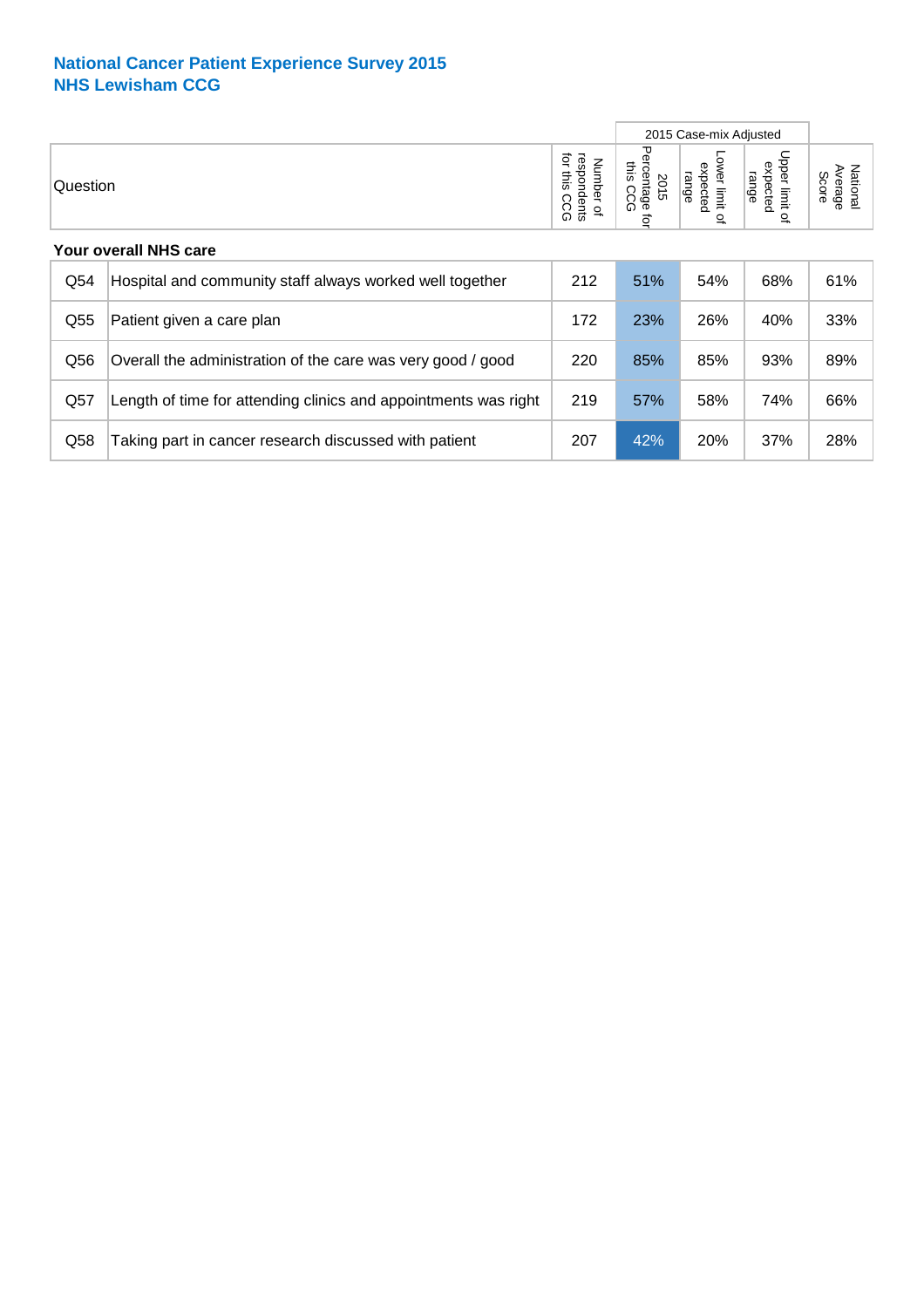## **CCG results**

## **Seeing your GP**



|    |                                                                |                                              |                             |               | 2015 Case-mix Adjusted     |                            |                           |
|----|----------------------------------------------------------------|----------------------------------------------|-----------------------------|---------------|----------------------------|----------------------------|---------------------------|
|    | Question                                                       | respondents<br>Number<br>$\overline{\sigma}$ | 2015<br>Unadjusted<br>Score | 2015<br>Score | Expected<br>range<br>lower | Expected<br>range<br>doper | National Average<br>Score |
| Q1 | Saw GP once / twice before being told had to go to<br>hospital | 179                                          | 74%                         | 75%           | 70%                        | 82%                        | 76%                       |
| Q2 | Patient thought they were seen as soon as necessary            | 216                                          | 79%                         | 81%           | 77%                        | 87%                        | 82%                       |

|    |                                                                             |                                                       | No.     |
|----|-----------------------------------------------------------------------------|-------------------------------------------------------|---------|
|    |                                                                             | Yes                                                   | $\star$ |
|    |                                                                             | No, I would have liked more written information       |         |
| Q5 | Beforehand, did you have all the<br>information you needed about your test? | No, I would have liked more <b>verbal</b> information |         |
|    |                                                                             | I did not need / want any information                 | $\star$ |
|    |                                                                             | Don't know / can't remember                           | $\star$ |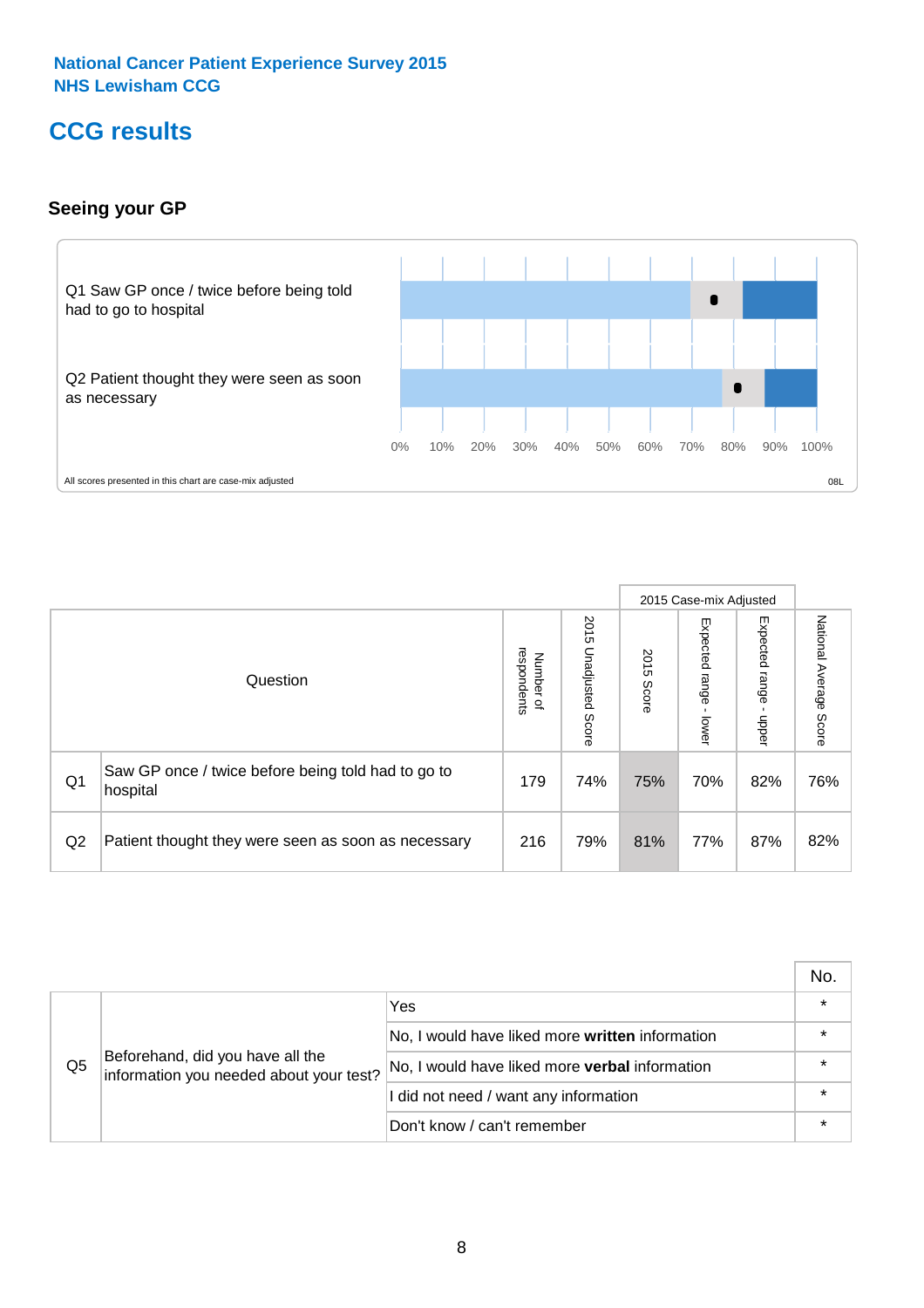## **Diagnostic tests**



|                |                                                                       |                                   |                             |               | 2015 Case-mix Adjusted      |                         |                           |
|----------------|-----------------------------------------------------------------------|-----------------------------------|-----------------------------|---------------|-----------------------------|-------------------------|---------------------------|
|                | Question                                                              | respondents<br>Number<br>$\Omega$ | 2015<br>Unadjusted<br>Score | 2015<br>Score | Expected<br> range<br>lower | Expected range<br>nbber | National Average<br>Score |
| Q <sub>6</sub> | The length of time waiting for the test to be done was<br>about right | 181                               | 82%                         | 84%           | 82%                         | 92%                     | 87%                       |
| Q7             | Given complete explanation of test results in<br>understandable way   | 185                               | 68%                         | 72%           | 73%                         | 85%                     | 79%                       |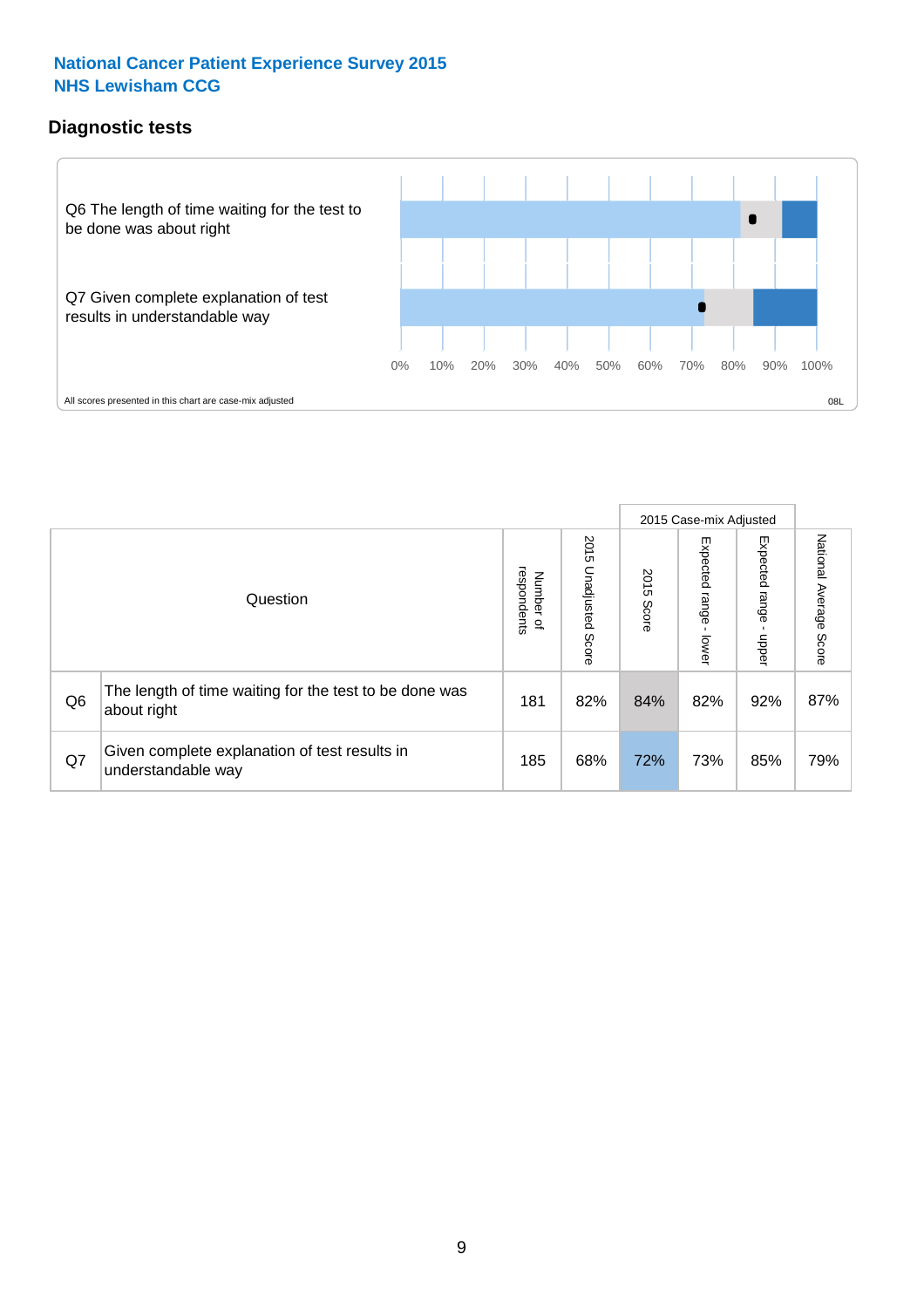#### **Finding out what was wrong with you**



|                |                                                                                            |                          |                                 |                      | 2015 Case-mix Adjusted                    |                                         |                        |
|----------------|--------------------------------------------------------------------------------------------|--------------------------|---------------------------------|----------------------|-------------------------------------------|-----------------------------------------|------------------------|
|                | Question                                                                                   | respondents<br>Number of | 2015<br><b>Unadjusted Score</b> | 2015<br><b>Score</b> | Expected range<br>$\blacksquare$<br>lower | Expected range<br>$\blacksquare$<br>ddo | National Average Score |
| Q8             | Patient told they could bring a family member or friend<br>when first told they had cancer | 190                      | 75%                             | 75%                  | 73%                                       | 85%                                     | 79%                    |
| Q <sub>9</sub> | Patient felt they were told sensitively that they had cancer                               | 220                      | 79%                             | 78%                  | 79%                                       | 89%                                     | 84%                    |
| Q10            | Patient completely understood the explanation of what<br>was wrong                         | 220                      | 64%                             | 67%                  | 67%                                       | 79%                                     | 73%                    |
| Q11            | Patient given easy to understand written information<br>about the type of cancer they had  | 200                      | 63%                             | 67%                  | 65%                                       | 78%                                     | 72%                    |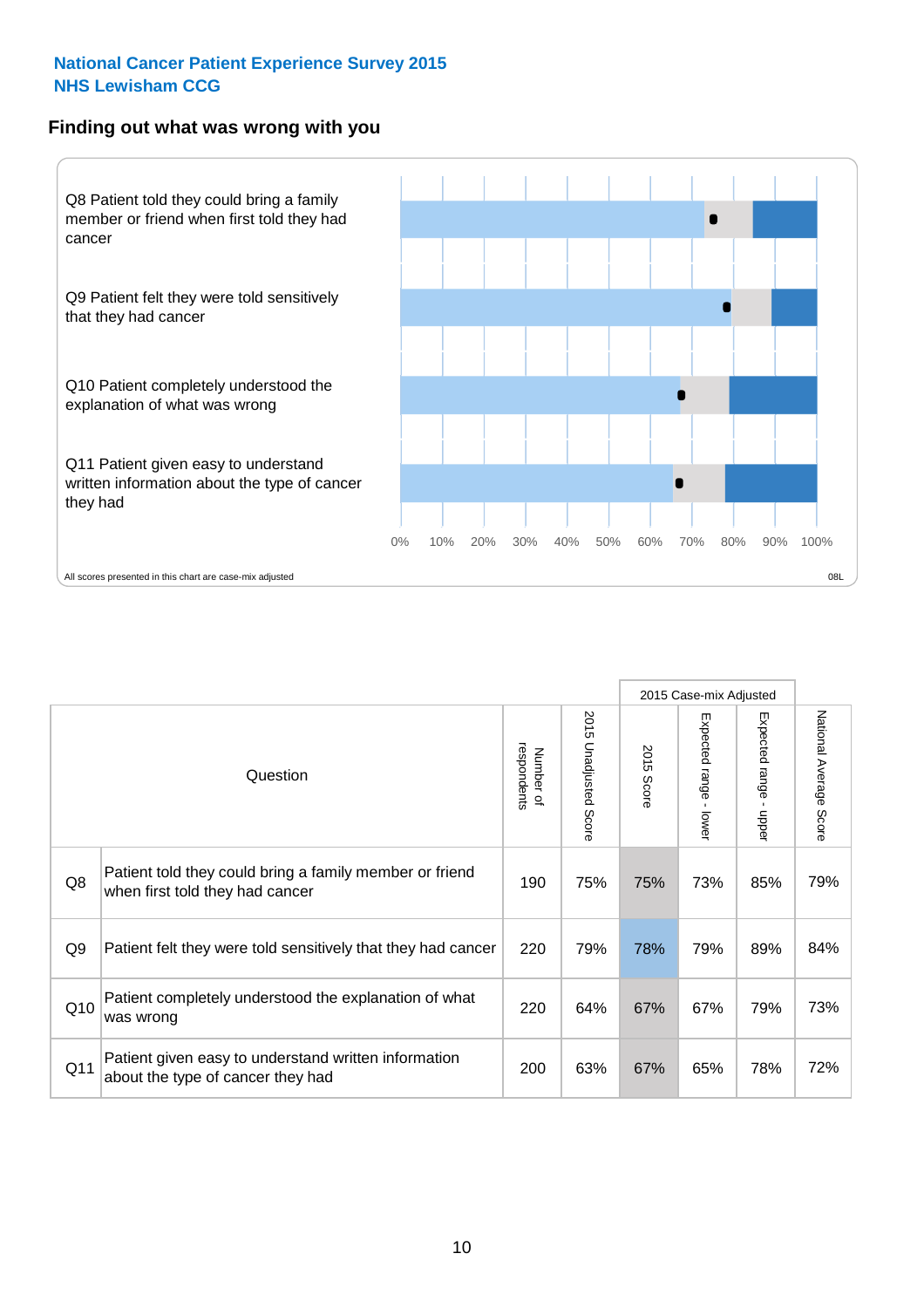### **Finding out what was wrong with you**



|     |                                                                                         |                          |                          |               | 2015 Case-mix Adjusted                  |                           |                        |
|-----|-----------------------------------------------------------------------------------------|--------------------------|--------------------------|---------------|-----------------------------------------|---------------------------|------------------------|
|     | Question                                                                                | Number of<br>respondents | 2015<br>Unadjusted Score | 2015<br>Score | Expected range<br>$\mathbf{r}$<br>lower | Expected range<br>- nbber | National Average Score |
| Q12 | Patient felt that treatment options were completely<br>explained                        | 193                      | 75%                      | 76%           | 77%                                     | 88%                       | 83%                    |
| Q13 | Possible side effects explained in an understandable way                                | 216                      | 64%                      | 65%           | 67%                                     | 79%                       | 73%                    |
| Q14 | Patient given practical advice and support in dealing with<br>side effects of treatment | 214                      | 56%                      | 57%           | 60%                                     | 73%                       | 66%                    |
| Q15 | Patient definitely told about side effects that could affect<br>them in the future      | 196                      | 46%                      | 46%           | 47%                                     | 61%                       | 54%                    |
| Q16 | Patient definitely involved in decisions about care and<br>treatment                    | 216                      | 70%                      | 74%           | 72%                                     | 83%                       | 78%                    |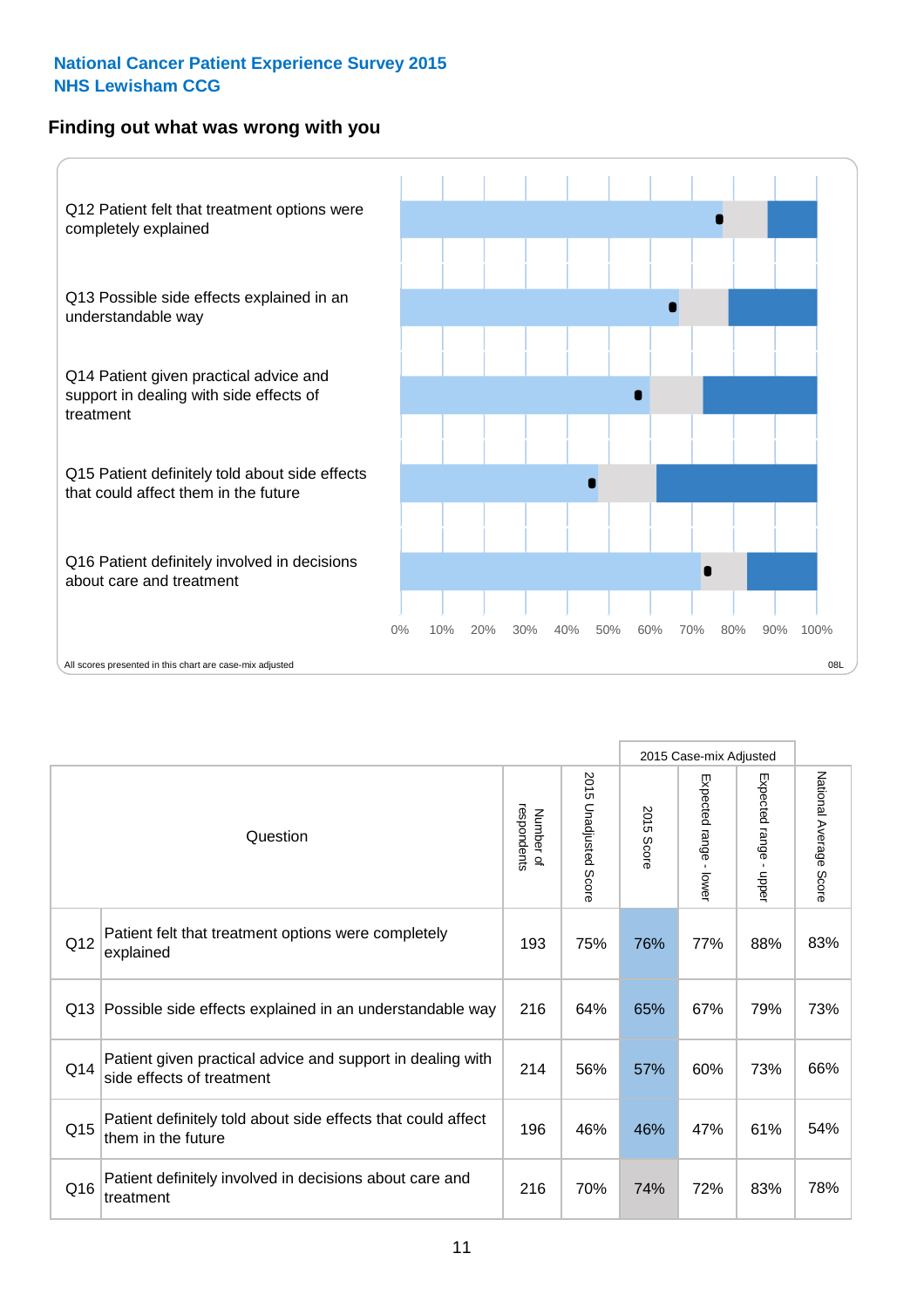#### **Clinical Nurse Specialist**



|     |                                                                                     |                          |                       |               | 2015 Case-mix Adjusted  |                         |                        |  |
|-----|-------------------------------------------------------------------------------------|--------------------------|-----------------------|---------------|-------------------------|-------------------------|------------------------|--|
|     | Question                                                                            | respondents<br>Number of | 2015 Unadjusted Score | 2015<br>Score | Expected range<br>lower | Expected range<br>nbber | National Average Score |  |
| Q17 | Patient given the name of the CNS who would support<br>them through their treatment | 205                      | 90%                   | 89%           | 86%                     | 94%                     | 90%                    |  |
|     | Q18 Patient found it easy to contact their CNS                                      | 167                      | 79%                   | 81%           | 81%                     | 92%                     | 87%                    |  |
| Q19 | Get understandable answers to important questions all or<br>most of the time        | 155                      | 80%                   | 84%           | 84%                     | 94%                     | 89%                    |  |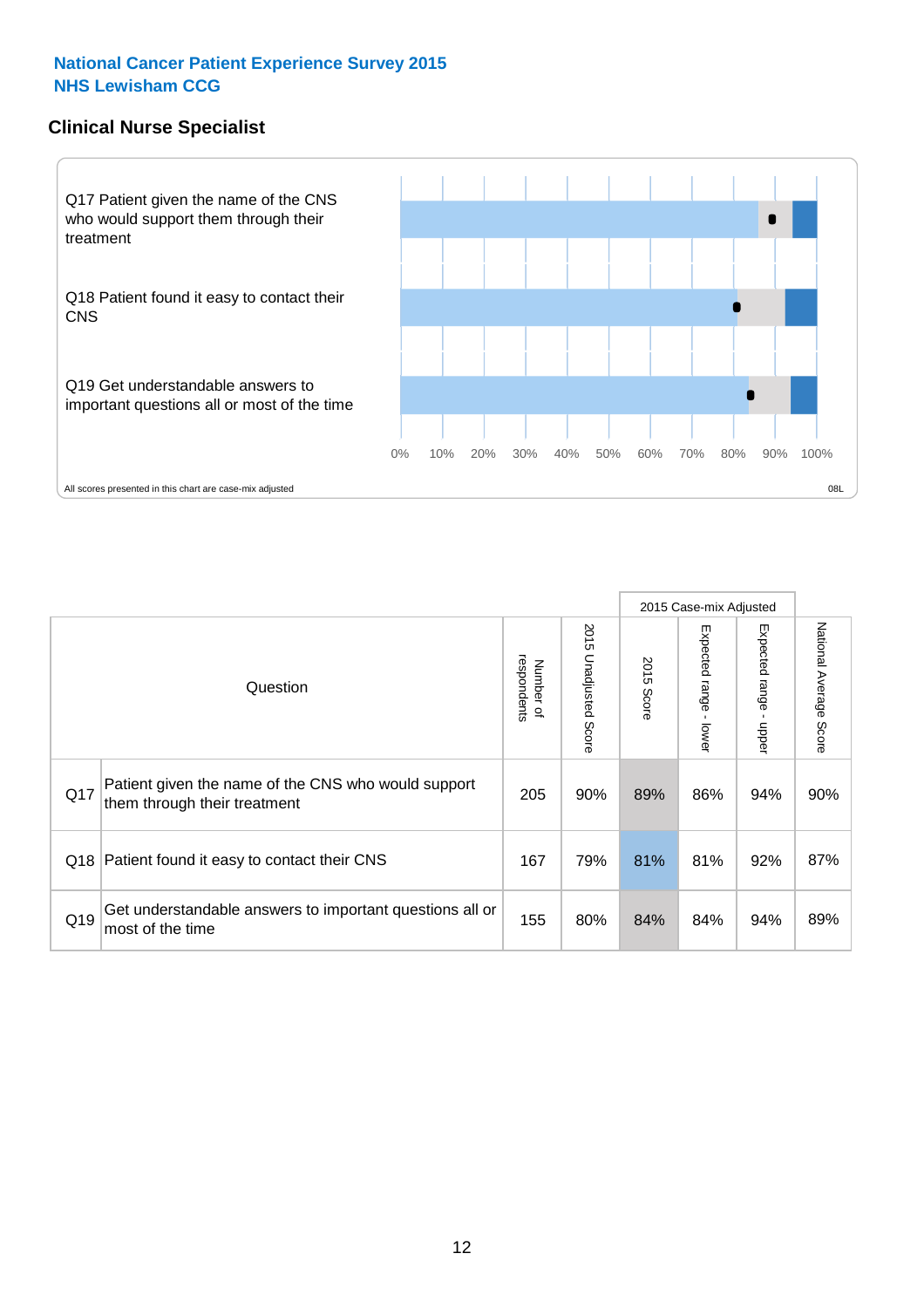#### **Support for people with cancer**



|                 |                                                                                            |                          |                                 |               | 2015 Case-mix Adjusted                    |                        |                        |
|-----------------|--------------------------------------------------------------------------------------------|--------------------------|---------------------------------|---------------|-------------------------------------------|------------------------|------------------------|
|                 | Question                                                                                   | respondents<br>Number of | 2015<br><b>Unadjusted Score</b> | 2015<br>Score | Expected range<br>$\blacksquare$<br>lower | Expected range - upper | National Average Score |
| Q <sub>20</sub> | Hospital staff gave information about support groups                                       | 178                      | 79%                             | 79%           | 77%                                       | 89%                    | 83%                    |
| Q <sub>21</sub> | Hospital staff gave information about impact cancer could<br>have on day to day activities | 169                      | 77%                             | 78%           | 75%                                       | 87%                    | 81%                    |
| Q <sub>22</sub> | Hospital staff gave information on getting financial help                                  | 148                      | 56%                             | 55%           | 47%                                       | 63%                    | 55%                    |
| Q <sub>23</sub> | Hospital staff told patient they could get free prescriptions                              | 134                      | 72%                             | 75%           | 73%                                       | 87%                    | 80%                    |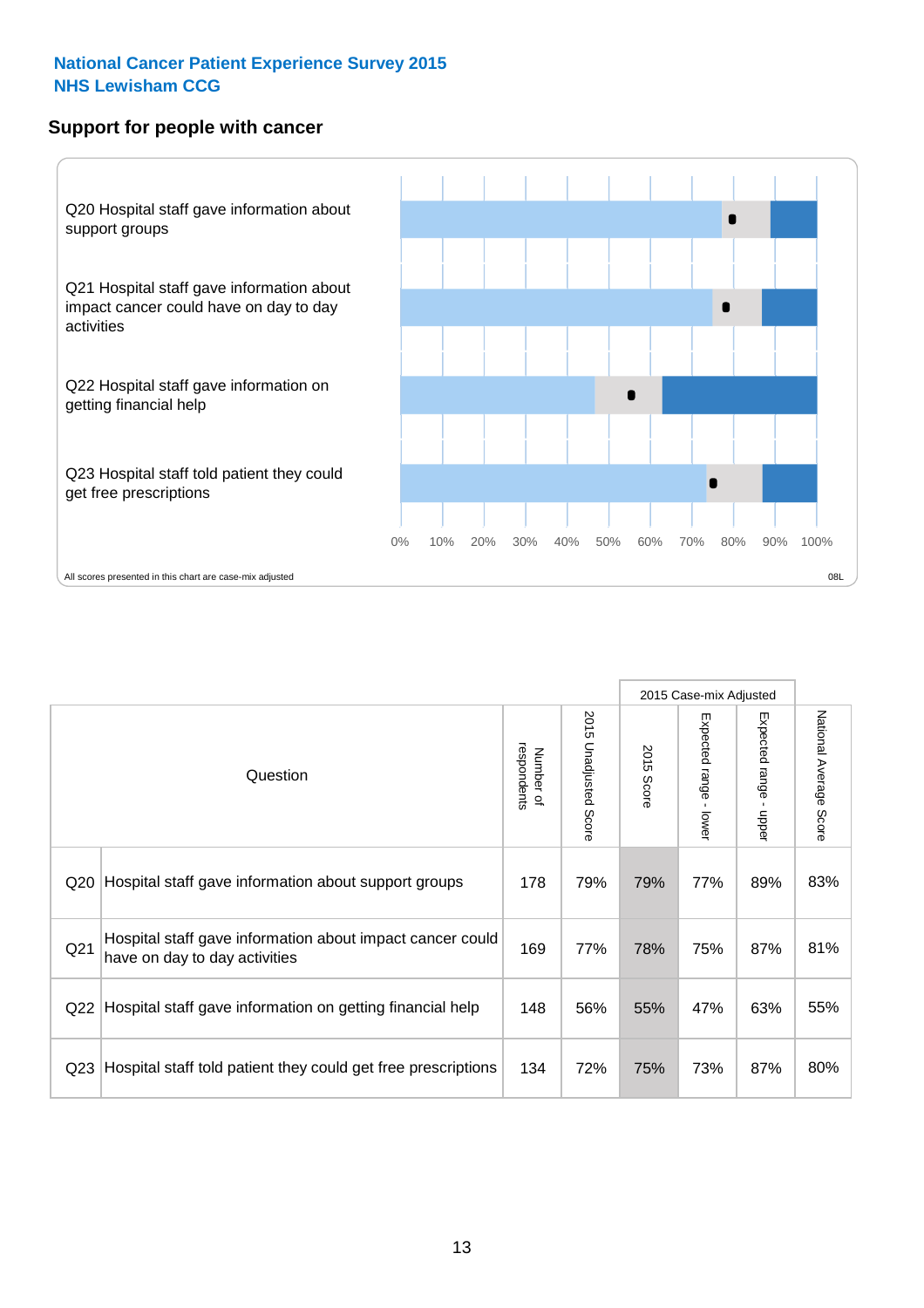## **Operations**



|     |                                                                 |                                         |                             |               |                            | 2015 Case-mix Adjusted    |                              |  |
|-----|-----------------------------------------------------------------|-----------------------------------------|-----------------------------|---------------|----------------------------|---------------------------|------------------------------|--|
|     | Question                                                        | respondents<br>Number<br>$\overline{a}$ | 2015<br>Unadjusted<br>Score | 2015<br>Score | Expected<br>range<br>lower | Expected<br>range<br>ddoe | National<br>Average<br>Score |  |
| Q26 | Staff explained how operation had gone in<br>understandable way | 116                                     | 69%                         | 73%           | 70%                        | 85%                       | 78%                          |  |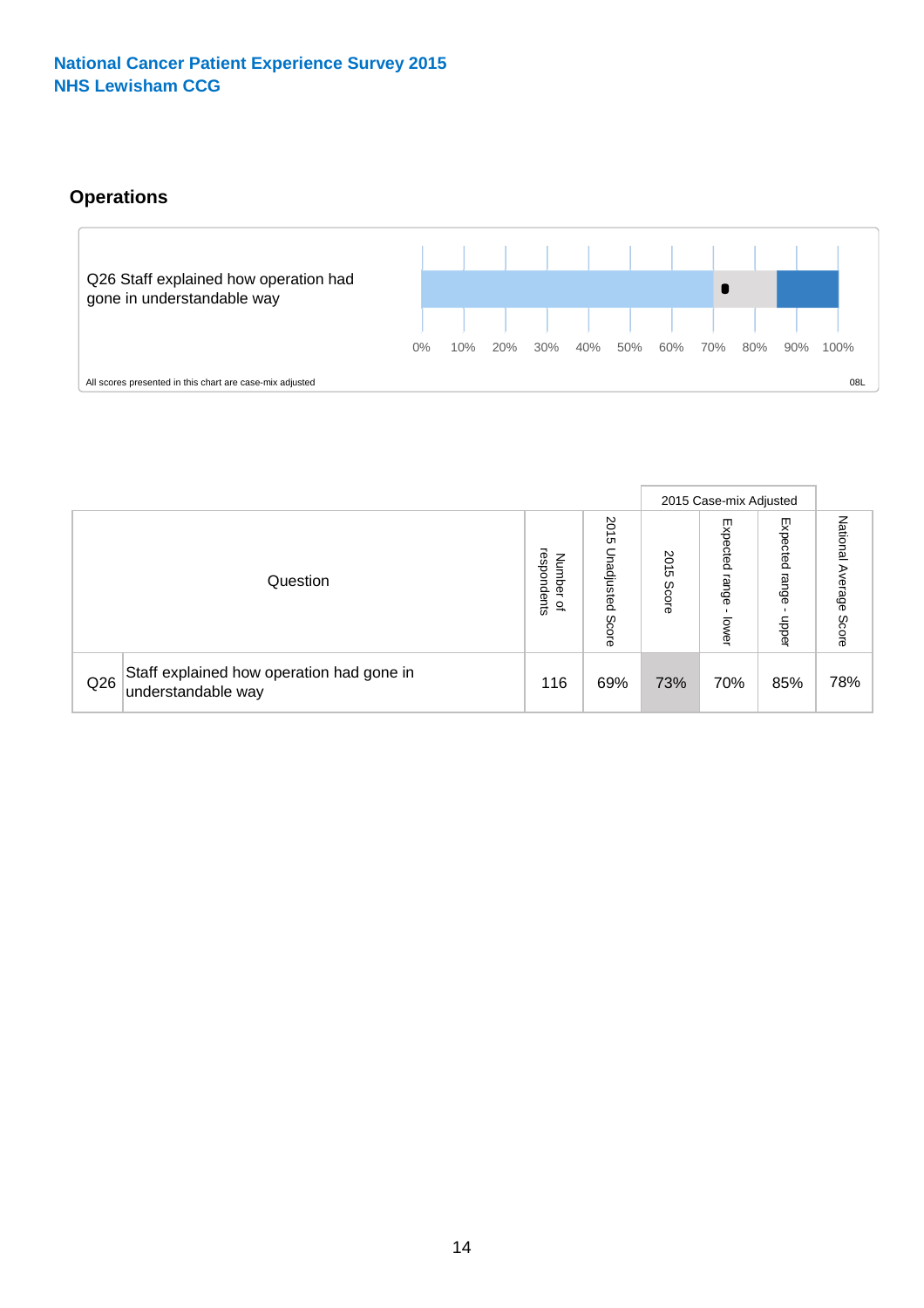## **Hospital care as an inpatient (Part 1 of 3)**



All scores presented in this chart are case-mix adjusted  $08L$ 

|                 |                                                                                           |                          |                       |               | 2015 Case-mix Adjusted                  |                                           |                        |
|-----------------|-------------------------------------------------------------------------------------------|--------------------------|-----------------------|---------------|-----------------------------------------|-------------------------------------------|------------------------|
| Question        |                                                                                           | respondents<br>Number of | 2015 Unadjusted Score | 2015<br>Score | Expected range<br>$\mathbf{r}$<br>lower | Expected range<br>$\blacksquare$<br>nbber | National Average Score |
| Q28             | Groups of doctors or nurses did not talk in front of patient<br>as if they were not there | 130                      | 72%                   | 75%           | 75%                                     | 88%                                       | 81%                    |
| Q29             | Patient had confidence and trust in all doctors treating<br>them                          | 131                      | 77%                   | 79%           | 78%                                     | 90%                                       | 84%                    |
| Q30             | Patient's family or someone close definitely had<br>opportunity to talk to doctor         | 111                      | 60%                   | 61%           | 64%                                     | 80%                                       | 72%                    |
| Q <sub>31</sub> | Patient had confidence and trust in all ward nurses                                       | 131                      | 63%                   | 63%           | 65%                                     | 80%                                       | 72%                    |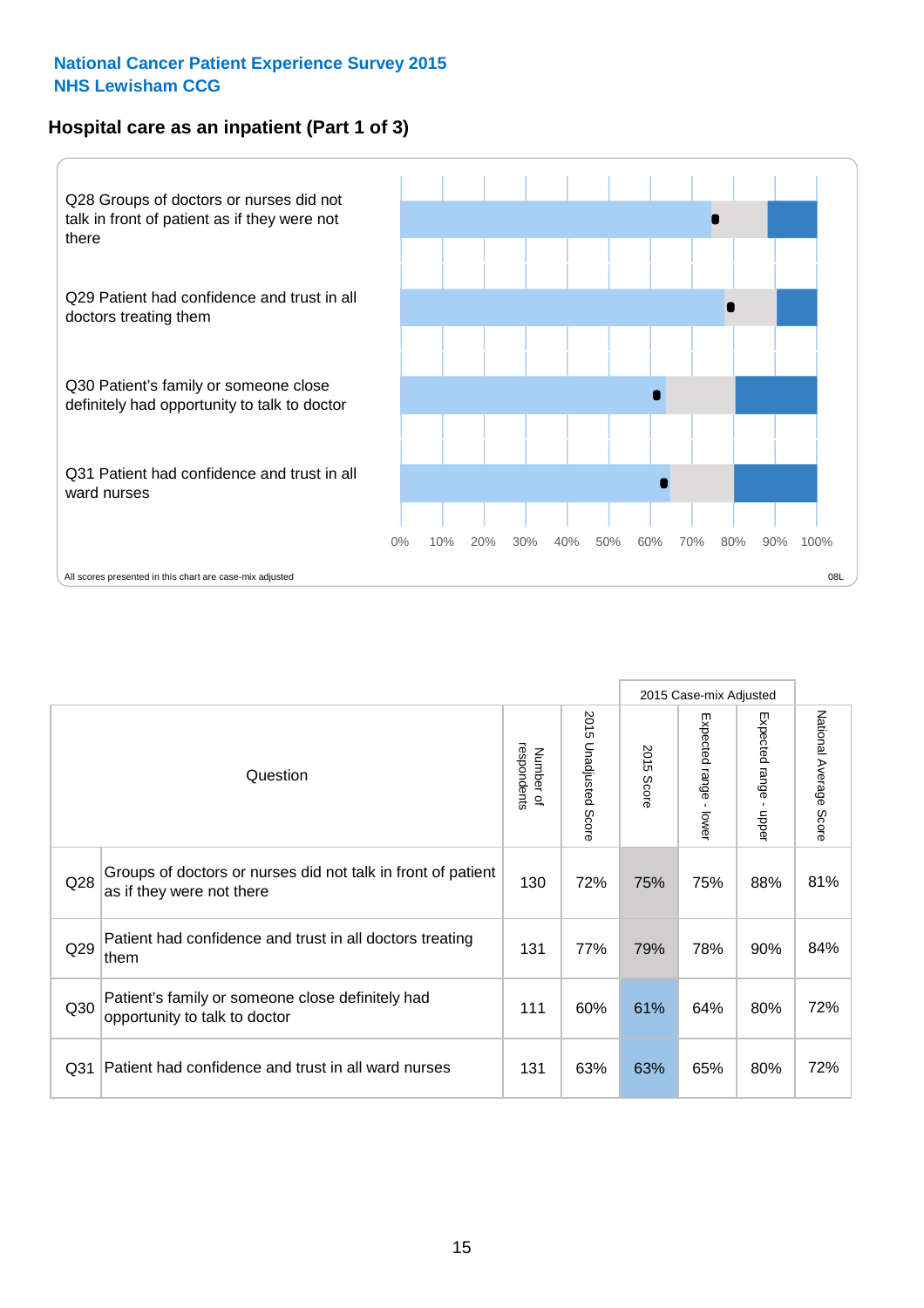## **Hospital care as an inpatient (Part 2 of 3)**



|                 |                                                                         |                          |                          |               |                                           | 2015 Case-mix Adjusted                    |                        |
|-----------------|-------------------------------------------------------------------------|--------------------------|--------------------------|---------------|-------------------------------------------|-------------------------------------------|------------------------|
|                 | Question                                                                | respondents<br>Number of | 2015<br>Unadjusted Score | 2015<br>Score | Expected range<br>$\blacksquare$<br>lower | Expected range<br>$\blacksquare$<br>nbber | National Average Score |
| Q <sub>32</sub> | Always / nearly always enough nurses on duty                            | 129                      | 71%                      | 73%           | 58%                                       | 74%                                       | 66%                    |
| Q <sub>33</sub> | All staff asked patient what name they preferred to be<br>called by     | 126                      | 56%                      | 58%           | 55%                                       | 78%                                       | 67%                    |
| Q <sub>34</sub> | Always given enough privacy when discussing condition<br>or treatment   | 129                      | 80%                      | 82%           | 79%                                       | 91%                                       | 85%                    |
| Q <sub>35</sub> | Patient was able to discuss worries or fears with staff<br>during visit | 105                      | 48%                      | 47%           | 42%                                       | 61%                                       | 52%                    |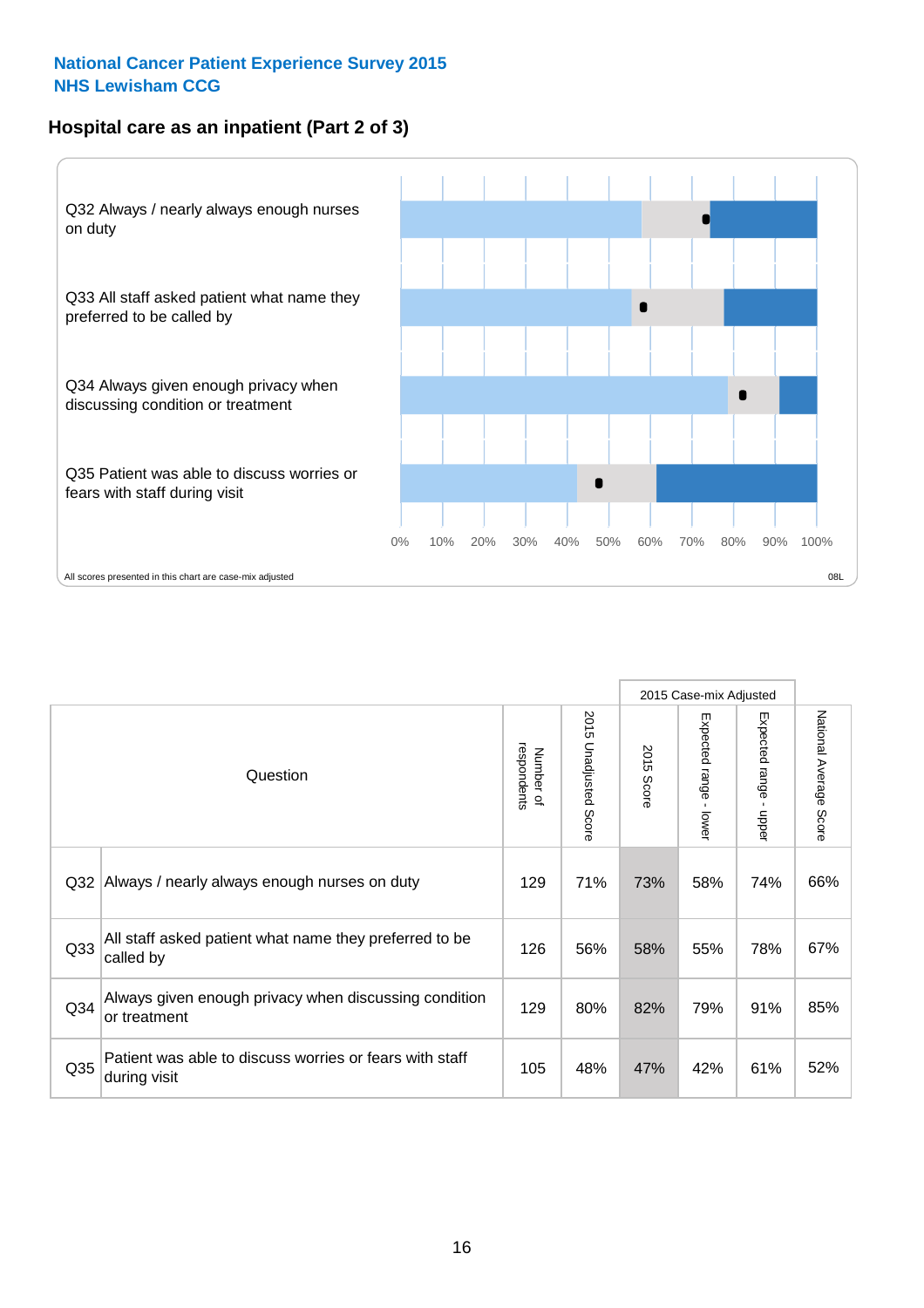## **Hospital care as an inpatient (Part 3 of 3)**



|     |                                                                                     |                          |                                 |               | 2015 Case-mix Adjusted  |                                           |                        |
|-----|-------------------------------------------------------------------------------------|--------------------------|---------------------------------|---------------|-------------------------|-------------------------------------------|------------------------|
|     | Question                                                                            | respondents<br>Number of | 2015<br><b>Unadjusted Score</b> | 2015<br>Score | Expected range<br>lower | Expected range<br>$\blacksquare$<br>nbber | National Average Score |
| Q36 | Hospital staff definitely did everything to help control pain                       | 118                      | 79%                             | 81%           | 77%                     | 90%                                       | 84%                    |
| Q37 | Always treated with respect and dignity by staff                                    | 130                      | 80%                             | 82%           | 82%                     | 93%                                       | 87%                    |
| Q38 | Given clear written information about what should / should<br>not do post discharge | 122                      | 77%                             | 77%           | 78%                     | 91%                                       | 84%                    |
| Q39 | Staff told patient who to contact if worried post discharge                         | 121                      | 90%                             | 90%           | 89%                     | 98%                                       | 94%                    |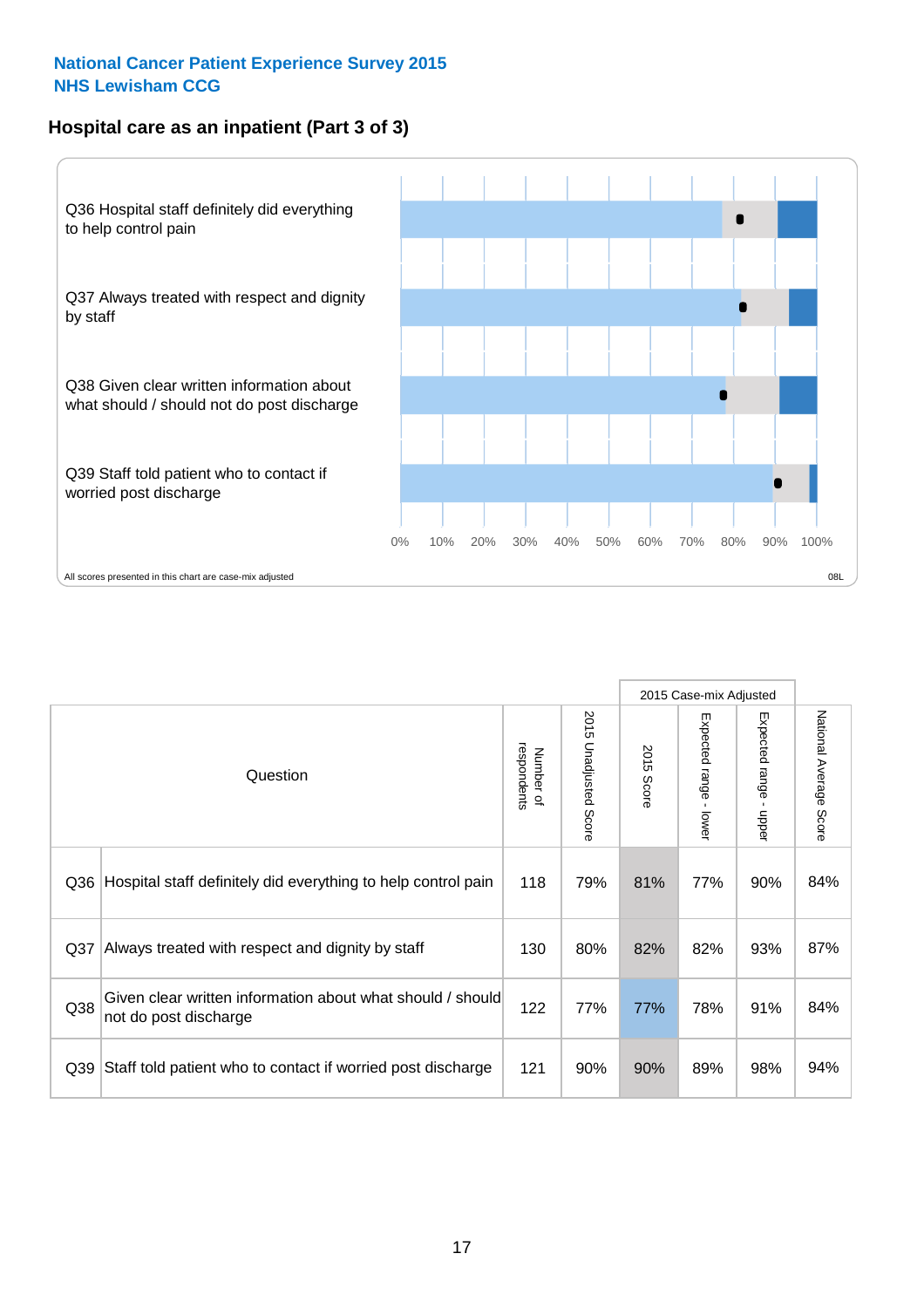## **Hospital care as a day patient / outpatient (Part 1 of 2)**



|          |                                                                                    |                          |                                 |                      | 2015 Case-mix Adjusted                  |                                         |                        |
|----------|------------------------------------------------------------------------------------|--------------------------|---------------------------------|----------------------|-----------------------------------------|-----------------------------------------|------------------------|
| Question |                                                                                    | respondents<br>Number of | 2015<br><b>Unadjusted Score</b> | 2015<br><b>Score</b> | Expected range<br>$\mathbf{r}$<br>lower | Expected range<br>$\mathbf{r}$<br>nbber | National Average Score |
| Q41      | Patient was able to discuss worries or fears with staff<br>during visit            | 168                      | 61%                             | 64%                  | 63%                                     | 77%                                     | 70%                    |
| Q42      | Doctor had the right notes and other documentation with<br>∣them                   | 187                      | 94%                             | 94%                  | 93%                                     | 99%                                     | 96%                    |
| Q44      | Beforehand patient had all information needed about<br>radiotherapy treatment      | 65                       | 78%                             | 80%                  | 78%                                     | 94%                                     | 86%                    |
| Q45      | Patient given understandable information about whether<br>radiotherapy was working | 61                       | 51%                             | 52%                  | 47%                                     | 72%                                     | 60%                    |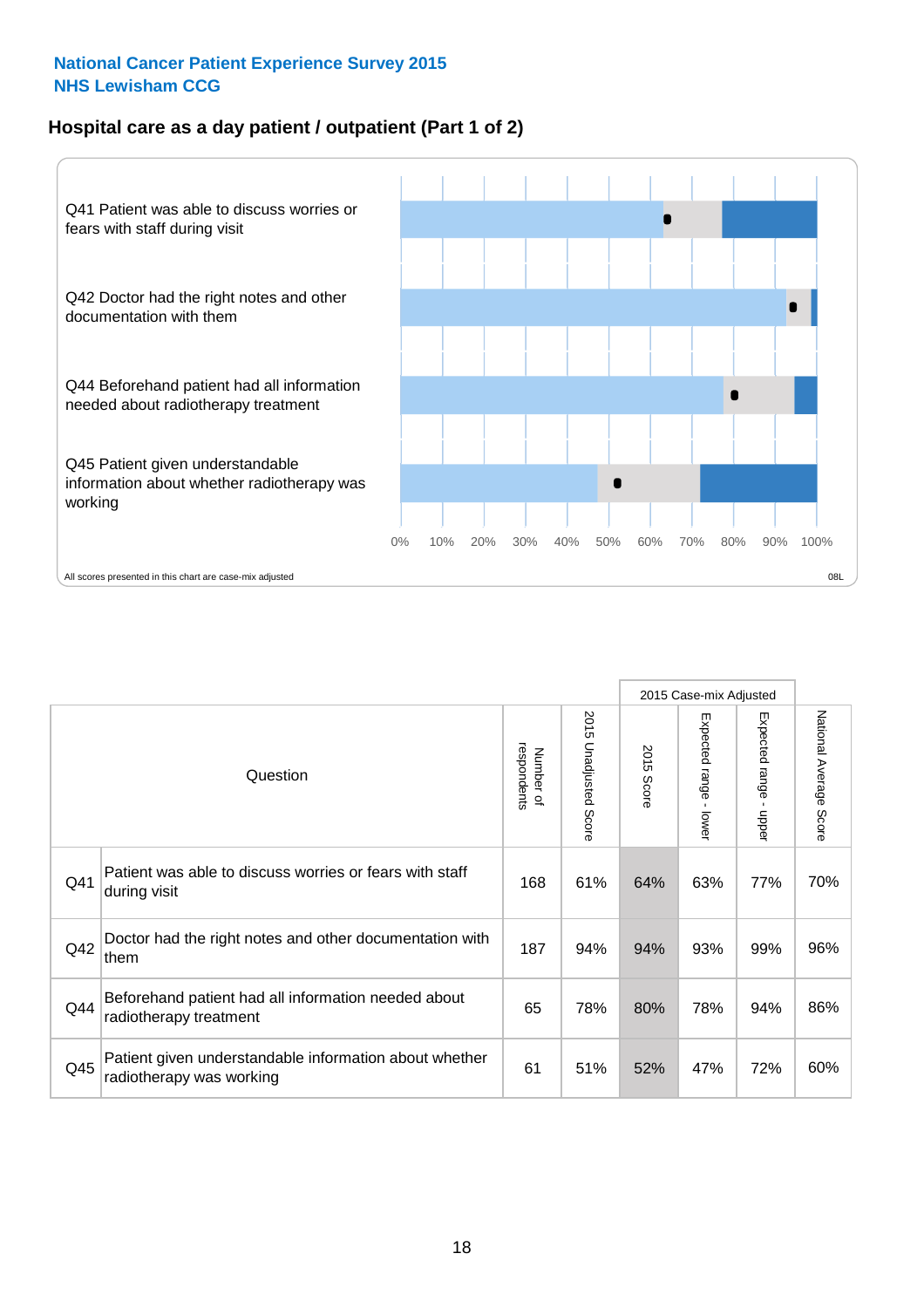### **Hospital care as a day patient / outpatient (Part 2 of 2)**



|     |                                                                                    |                                       |                             |               |                              | 2015 Case-mix Adjusted  |                           |
|-----|------------------------------------------------------------------------------------|---------------------------------------|-----------------------------|---------------|------------------------------|-------------------------|---------------------------|
|     | Question                                                                           | respondents<br>Number<br>$\mathbf{Q}$ | 2015<br>Unadjusted<br>Score | 2015<br>Score | Expected<br>I range<br>lower | Expected range<br>nbber | National Average<br>Score |
| Q47 | Beforehand patient had all information needed about<br>chemotherapy treatment      | 126                                   | 83%                         | 83%           | 78%                          | 91%                     | 84%                       |
| Q48 | Patient given understandable information about whether<br>chemotherapy was working | 115                                   | 66%                         | 69%           | 59%                          | 76%                     | 68%                       |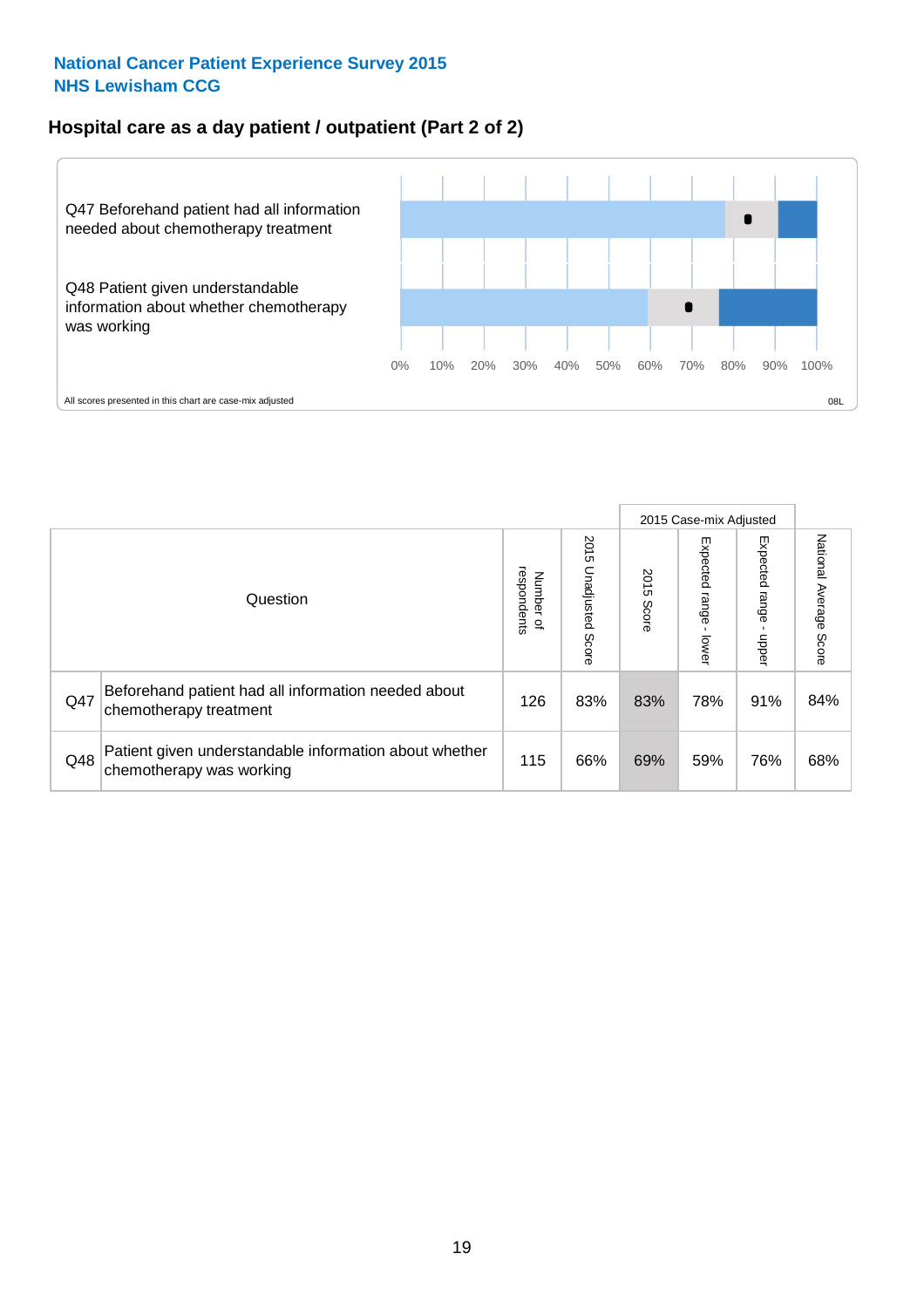#### **Home care and support**



All scores presented in this chart are case-mix adjusted

|                 |                                                                                                     |                          |                       |               |                         | 2015 Case-mix Adjusted  |                                  |  |
|-----------------|-----------------------------------------------------------------------------------------------------|--------------------------|-----------------------|---------------|-------------------------|-------------------------|----------------------------------|--|
|                 | Question                                                                                            | respondents<br>Number of | 2015 Unadjusted Score | 2015<br>Score | Expected range<br>lower | Expected range<br>nbber | National Average<br><b>Score</b> |  |
| Q49             | Hospital staff gave family or someone close all the<br>information needed to help with care at home | 180                      | 47%                   | 49%           | 50%                     | 65%                     | 58%                              |  |
| Q50             | Patient definitely given enough support from health or<br>social services during treatment          | 134                      | 31%                   | 35%           | 44%                     | 63%                     | 54%                              |  |
| Q <sub>51</sub> | Patient definitely given enough support from health or<br>social services after treatment           | 99                       | 27%                   | 31%           | 35%                     | 55%                     | 45%                              |  |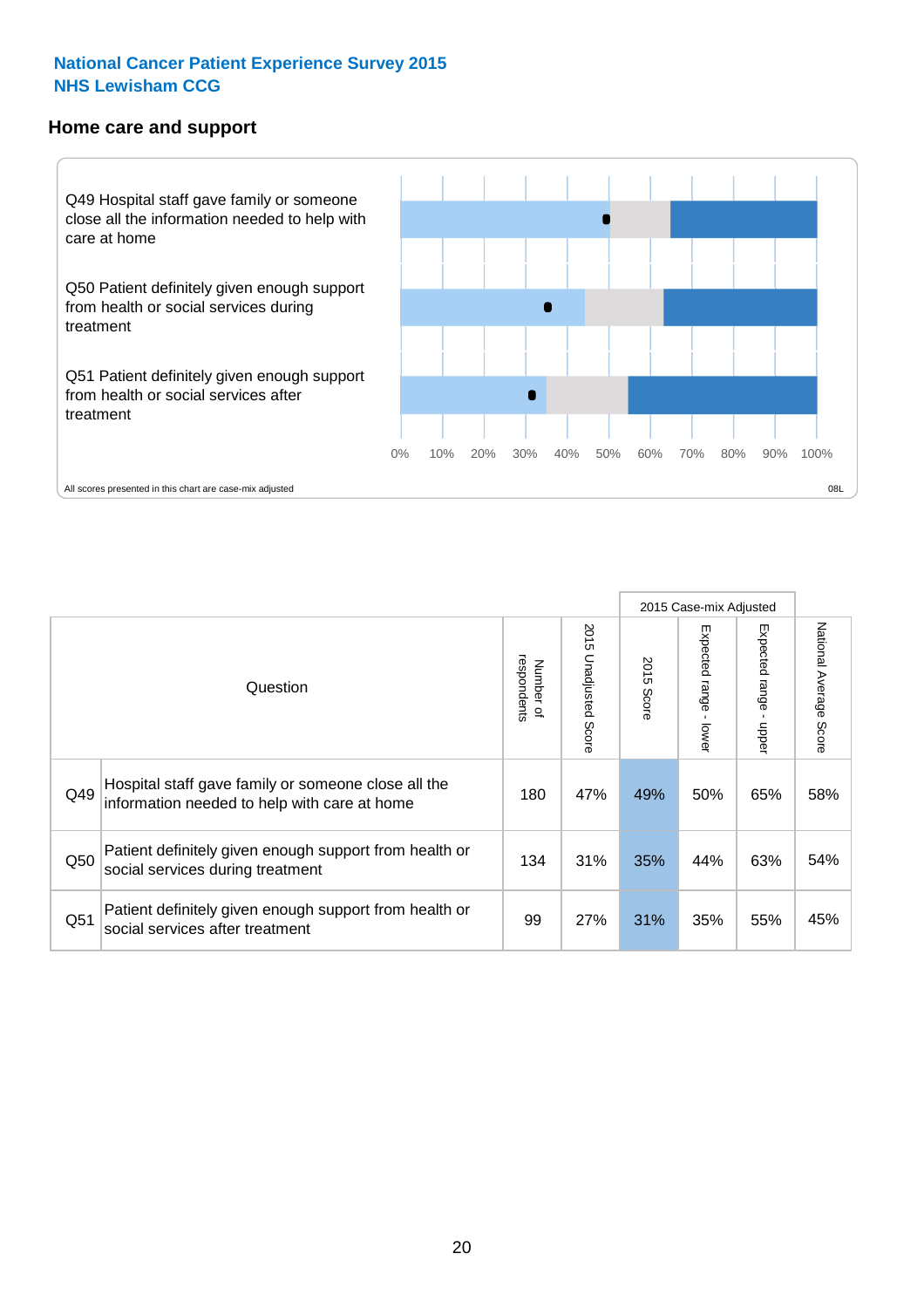#### **Care from your general practice**



|     |                                                                           |                                       |                             |               |                                    | 2015 Case-mix Adjusted     |                           |
|-----|---------------------------------------------------------------------------|---------------------------------------|-----------------------------|---------------|------------------------------------|----------------------------|---------------------------|
|     | Question                                                                  | respondents<br>Number<br>$\mathbf{Q}$ | 2015<br>Unadjusted<br>Score | 2015<br>Score | Expected<br><b>Irange</b><br>lower | Expected<br>range<br>doper | National Average<br>Score |
| Q52 | GP given enough information about patient's condition<br>and treatment    | 194                                   | 92%                         | 94%           | 92%                                | 98%                        | 95%                       |
| Q53 | Practice staff definitely did everything they could to<br>support patient | 157                                   | 49%                         | 52%           | 55%                                | 70%                        | 63%                       |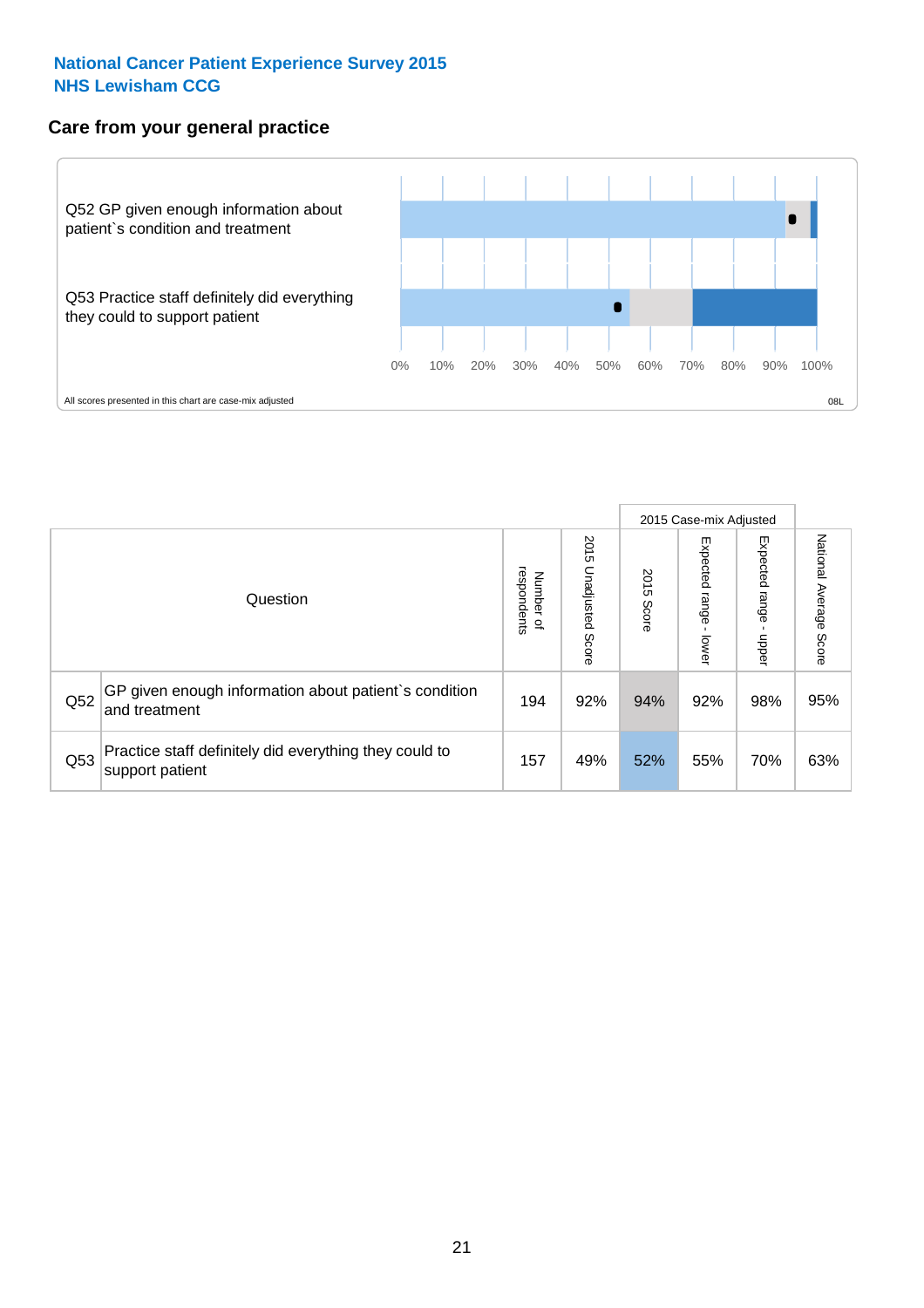## **Your overall NHS care (Part 1 of 2)**



|     |                                                                    |                          |                             |               |                                         | 2015 Case-mix Adjusted                    |                        |
|-----|--------------------------------------------------------------------|--------------------------|-----------------------------|---------------|-----------------------------------------|-------------------------------------------|------------------------|
|     | Question                                                           | respondents<br>Number of | 2015<br>Unadjusted<br>Score | 2015<br>Score | Expected range<br>$\mathbf{r}$<br>lower | Expected range<br>$\blacksquare$<br>nbber | National Average Score |
| Q54 | Hospital and community staff always worked well together           | 212                      | 50%                         | 51%           | 54%                                     | 68%                                       | 61%                    |
| Q55 | Patient given a care plan                                          | 172                      | 27%                         | 23%           | 26%                                     | 40%                                       | 33%                    |
| Q56 | Overall the administration of the care was very good /<br>good     | 220                      | 85%                         | 85%           | 85%                                     | 93%                                       | 89%                    |
| Q57 | Length of time for attending clinics and appointments was<br>right | 219                      | 57%                         | 57%           | 58%                                     | 74%                                       | 66%                    |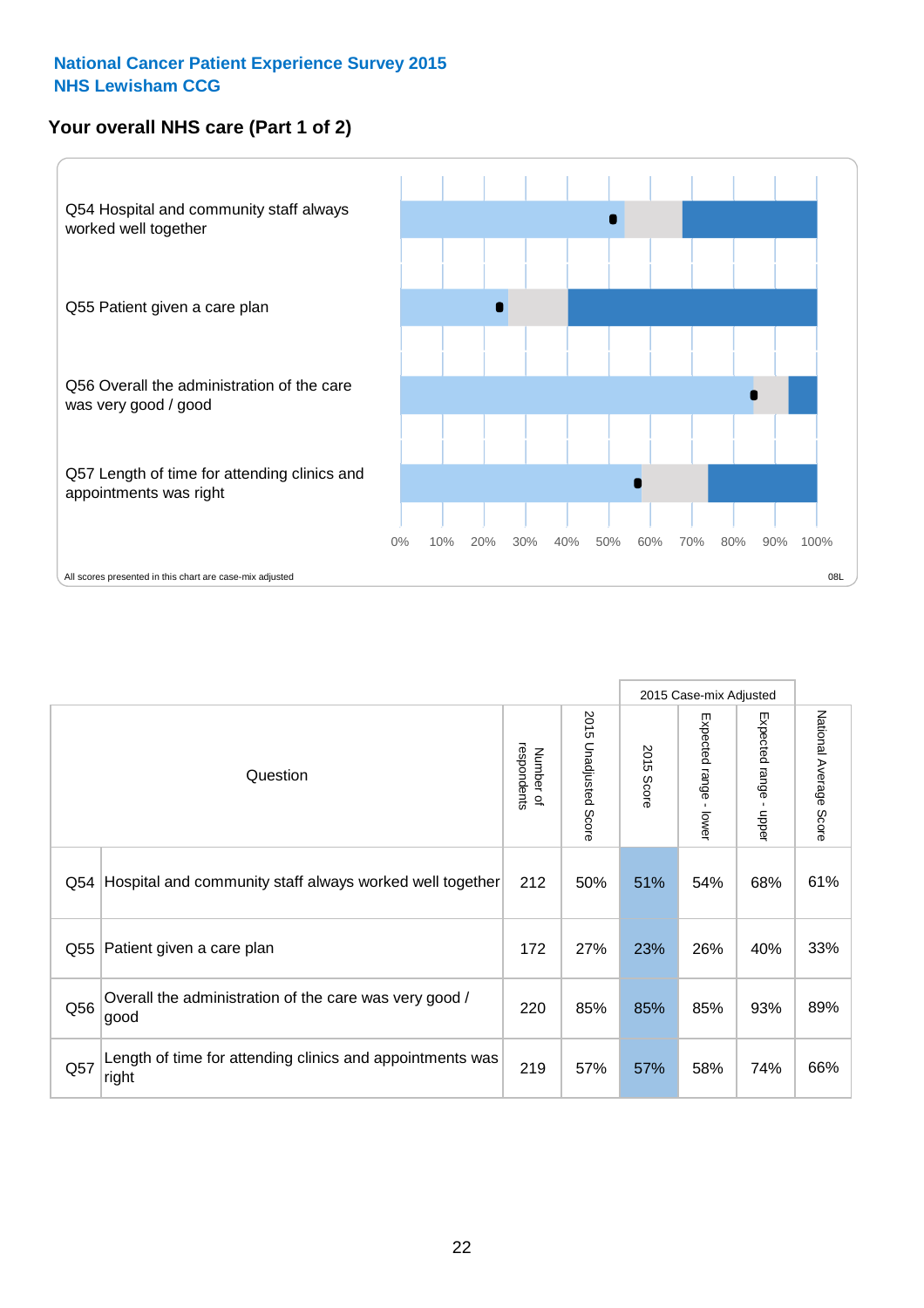## **Your overall NHS care (Part 2 of 2)**



|     |                                                       |                                   |                             |               |                            | 2015 Case-mix Adjusted     |                        |
|-----|-------------------------------------------------------|-----------------------------------|-----------------------------|---------------|----------------------------|----------------------------|------------------------|
|     | Question                                              | respondents<br>Number<br>$\Omega$ | 2015<br>Unadjusted<br>Score | 2015<br>Score | Expected<br>range<br>lower | Expected<br>range<br>nbber | National Average Score |
| Q58 | Taking part in cancer research discussed with patient | 207                               | 43%                         | 42%           | 20%                        | 37%                        | 28%                    |



|     |                                                                        |                                              |                             |               |                                                    | 2015 Case-mix Adjusted                                |                                     |  |
|-----|------------------------------------------------------------------------|----------------------------------------------|-----------------------------|---------------|----------------------------------------------------|-------------------------------------------------------|-------------------------------------|--|
|     | Question                                                               | respondents<br>Number<br>$\overline{\sigma}$ | 2015<br>Unadjusted<br>Score | 2015<br>Score | OWer<br>limit<br>range<br>$\mathbf{a}$<br>expected | Upper<br>limit<br>range<br>$\overline{a}$<br>expected | National<br>Average<br><b>Score</b> |  |
| Q59 | Patient's average rating of care scored from very poor to<br>very good | 216                                          | 8.4                         | 8.5           | 8.5                                                | 8.9                                                   | 8.7                                 |  |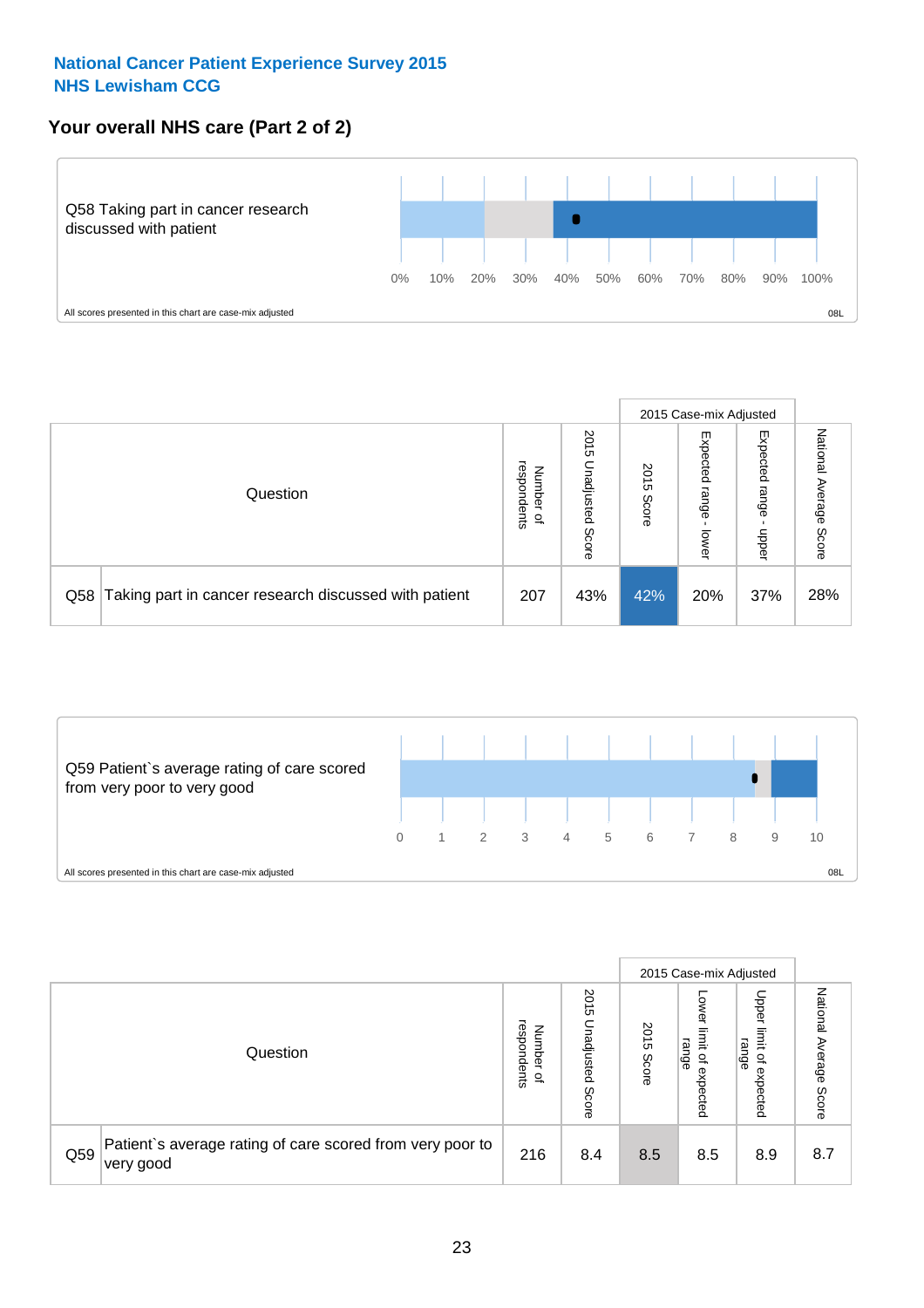## **Comparisons by tumour group for this CCG**

The following tables show the unadjusted CCG and the national percentage scores for each question broken down by tumour group. Where a cell in the table contains an asterisk this indicates that the number of patients in that group was below 21 and too small to display. Where a cell in the table contains "n.a." this indicates that there were no respondents for that tumour group.

## **Seeing your GP**

|                      | Q1. Saw GP once /<br>had to go to hospital | twice before being told | Q2. Patient thought<br>they were seen as<br>soon as necessary |                 |
|----------------------|--------------------------------------------|-------------------------|---------------------------------------------------------------|-----------------|
| <b>Cancer type</b>   | This CCG <sup>\$</sup>                     | <b>National</b>         | This CCG <sup>\$</sup>                                        | <b>National</b> |
| Brain / CNS          | $\star$                                    | 60%                     | $\star$                                                       | 77%             |
| <b>Breast</b>        | 87%                                        | 93%                     | 86%                                                           | 88%             |
| Colorectal / LGT     | 75%                                        | 72%                     | 79%                                                           | 80%             |
| Gynaecological       | $\star$                                    | 75%                     | $\star$                                                       | 78%             |
| Haematological       | 70%                                        | 64%                     | 81%                                                           | 80%             |
| <b>Head and Neck</b> | $\star$                                    | 77%                     | $\star$                                                       | 79%             |
| Lung                 | $\star$                                    | 69%                     | $\star$                                                       | 83%             |
| Prostate             | $\star$                                    | 79%                     | $\star$                                                       | 85%             |
| Sarcoma              | $\star$                                    | 64%                     | $\star$                                                       | 69%             |
| Skin                 | $\star$                                    | 91%                     | $\star$                                                       | 87%             |
| <b>Upper Gastro</b>  | $\star$                                    | 70%                     | $\star$                                                       | 78%             |
| Urological           | $\star$<br>81%                             |                         | $\star$                                                       | 84%             |
| Other                | $\star$                                    | 70%                     | $\star$                                                       | 78%             |
| <b>All Cancers</b>   | 74%                                        | 76%                     | 79%                                                           | 82%             |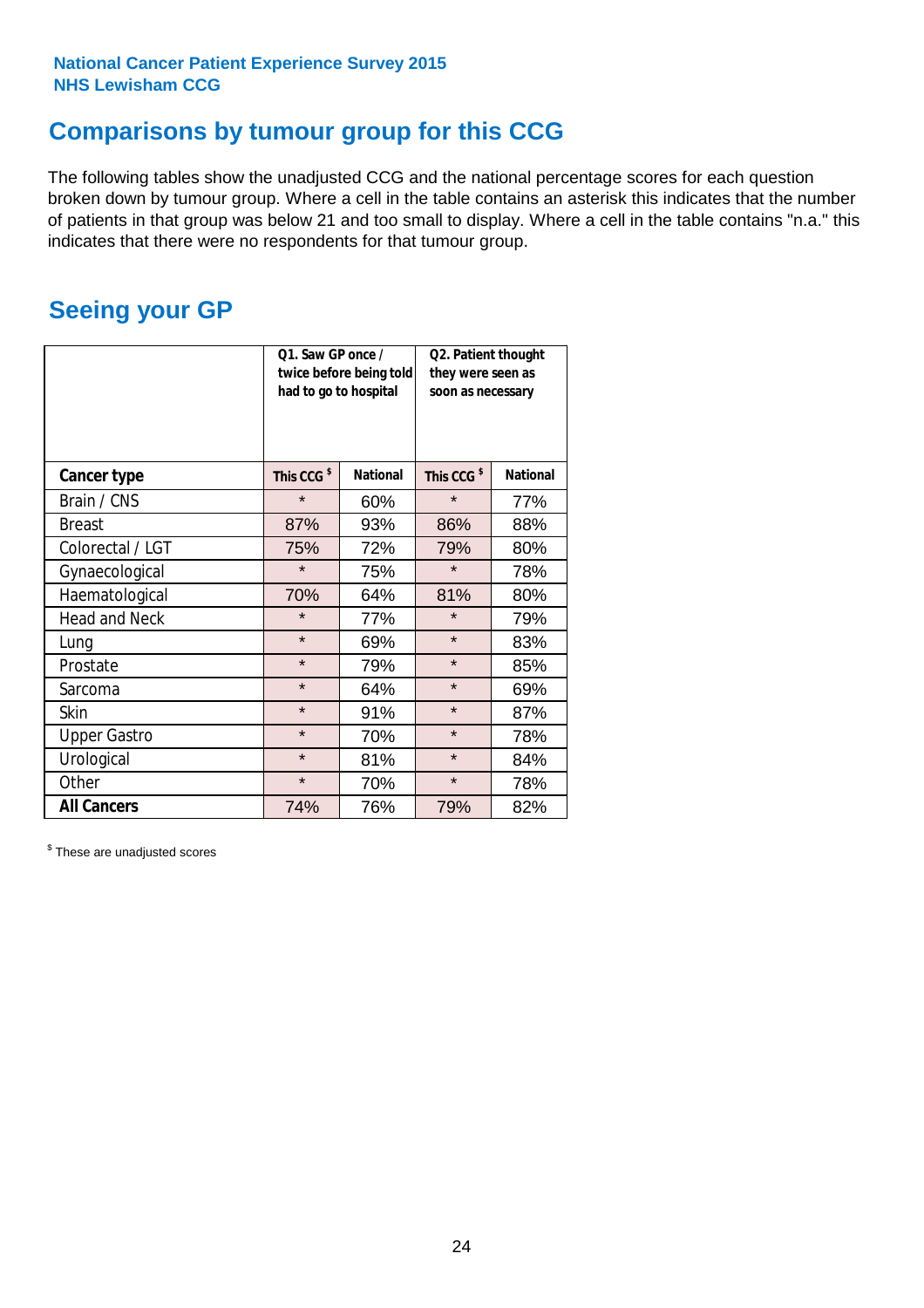# **Diagnostic tests**

|                      | be done was about<br>right | Q6. The length of time<br>waiting for the test to | Q7. Given complete<br>explanation of test<br>results in<br>understandable way |                 |  |  |
|----------------------|----------------------------|---------------------------------------------------|-------------------------------------------------------------------------------|-----------------|--|--|
| <b>Cancer type</b>   | This CCG <sup>\$</sup>     | <b>National</b>                                   | This CCG <sup>\$</sup>                                                        | <b>National</b> |  |  |
| Brain / CNS          | n.a.                       | 87%                                               | $\star$                                                                       | 69%             |  |  |
| <b>Breast</b>        | 83%                        | 90%                                               | 57%                                                                           | 82%             |  |  |
| Colorectal / LGT     | 77%                        | 86%                                               | 74%                                                                           | 81%             |  |  |
| Gynaecological       | $\star$                    | 84%                                               |                                                                               | 76%             |  |  |
| Haematological       | 74%                        | 87%                                               | 56%                                                                           | 76%             |  |  |
| <b>Head and Neck</b> | $\star$                    | 84%                                               | $\star$                                                                       | 77%             |  |  |
| Lung                 | $\star$                    | 87%                                               | $\star$                                                                       | 78%             |  |  |
| Prostate             | $\star$                    | 85%                                               | $\star$                                                                       | 79%             |  |  |
| Sarcoma              | $\star$                    | 81%                                               | $\star$                                                                       | 77%             |  |  |
| Skin                 | $\star$                    | 89%                                               | $\star$                                                                       | 85%             |  |  |
| <b>Upper Gastro</b>  | $\star$                    | 83%                                               | $\star$                                                                       | 77%             |  |  |
| Urological           | $\star$                    | 85%                                               | $\star$                                                                       | 78%             |  |  |
| Other                | $\star$                    | 85%                                               | $\star$                                                                       | 76%             |  |  |
| <b>All Cancers</b>   | 82%                        | 87%                                               | 68%                                                                           | 79%             |  |  |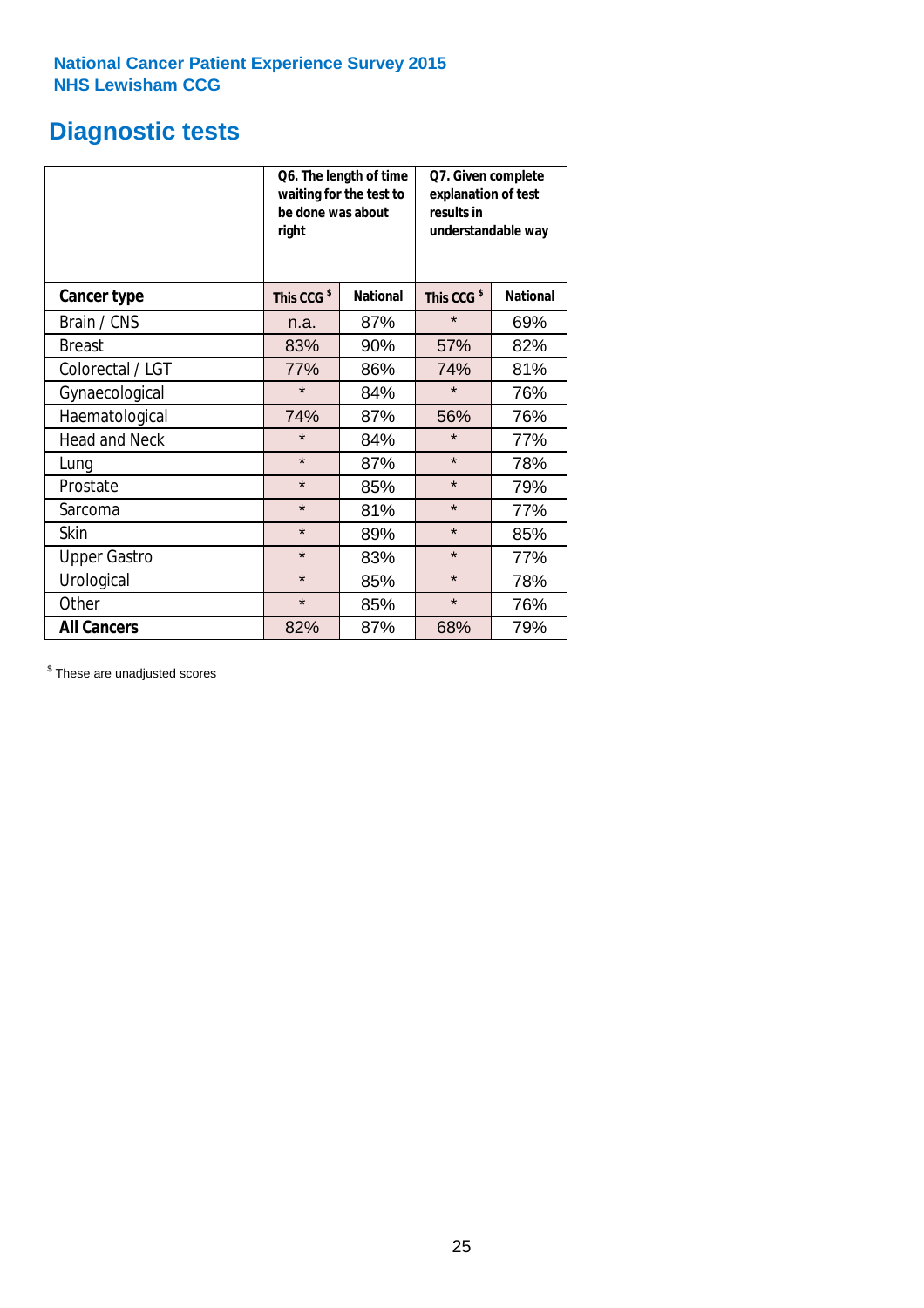## **Finding out what was wrong with you**

|                      | Q8. Patient told they<br>could bring a family<br>member or friend<br>when first told they<br>had cancer |                 | Q9. Patient felt they<br>were told sensitively<br>that they had cancer |                 | Q10. Patient<br>completely understood<br>the explanation of<br>what was wrong |                 | Q11. Patient given<br>easy to understand<br>written information<br>about the type of<br>cancer they had |                 |
|----------------------|---------------------------------------------------------------------------------------------------------|-----------------|------------------------------------------------------------------------|-----------------|-------------------------------------------------------------------------------|-----------------|---------------------------------------------------------------------------------------------------------|-----------------|
| Cancer type          | This CCG <sup>\$</sup>                                                                                  | <b>National</b> | This CCG <sup>\$</sup>                                                 | <b>National</b> | This CCG <sup>\$</sup>                                                        | <b>National</b> | This CCG <sup>\$</sup>                                                                                  | <b>National</b> |
| Brain / CNS          | $\star$                                                                                                 | 85%             | $\star$                                                                | 79%             | $\star$                                                                       | 60%             | $\star$                                                                                                 | 62%             |
| <b>Breast</b>        | 76%                                                                                                     | 83%             | 86%                                                                    | 88%             | 62%                                                                           | 78%             | 74%                                                                                                     | 76%             |
| Colorectal / LGT     | 71%                                                                                                     | 83%             | 70%                                                                    | 85%             | 67%                                                                           | 79%             | 52%                                                                                                     | 71%             |
| Gynaecological       | $\star$                                                                                                 | 75%             | $\star$                                                                | 83%             | $\star$                                                                       | 73%             | $\star$                                                                                                 | 69%             |
| Haematological       | 61%                                                                                                     | 75%             | 76%                                                                    | 83%             | 52%                                                                           | 60%             | 47%                                                                                                     | 74%             |
| <b>Head and Neck</b> | $\star$                                                                                                 | 73%             | $\star$                                                                | 85%             | $\star$                                                                       | 75%             | $\star$                                                                                                 | 61%             |
| Lung                 | $\star$                                                                                                 | 80%             | $\star$                                                                | 83%             | $\star$                                                                       | 75%             | $\star$                                                                                                 | 66%             |
| Prostate             | $\star$                                                                                                 | 80%             | $\star$                                                                | 84%             | $\star$                                                                       | 78%             | $\star$                                                                                                 | 80%             |
| Sarcoma              | $\star$                                                                                                 | 77%             | $\star$                                                                | 82%             | $\star$                                                                       | 63%             | $\star$                                                                                                 | 61%             |
| Skin                 | $\star$                                                                                                 | 71%             | $\star$                                                                | 90%             | $\star$                                                                       | 83%             | $\star$                                                                                                 | 84%             |
| <b>Upper Gastro</b>  | $\star$                                                                                                 | 79%             | $\star$                                                                | 79%             | $\star$                                                                       | 72%             | $\star$                                                                                                 | 64%             |
| Urological           | $\star$                                                                                                 | 74%             | $\star$                                                                | 82%             | $\star$                                                                       | 76%             | $\star$                                                                                                 | 71%             |
| Other                | $\star$                                                                                                 | 77%             | $\star$                                                                | 82%             | $\star$                                                                       | 72%             | $\star$                                                                                                 | 61%             |
| <b>All Cancers</b>   | 75%                                                                                                     | 79%             | 79%                                                                    | 84%             | 64%                                                                           | 73%             | 63%                                                                                                     | 72%             |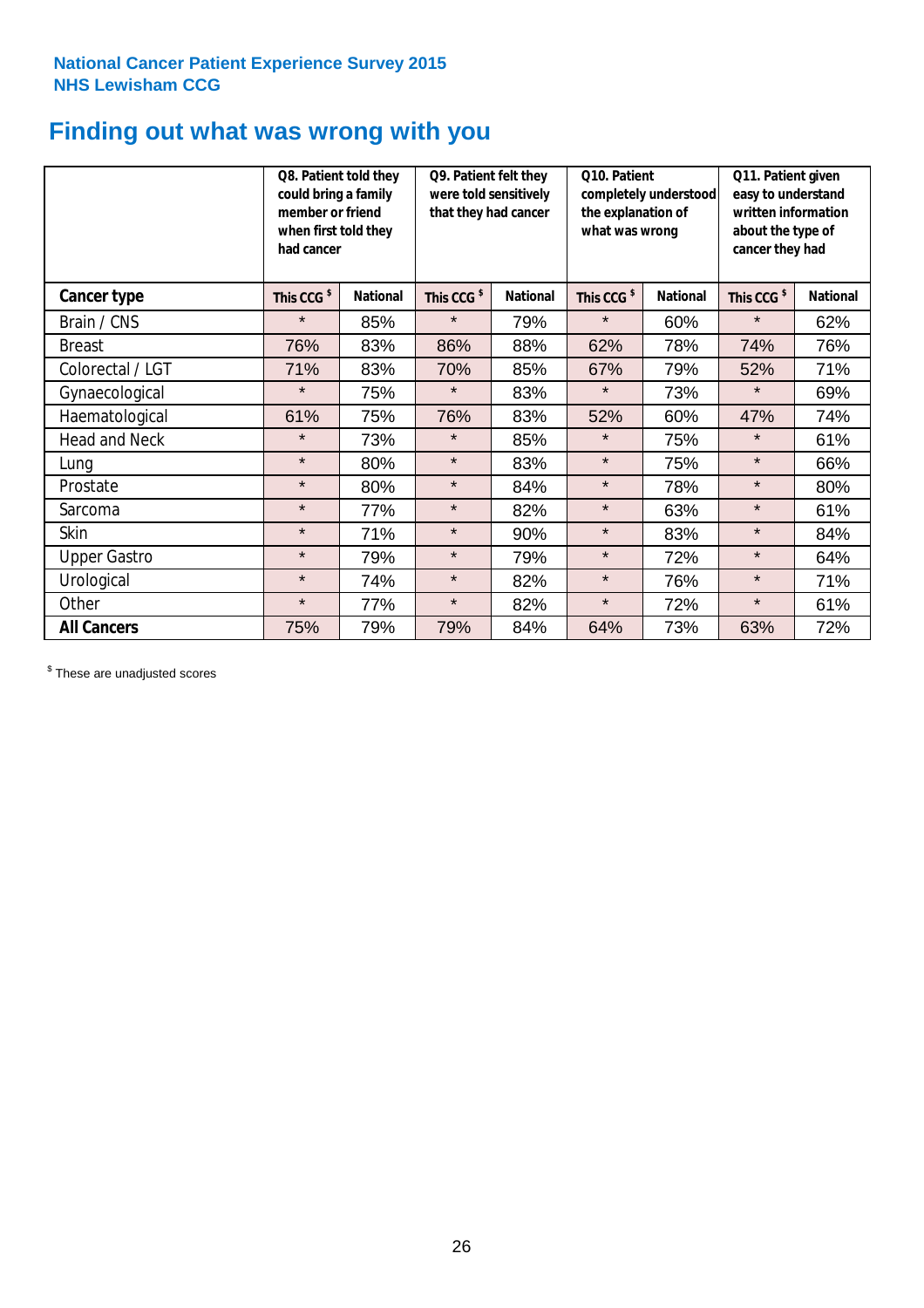# **Deciding the best treatment for you**

|                      | explained              | Q12. Patient felt that<br>treatment options<br>were completely |                                           | Q13. Possible side<br>effects explained in an<br>understandable way | Q14. Patient given<br>practical advice and<br>support in dealing with<br>side effects of<br>treatment |                 |  |
|----------------------|------------------------|----------------------------------------------------------------|-------------------------------------------|---------------------------------------------------------------------|-------------------------------------------------------------------------------------------------------|-----------------|--|
| <b>Cancer type</b>   | This CCG <sup>\$</sup> | <b>National</b>                                                | This CCG <sup>\$</sup><br><b>National</b> |                                                                     | This CCG <sup>\$</sup>                                                                                | <b>National</b> |  |
| Brain / CNS          | $\star$                | 80%                                                            | $\star$                                   | 71%                                                                 | $\star$                                                                                               | 62%             |  |
| <b>Breast</b>        | 75%                    | 84%                                                            | 60%                                       | 76%                                                                 | 61%                                                                                                   | 69%             |  |
| Colorectal / LGT     | 74%                    | 85%                                                            | 61%                                       | 75%                                                                 | 50%                                                                                                   | 68%             |  |
| Gynaecological       | $\star$                | 84%                                                            | $\star$                                   | 76%                                                                 | $\star$                                                                                               | 68%             |  |
| Haematological       | 65%                    | 81%                                                            | 58%                                       | 69%                                                                 | 53%                                                                                                   | 65%             |  |
| <b>Head and Neck</b> | $\star$                | 85%                                                            | $\star$                                   | 72%                                                                 | $\star$                                                                                               | 67%             |  |
| Lung                 | $\star$                | 84%                                                            | $\star$                                   | 74%                                                                 | $\star$                                                                                               | 69%             |  |
| Prostate             | $\star$                | 80%                                                            | $\star$                                   | 71%                                                                 | $\star$                                                                                               | 61%             |  |
| Sarcoma              | $\star$                | 82%                                                            | $\star$                                   | 75%                                                                 | $\star$                                                                                               | 66%             |  |
| Skin                 | $\star$                | 88%                                                            | $\star$                                   | 75%                                                                 | $\star$                                                                                               | 74%             |  |
| <b>Upper Gastro</b>  | $\star$                | 83%                                                            | $\star$                                   | 72%                                                                 | $\star$                                                                                               | 66%             |  |
| Urological           | $\star$                | 80%                                                            | $\star$                                   | 69%                                                                 | $\star$                                                                                               | 61%             |  |
| Other                | $\star$                | 80%                                                            | $\star$                                   | 72%                                                                 | $\star$                                                                                               | 64%             |  |
| <b>All Cancers</b>   | 75%                    | 83%                                                            | 64%                                       | 73%                                                                 | 56%                                                                                                   | 66%             |  |

|                      | in the future          | Q15. Patient definitely<br>told about side effects<br>that could affect them | Q16. Patient definitely<br>involved in decisions<br>about care and<br>treatment |                 |  |
|----------------------|------------------------|------------------------------------------------------------------------------|---------------------------------------------------------------------------------|-----------------|--|
| <b>Cancer type</b>   | This CCG <sup>\$</sup> | <b>National</b>                                                              | This CCG <sup>\$</sup>                                                          | <b>National</b> |  |
| Brain / CNS          | $\star$                | 56%                                                                          | $\star$                                                                         | 74%             |  |
| <b>Breast</b>        | 30%                    | 55%                                                                          | 72%                                                                             | 79%             |  |
| Colorectal / LGT     | 30%                    | 56%                                                                          | 77%                                                                             | 79%             |  |
| Gynaecological       | $\star$<br>54%         |                                                                              | $\star$                                                                         | 76%             |  |
| Haematological       | 35%                    | 50%                                                                          | 54%                                                                             | 77%             |  |
| <b>Head and Neck</b> | $\star$                | 58%                                                                          | $\star$                                                                         | 76%             |  |
| Lung                 | $\star$                | 54%                                                                          | $\star$                                                                         | 78%             |  |
| Prostate             | $\star$                | 63%                                                                          | $\star$                                                                         | 79%             |  |
| Sarcoma              | n.a.                   | 54%                                                                          | $\star$                                                                         | 77%             |  |
| Skin                 | $\star$                | 66%                                                                          | $\star$                                                                         | 86%             |  |
| <b>Upper Gastro</b>  | $\star$                | 53%                                                                          | $\star$                                                                         | 77%             |  |
| Urological           | $\star$                | 52%                                                                          | $\star$                                                                         | 75%             |  |
| Other                | $\star$                | 51%                                                                          | $\star$                                                                         | 75%             |  |
| <b>All Cancers</b>   | 46%                    | 54%                                                                          | 70%                                                                             | 78%             |  |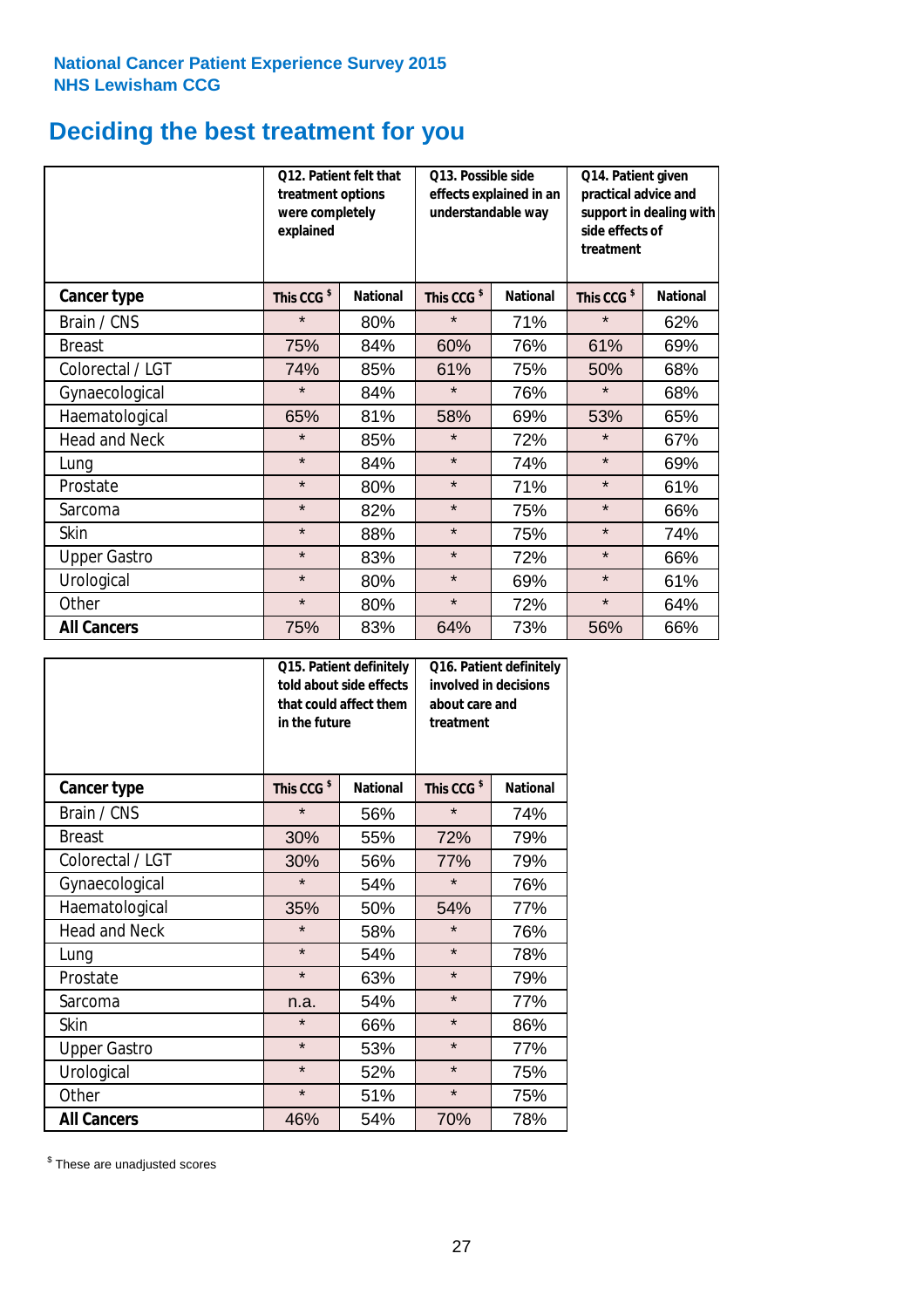## **Clinical Nurse Specialist**

|                      | would support them<br>through their<br>treatment | Q17. Patient given the<br>name of the CNS who | Q18. Patient found it<br>easy to contact their<br><b>CNS</b> |                 | <b>Q19. Get</b><br>understandable<br>answers to important<br>questions all or most<br>of the time |                 |  |
|----------------------|--------------------------------------------------|-----------------------------------------------|--------------------------------------------------------------|-----------------|---------------------------------------------------------------------------------------------------|-----------------|--|
| <b>Cancer type</b>   | This CCG <sup>\$</sup>                           | <b>National</b>                               | This CCG <sup>\$</sup>                                       | <b>National</b> | This CCG <sup>\$</sup>                                                                            | <b>National</b> |  |
| Brain / CNS          | $\star$                                          | 95%                                           | $\star$                                                      | 84%             | $\star$                                                                                           | 85%             |  |
| <b>Breast</b>        | 100%                                             | 94%                                           | 74%                                                          | 85%             | 76%                                                                                               | 88%             |  |
| Colorectal / LGT     | 96%                                              | 91%                                           | 83%                                                          | 88%             | $\star$                                                                                           | 90%             |  |
| Gynaecological       | $\star$                                          | 93%                                           | $\star$                                                      | 86%             | $\star$                                                                                           | 87%             |  |
| Haematological       | 77%                                              | 89%                                           | 100%                                                         | 89%             | $\star$                                                                                           | 90%             |  |
| <b>Head and Neck</b> | $\star$                                          | 88%                                           | $\star$                                                      | 86%             | $\star$                                                                                           | 88%             |  |
| Lung                 | $\star$                                          | 93%                                           | $\star$                                                      | 89%             | $\star$                                                                                           | 89%             |  |
| Prostate             | $\star$                                          | 89%                                           | $\star$                                                      | 83%             | $\star$                                                                                           | 88%             |  |
| Sarcoma              | $\star$                                          | 87%                                           | n.a.                                                         | 86%             | n.a.                                                                                              | 88%             |  |
| Skin                 | $\star$                                          | 88%                                           | $\star$                                                      | 90%             | $\star$                                                                                           | 92%             |  |
| <b>Upper Gastro</b>  | $\star$                                          | 92%                                           | $\star$                                                      | 87%             | $\star$                                                                                           | 88%             |  |
| Urological           | $\star$                                          | 80%                                           | $\star$                                                      | 85%             | $\star$                                                                                           | 88%             |  |
| Other                | $\star$                                          | 86%                                           | $\star$                                                      | 86%             | $\star$                                                                                           | 87%             |  |
| <b>All Cancers</b>   | 90%                                              | 90%                                           | 79%                                                          | 87%             | 80%                                                                                               | 88%             |  |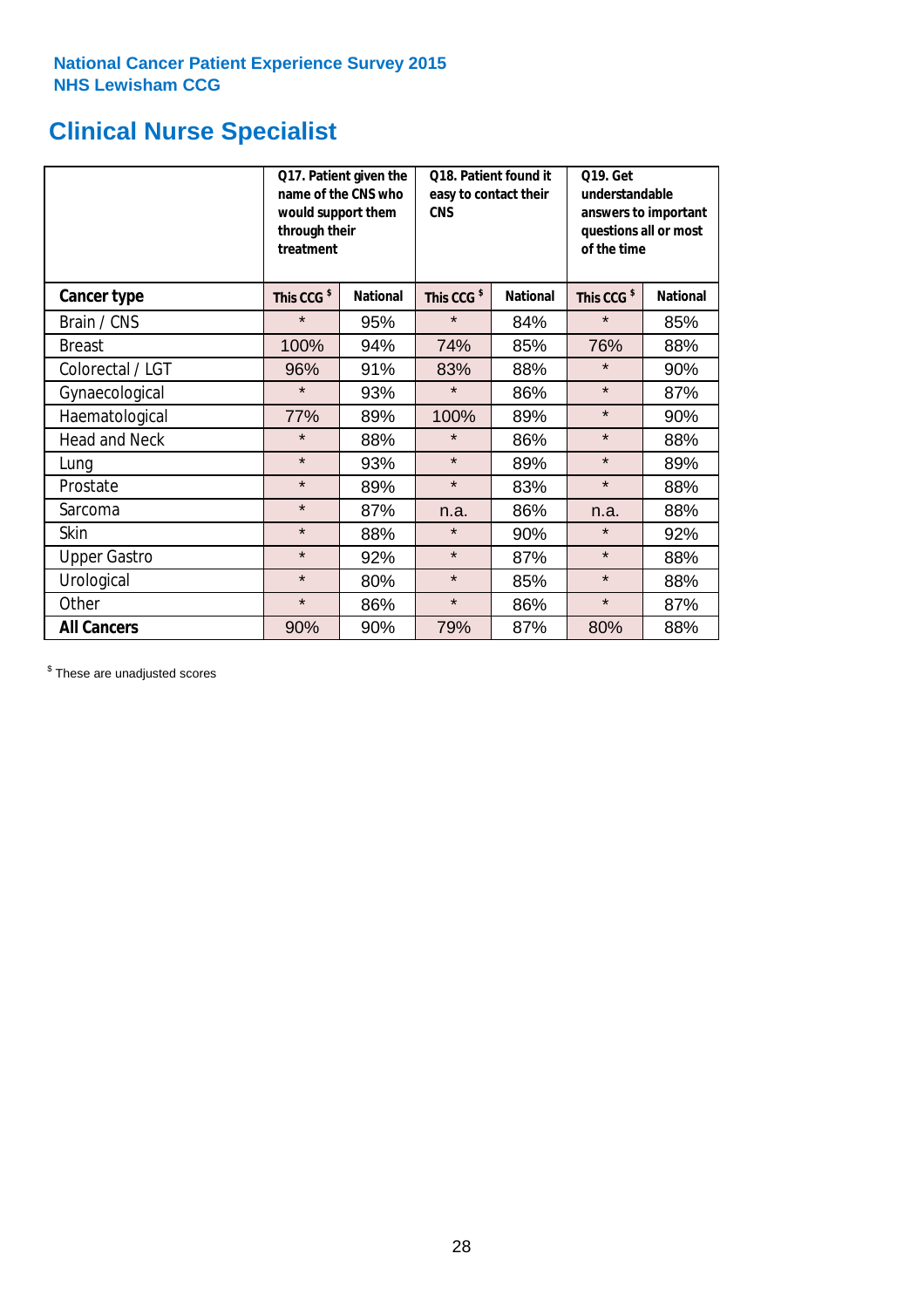## **Support for people with cancer**

|                      | Q20. Hospital staff<br>gave information | about support groups | Q21. Hospital staff<br>gave information<br>about impact cancer<br>could have on day to<br>day activities |                 | Q22. Hospital staff<br>gave information on<br>getting financial help |                 | Q23. Hospital staff told<br>patient they could get<br>free prescriptions |                 |
|----------------------|-----------------------------------------|----------------------|----------------------------------------------------------------------------------------------------------|-----------------|----------------------------------------------------------------------|-----------------|--------------------------------------------------------------------------|-----------------|
| Cancer type          | This CCG <sup>\$</sup>                  | <b>National</b>      | This CCG <sup>\$</sup>                                                                                   | <b>National</b> | This CCG <sup>\$</sup>                                               | <b>National</b> | This CCG <sup>\$</sup>                                                   | <b>National</b> |
| Brain / CNS          | $\star$                                 | 85%                  | $\star$                                                                                                  | 80%             | n.a.                                                                 | 72%             | $\star$                                                                  | 79%             |
| <b>Breast</b>        | 90%                                     | 88%                  | 79%                                                                                                      | 85%             | 61%                                                                  | 60%             | 69%                                                                      | 80%             |
| Colorectal / LGT     | 67%                                     | 82%                  | $\star$                                                                                                  | 82%             | $\star$                                                              | 52%             | $\star$                                                                  | 83%             |
| Gynaecological       | $\star$                                 | 83%                  | $\star$                                                                                                  | 81%             | $\star$                                                              | 58%             | $\star$                                                                  | 76%             |
| Haematological       | 69%                                     | 82%                  | 72%                                                                                                      | 82%             | 64%                                                                  | 56%             | 70%                                                                      | 86%             |
| <b>Head and Neck</b> | $\star$                                 | 83%                  | $\star$                                                                                                  | 80%             | $\star$                                                              | 55%             | $\star$                                                                  | 80%             |
| Lung                 | $\star$                                 | 82%                  | $\star$                                                                                                  | 80%             | $\star$                                                              | 68%             | $\star$                                                                  | 85%             |
| Prostate             | $\star$                                 | 85%                  | $\star$                                                                                                  | 81%             | $\star$                                                              | 41%             | $\star$                                                                  | 76%             |
| Sarcoma              | n.a.                                    | 82%                  | n.a.                                                                                                     | 80%             | n.a.                                                                 | 57%             | n.a.                                                                     | 75%             |
| Skin                 | $\star$                                 | 85%                  | $\star$                                                                                                  | 85%             | $\star$                                                              | 51%             | $\star$                                                                  | 65%             |
| <b>Upper Gastro</b>  | $\star$                                 | 82%                  | $\star$                                                                                                  | 78%             | $\star$                                                              | 57%             | $\star$                                                                  | 83%             |
| Urological           | $\star$                                 | 71%                  | $\star$                                                                                                  | 70%             | $\star$                                                              | 33%             | $\star$                                                                  | 69%             |
| Other                | $\star$                                 | 80%                  | $\star$                                                                                                  | 77%             | $\star$                                                              | 53%             | $\star$                                                                  | 79%             |
| <b>All Cancers</b>   | 79%                                     | 83%                  | 77%                                                                                                      | 81%             | 56%                                                                  | 55%             | 72%                                                                      | 80%             |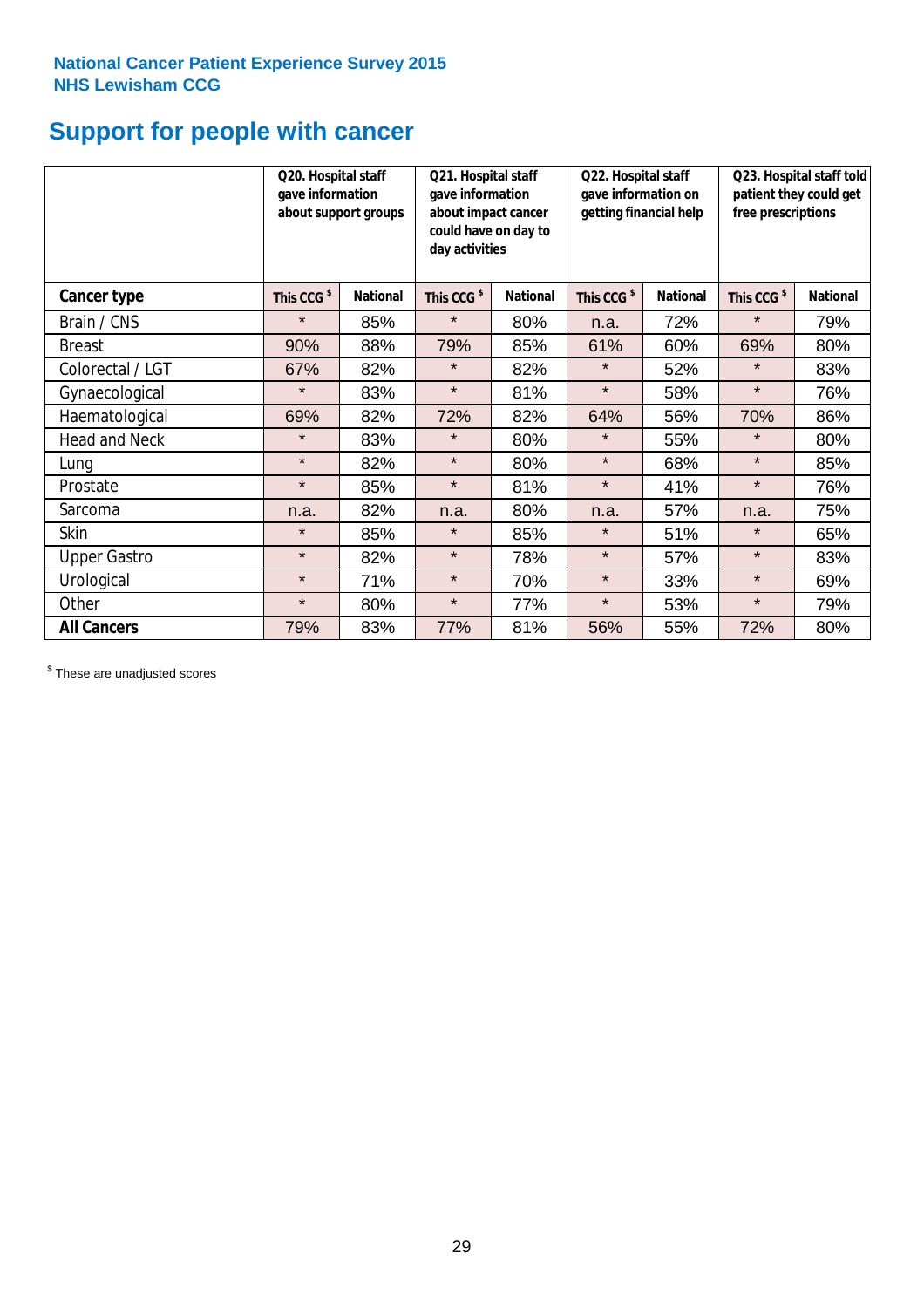## **Operations**

|                      | Q26. Staff explained<br>how operation had<br>gone in<br>understandable way |                 |  |  |
|----------------------|----------------------------------------------------------------------------|-----------------|--|--|
| <b>Cancer type</b>   | This CCG <sup>\$</sup>                                                     | <b>National</b> |  |  |
| Brain / CNS          | $\star$                                                                    | 75%             |  |  |
| <b>Breast</b>        | 65%                                                                        | 77%             |  |  |
| Colorectal / LGT     | $\star$                                                                    | 81%             |  |  |
| Gynaecological       | $\star$<br>79%                                                             |                 |  |  |
| Haematological       | $\star$<br>75%                                                             |                 |  |  |
| <b>Head and Neck</b> | $\star$                                                                    | 77%             |  |  |
| Lung                 | $\star$                                                                    | 76%             |  |  |
| Prostate             | $\star$                                                                    | 76%             |  |  |
| Sarcoma              | n.a.                                                                       | 80%             |  |  |
| Skin                 | $\star$                                                                    | 84%             |  |  |
| <b>Upper Gastro</b>  | $\star$                                                                    | 81%             |  |  |
| Urological           | $\star$                                                                    | 74%             |  |  |
| Other                | $\star$<br>78%                                                             |                 |  |  |
| <b>All Cancers</b>   | 69%                                                                        | 78%             |  |  |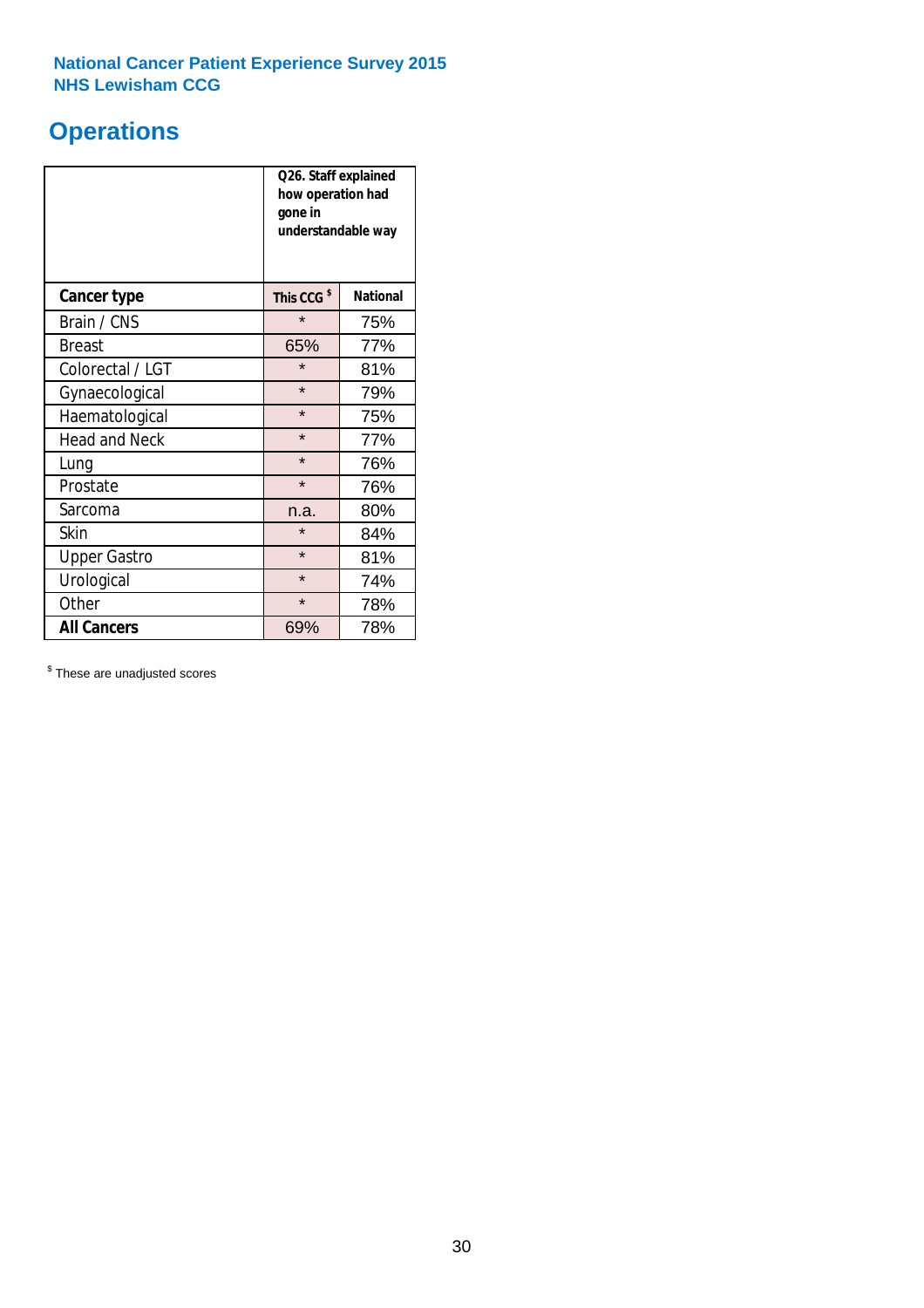# **Hospital care as an inpatient (Part 1 of 2)**

|                      | or nurses did not talk<br>they were not there | Q28. Groups of doctors<br>in front of patient as if | Q29. Patient had<br>confidence and trust in<br>all doctors treating<br>them |                 | Q30. Patient's family<br>or someone close<br>definitely had<br>opportunity to talk to<br>doctor |                 | Q31. Patient had<br>confidence and trust in I<br>all ward nurses |                 |
|----------------------|-----------------------------------------------|-----------------------------------------------------|-----------------------------------------------------------------------------|-----------------|-------------------------------------------------------------------------------------------------|-----------------|------------------------------------------------------------------|-----------------|
| Cancer type          | This CCG <sup>\$</sup>                        | <b>National</b>                                     | This CCG <sup>\$</sup>                                                      | <b>National</b> | This CCG <sup>\$</sup>                                                                          | <b>National</b> | This CCG <sup>\$</sup>                                           | <b>National</b> |
| Brain / CNS          | $\star$                                       | 68%                                                 | $\star$                                                                     | 78%             | $\star$                                                                                         | 65%             | $\star$                                                          | 67%             |
| <b>Breast</b>        | 75%                                           | 89%                                                 | 75%                                                                         | 86%             | 68%                                                                                             | 73%             | 61%                                                              | 74%             |
| Colorectal / LGT     | $\star$                                       | 75%                                                 | $\star$                                                                     | 85%             | $\star$                                                                                         | 72%             | $\star$                                                          | 68%             |
| Gynaecological       | $\star$                                       | 84%                                                 | $\star$                                                                     | 86%             | $\star$                                                                                         | 71%             | $\star$                                                          | 69%             |
| Haematological       | $\star$                                       | 80%                                                 | $\star$                                                                     | 81%             | $\star$                                                                                         | 75%             | $\star$                                                          | 73%             |
| <b>Head and Neck</b> | $\star$                                       | 79%                                                 | $\star$                                                                     | 85%             | $\star$                                                                                         | 73%             | $\star$                                                          | 72%             |
| Lung                 | $\star$                                       | 75%                                                 | $\star$                                                                     | 82%             | $\star$                                                                                         | 71%             | $\star$                                                          | 73%             |
| Prostate             | $\star$                                       | 84%                                                 | $\star$                                                                     | 87%             | $\star$                                                                                         | 72%             | $\star$                                                          | 75%             |
| Sarcoma              | n.a.                                          | 82%                                                 | n.a.                                                                        | 85%             | n.a.                                                                                            | 75%             | n.a.                                                             | 70%             |
| Skin                 | $\star$                                       | 85%                                                 | $\star$                                                                     | 90%             | $\star$                                                                                         | 79%             | $\star$                                                          | 84%             |
| <b>Upper Gastro</b>  | $\star$                                       | 75%                                                 | $\star$                                                                     | 83%             | $\star$                                                                                         | 72%             | $\star$                                                          | 70%             |
| Urological           | $\star$                                       | 80%                                                 | $\star$                                                                     | 84%             | $\star$                                                                                         | 67%             | $\star$                                                          | 75%             |
| Other                | $\star$                                       | 79%                                                 | $\star$                                                                     | 79%             | $\star$                                                                                         | 70%             | $\star$                                                          | 69%             |
| <b>All Cancers</b>   | 72%                                           | 81%                                                 | 77%                                                                         | 84%             | 60%                                                                                             | 72%             | 63%                                                              | 72%             |

|                      | Q32. Always / nearly<br>on duty | always enough nurses | Q33. All staff asked<br>patient what name<br>they preferred to be<br>called by |                 | Q34. Always given<br>treatment | enough privacy when<br>discussing condition or | Q35. Patient was able<br>to discuss worries or<br>fears with staff during<br>visit |                 |
|----------------------|---------------------------------|----------------------|--------------------------------------------------------------------------------|-----------------|--------------------------------|------------------------------------------------|------------------------------------------------------------------------------------|-----------------|
| <b>Cancer type</b>   | This CCG <sup>\$</sup>          | <b>National</b>      | This CCG <sup>\$</sup>                                                         | <b>National</b> | This CCG <sup>\$</sup>         | <b>National</b>                                | This CCG <sup>\$</sup>                                                             | <b>National</b> |
| Brain / CNS          | $\star$                         | 64%                  | $\star$                                                                        | 69%             | $\star$                        | 80%                                            | $\star$                                                                            | 44%             |
| <b>Breast</b>        | 79%                             | 69%                  | 44%                                                                            | 60%             | 75%                            | 86%                                            | 48%                                                                                | 53%             |
| Colorectal / LGT     | $\star$                         | 61%                  | $\star$                                                                        | 70%             | $\star$                        | 84%                                            | $\star$                                                                            | 54%             |
| Gynaecological       | $\star$                         | 65%                  | $\star$                                                                        | 63%             | $\star$                        | 82%                                            | $\star$                                                                            | 50%             |
| Haematological       | $\star$                         | 63%                  | $\star$                                                                        | 67%             | $\star$                        | 86%                                            | $\star$                                                                            | 55%             |
| <b>Head and Neck</b> | $\star$                         | 67%                  | $\star$                                                                        | 66%             | $\star$                        | 85%                                            | $\star$                                                                            | 50%             |
| Lung                 | $\star$                         | 68%                  | $\star$                                                                        | 71%             | $\star$                        | 84%                                            | $\star$                                                                            | 49%             |
| Prostate             | $\star$                         | 71%                  | $\star$                                                                        | 67%             | $\star$                        | 87%                                            | $\star$                                                                            | 52%             |
| Sarcoma              | n.a.                            | 68%                  | n.a.                                                                           | 71%             | n.a.                           | 87%                                            | n.a.                                                                               | 52%             |
| Skin                 | $\star$                         | 81%                  | $\star$                                                                        | 67%             | $\star$                        | 89%                                            | $\star$                                                                            | 61%             |
| <b>Upper Gastro</b>  | $\star$                         | 62%                  | $\star$                                                                        | 75%             | $\star$                        | 83%                                            | $\star$                                                                            | 53%             |
| Urological           | $\star$                         | 68%                  | $\star$                                                                        | 71%             | $\star$                        | 84%                                            | $\star$                                                                            | 46%             |
| Other                | $\star$                         | 62%                  | $\star$                                                                        | 66%             | $\star$                        | 82%                                            | $\star$                                                                            | 48%             |
| <b>All Cancers</b>   | 71%                             | 66%                  | 56%                                                                            | 67%             | 80%                            | 85%                                            | 48%                                                                                | 52%             |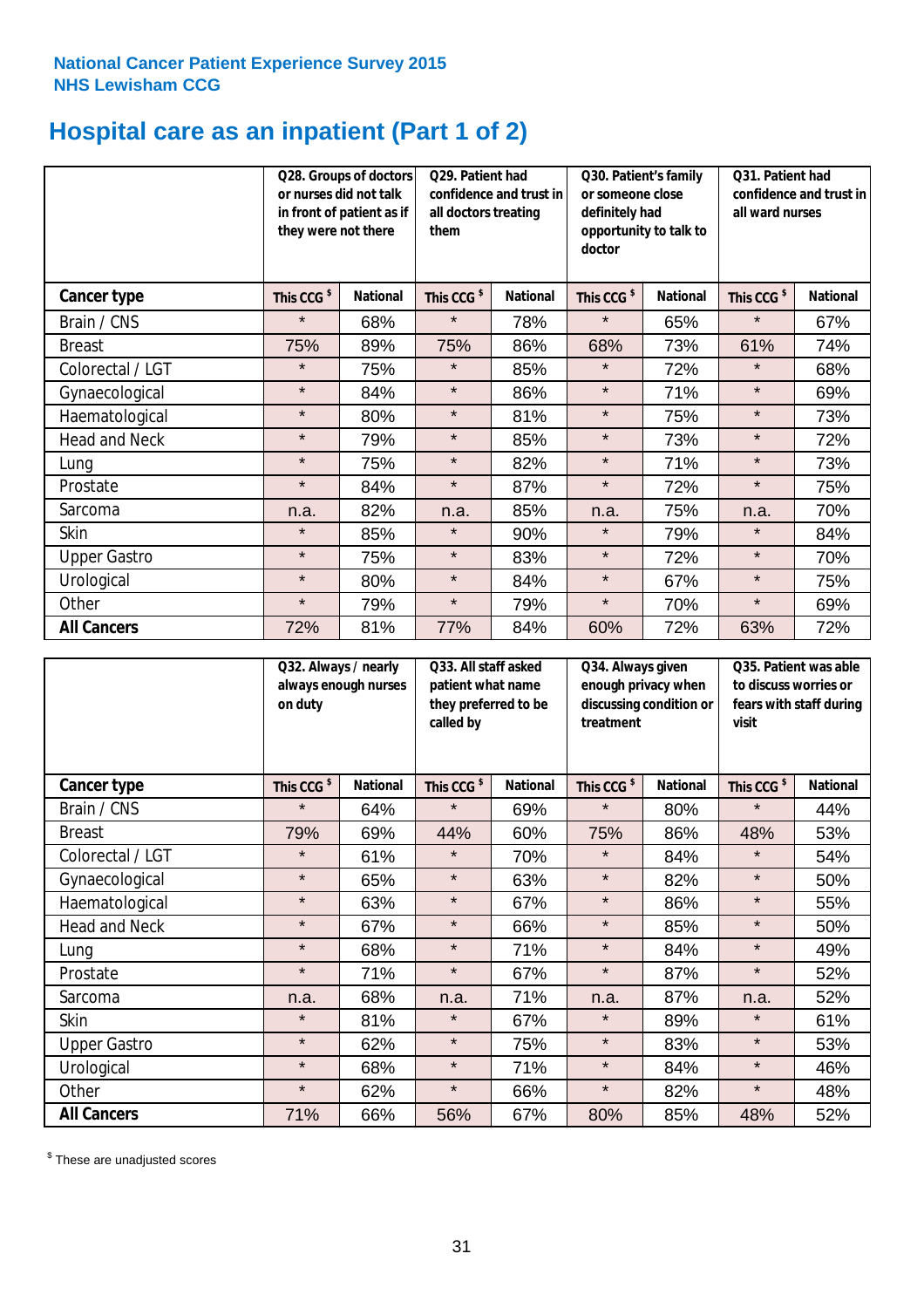# **Hospital care as an inpatient (Part 2 of 2)**

|                      | Q36. Hospital staff<br>definitely did<br>everything to help<br>control pain |                 | Q37. Always treated<br>with respect and<br>dignity by staff |                 | Q38. Given clear<br>written information<br>about what should /<br>should not do post<br>discharge |                 | Q39. Staff told patient<br>who to contact if<br>worried post discharge |                 |  |
|----------------------|-----------------------------------------------------------------------------|-----------------|-------------------------------------------------------------|-----------------|---------------------------------------------------------------------------------------------------|-----------------|------------------------------------------------------------------------|-----------------|--|
| Cancer type          | This CCG <sup>\$</sup>                                                      | <b>National</b> | This CCG <sup>\$</sup>                                      | <b>National</b> | This CCG <sup>\$</sup>                                                                            | <b>National</b> | This CCG <sup>\$</sup>                                                 | <b>National</b> |  |
| Brain / CNS          | $\star$                                                                     | 82%             | $\star$                                                     | 84%             | $\star$                                                                                           | 79%             | $\star$                                                                | 91%             |  |
| <b>Breast</b>        | 88%                                                                         | 86%             | 75%                                                         | 88%             | 85%                                                                                               | 90%             | 89%                                                                    | 95%             |  |
| Colorectal / LGT     | $\star$                                                                     | 84%             | $\star$                                                     | 86%             | $\star$                                                                                           | 83%             | $\star$                                                                | 94%             |  |
| Gynaecological       | $\star$                                                                     | 83%             | $\star$                                                     | 85%             | $\star$                                                                                           | 86%             | $\star$                                                                | 93%             |  |
| Haematological       | $\star$                                                                     | 84%             | $\star$                                                     | 89%             | $\star$                                                                                           | 79%             | $\star$                                                                | 95%             |  |
| <b>Head and Neck</b> | $\star$                                                                     | 84%             | $\star$                                                     | 88%             | $\star$                                                                                           | 86%             | $\star$                                                                | 92%             |  |
| Lung                 | $\star$                                                                     | 83%             | $\star$                                                     | 87%             | $\star$                                                                                           | 81%             | $\star$                                                                | 92%             |  |
| Prostate             | $\star$                                                                     | 85%             | $\star$                                                     | 91%             | $\star$                                                                                           | 87%             | $\star$                                                                | 94%             |  |
| Sarcoma              | n.a.                                                                        | 86%             | n.a.                                                        | 91%             | n.a.                                                                                              | 83%             | n.a.                                                                   | 94%             |  |
| Skin                 | $\star$                                                                     | 88%             | $\star$                                                     | 93%             | $\star$                                                                                           | 91%             | $\star$                                                                | 97%             |  |
| <b>Upper Gastro</b>  | $\star$                                                                     | 83%             | $\star$                                                     | 86%             | $\star$                                                                                           | 79%             | $\star$                                                                | 93%             |  |
| Urological           | $\star$                                                                     | 80%             | $\star$                                                     | 88%             | $\star$                                                                                           | 83%             | $\star$                                                                | 90%             |  |
| Other                | $\star$                                                                     | 82%             | $\star$                                                     | 85%             | $\star$                                                                                           | 80%             | $\star$                                                                | 92%             |  |
| <b>All Cancers</b>   | 79%                                                                         | 84%             | 80%                                                         | 87%             | 77%                                                                                               | 84%             | 90%                                                                    | 94%             |  |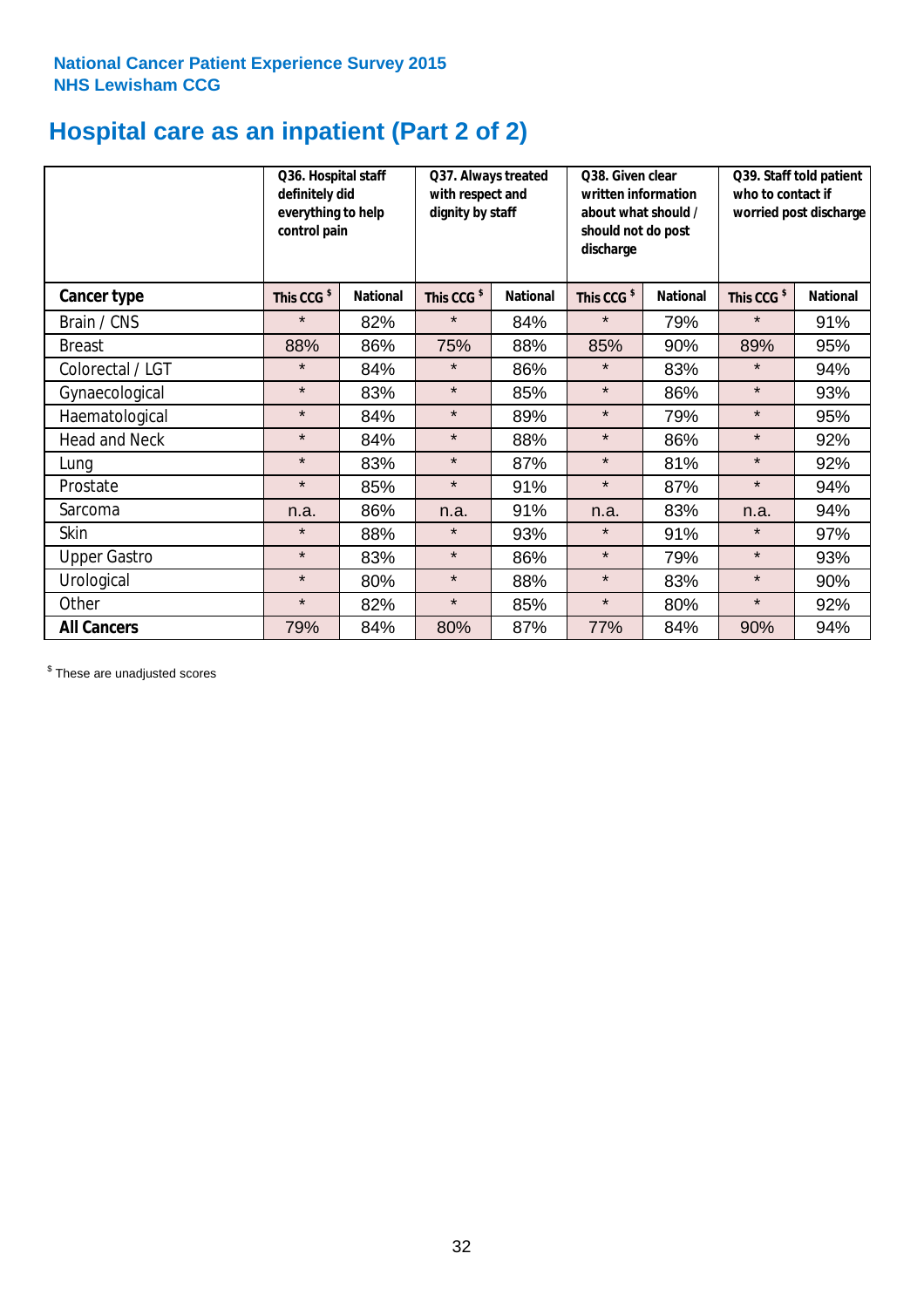# **Hospital care as a day patient / outpatient**

|                      | to discuss worries or<br>visit | Q41. Patient was able<br>fears with staff during | Q42. Doctor had the<br>right notes and other<br>documentation with<br>them |                 | Q44. Beforehand<br>patient had all<br>information needed<br>about radiotherapy<br>treatment |                 | Q45. Patient given<br>understandable<br>information about<br>whether radiotherapy<br>was working |                 |
|----------------------|--------------------------------|--------------------------------------------------|----------------------------------------------------------------------------|-----------------|---------------------------------------------------------------------------------------------|-----------------|--------------------------------------------------------------------------------------------------|-----------------|
| <b>Cancer type</b>   | This CCG <sup>\$</sup>         | <b>National</b>                                  | This CCG <sup>\$</sup>                                                     | <b>National</b> | This CCG <sup>\$</sup>                                                                      | <b>National</b> | This CCG <sup>\$</sup>                                                                           | <b>National</b> |
| Brain / CNS          | $\star$                        | 65%                                              | $\star$                                                                    | 94%             | $\star$                                                                                     | 85%             | $\star$                                                                                          | 52%             |
| <b>Breast</b>        | 68%                            | 70%                                              | 98%                                                                        | 95%             | $\star$                                                                                     | 87%             | $\star$                                                                                          | 60%             |
| Colorectal / LGT     | 55%                            | 73%                                              | 82%                                                                        | 95%             | $\star$                                                                                     | 85%             | $\star$                                                                                          | 55%             |
| Gynaecological       | $\star$                        | 70%                                              | $\star$                                                                    | 96%             | $\star$                                                                                     | 85%             | $\star$                                                                                          | 64%             |
| Haematological       | 56%                            | 74%                                              | 93%                                                                        | 97%             | $\star$                                                                                     | 82%             | $\star$                                                                                          | 64%             |
| <b>Head and Neck</b> | $\star$                        | 69%                                              | $\star$                                                                    | 95%             | $\star$                                                                                     | 86%             | $\star$                                                                                          | 60%             |
| Lung                 | $\star$                        | 69%                                              | $\star$                                                                    | 96%             | $\star$                                                                                     | 86%             | $\star$                                                                                          | 59%             |
| Prostate             | $\star$                        | 69%                                              | $\star$                                                                    | 95%             | $\star$                                                                                     | 88%             | $\star$                                                                                          | 61%             |
| Sarcoma              | $\star$                        | 68%                                              | $\star$                                                                    | 97%             | n.a.                                                                                        | 88%             | n.a.                                                                                             | 63%             |
| Skin                 | $\star$                        | 73%                                              | $\star$                                                                    | 96%             | $\star$                                                                                     | 81%             | $\star$                                                                                          | 63%             |
| <b>Upper Gastro</b>  | $\star$                        | 68%                                              | $\star$                                                                    | 95%             | $\star$                                                                                     | 85%             | $\star$                                                                                          | 57%             |
| Urological           | $\star$                        | 65%                                              | $\star$                                                                    | 95%             | $\star$                                                                                     | 81%             | $\star$                                                                                          | 53%             |
| Other                | $\star$                        | 67%                                              | $\star$                                                                    | 95%             | $\star$                                                                                     | 83%             | $\star$                                                                                          | 59%             |
| <b>All Cancers</b>   | 61%                            | 70%                                              | 94%                                                                        | 96%             | 78%                                                                                         | 86%             | 51%                                                                                              | 60%             |

|                      | O47. Beforehand<br>patient had all<br>information needed<br>treatment | about chemotherapy | Q48. Patient given<br>understandable<br>information about<br>whether<br>chemotherapy was<br>working |                 |  |
|----------------------|-----------------------------------------------------------------------|--------------------|-----------------------------------------------------------------------------------------------------|-----------------|--|
| <b>Cancer type</b>   | This CCG <sup>\$</sup>                                                | <b>National</b>    | This CCG <sup>\$</sup>                                                                              | <b>National</b> |  |
| Brain / CNS          | $\star$                                                               | 82%                | $\star$                                                                                             | 57%             |  |
| <b>Breast</b>        | 70%                                                                   | 83%                | 71%                                                                                                 | 62%             |  |
| Colorectal / LGT     | 81%                                                                   | 86%                | 63%                                                                                                 | 65%             |  |
| Gynaecological       | $\star$                                                               | 86%                |                                                                                                     | 68%             |  |
| Haematological       | $\star$                                                               | 85%                | $\star$                                                                                             | 75%             |  |
| <b>Head and Neck</b> | $\star$                                                               | 80%                | $\star$                                                                                             | 52%             |  |
| Lung                 | $\star$                                                               | 85%                | $\star$                                                                                             | 68%             |  |
| Prostate             | $\star$                                                               | 83%                | $\star$                                                                                             | 69%             |  |
| Sarcoma              | n.a.                                                                  | 82%                | n.a.                                                                                                | 70%             |  |
| Skin                 | $\star$                                                               | 92%                | $\star$                                                                                             | 80%             |  |
| <b>Upper Gastro</b>  | $\star$                                                               | 83%                | $\star$                                                                                             | 64%             |  |
| Urological           | $\star$                                                               | 83%                | $\star$                                                                                             | 66%             |  |
| Other                | $\star$                                                               | 85%                | $\star$                                                                                             | 70%             |  |
| <b>All Cancers</b>   | 83%                                                                   | 84%                | 66%                                                                                                 | 68%             |  |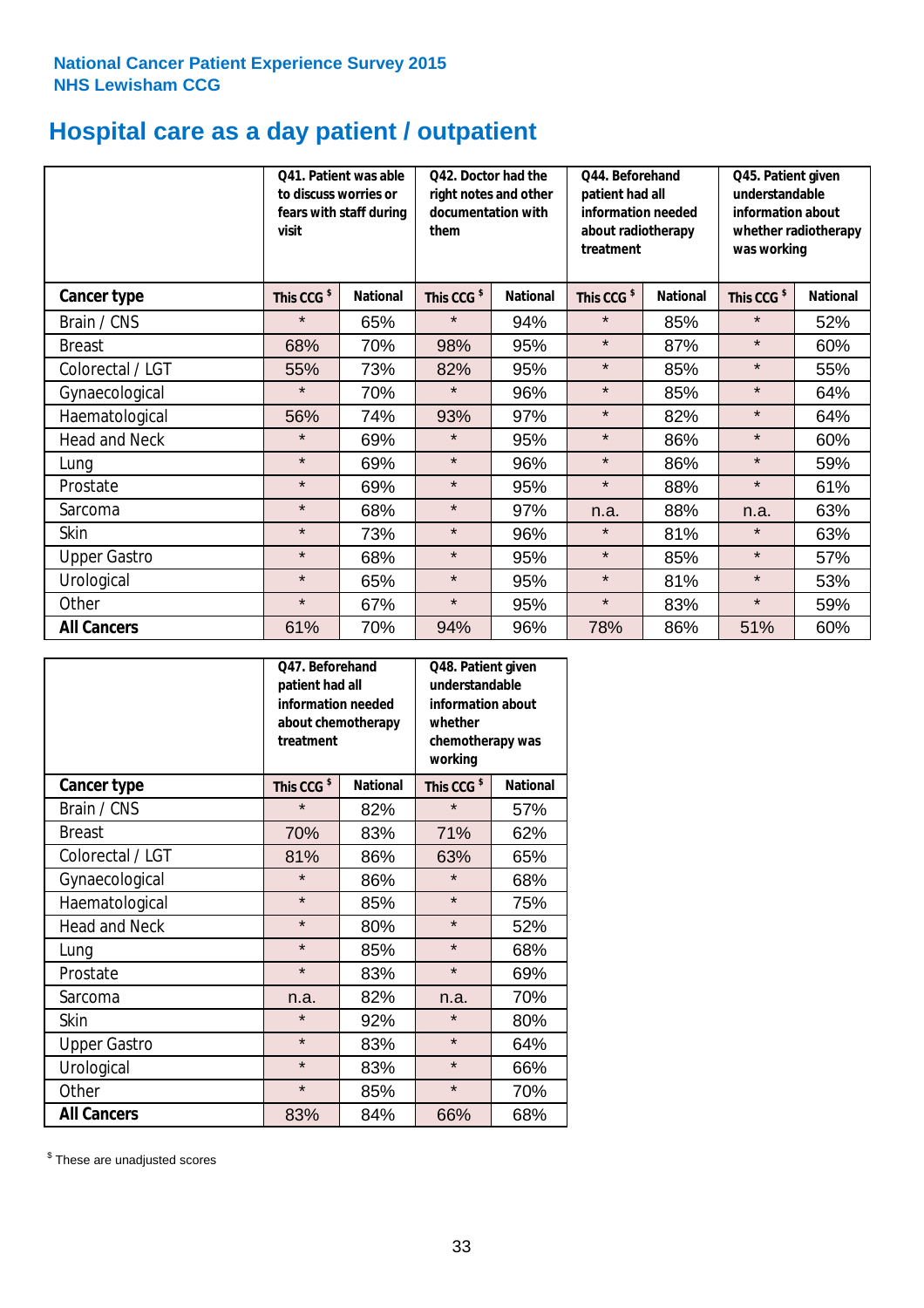## **Home care and support**

|                      | Q49. Hospital staff<br>gave family or                               | someone close all the<br>information needed to<br>help with care at home | from health or social<br>services during<br>treatment | Q50. Patient definitely<br>given enough support | Q51. Patient definitely<br>given enough support<br>from health or social<br>services after<br>treatment |     |  |
|----------------------|---------------------------------------------------------------------|--------------------------------------------------------------------------|-------------------------------------------------------|-------------------------------------------------|---------------------------------------------------------------------------------------------------------|-----|--|
| <b>Cancer type</b>   | This CCG <sup>\$</sup><br><b>National</b><br>This CCG <sup>\$</sup> |                                                                          | <b>National</b>                                       | This CCG <sup>\$</sup>                          | <b>National</b>                                                                                         |     |  |
| Brain / CNS          | $\star$                                                             | 56%                                                                      | $\star$                                               | 44%                                             | $\star$                                                                                                 | 44% |  |
| <b>Breast</b>        | 42%                                                                 | 57%                                                                      | 28%                                                   | 54%                                             | $\star$                                                                                                 | 40% |  |
| Colorectal / LGT     | 44%                                                                 | 60%                                                                      | $\star$                                               | 62%                                             | $\star$                                                                                                 | 52% |  |
| Gynaecological       | $\star$                                                             | 56%                                                                      | $\star$                                               | 52%                                             | $\star$                                                                                                 | 42% |  |
| Haematological       | 48%                                                                 | 60%                                                                      | $\star$                                               | 52%                                             | $\star$                                                                                                 | 43% |  |
| <b>Head and Neck</b> | $\star$                                                             | 59%                                                                      | $\star$                                               | 53%                                             | $\star$                                                                                                 | 50% |  |
| Lung                 | $\star$                                                             | 57%                                                                      | $\star$                                               | 52%                                             | $\star$                                                                                                 | 42% |  |
| Prostate             | $\star$                                                             | 55%                                                                      | $\star$                                               | 47%                                             | $\star$                                                                                                 | 43% |  |
| Sarcoma              | n.a.                                                                | 59%                                                                      | n.a.                                                  | 58%                                             | n.a.                                                                                                    | 53% |  |
| Skin                 | $\star$                                                             | 67%                                                                      | $\star$                                               | 58%                                             | $\star$                                                                                                 | 61% |  |
| <b>Upper Gastro</b>  | $\star$                                                             | 59%                                                                      | $\star$                                               | 54%                                             | $\star$                                                                                                 | 45% |  |
| Urological           | $\star$                                                             | 55%                                                                      | $\star$                                               | 47%                                             | $\star$                                                                                                 | 44% |  |
| Other                | $\star$                                                             | 54%                                                                      | $\star$                                               | 55%                                             | $\star$                                                                                                 | 48% |  |
| <b>All Cancers</b>   | 47%                                                                 | 58%                                                                      | 31%                                                   | 54%                                             | 27%                                                                                                     | 45% |  |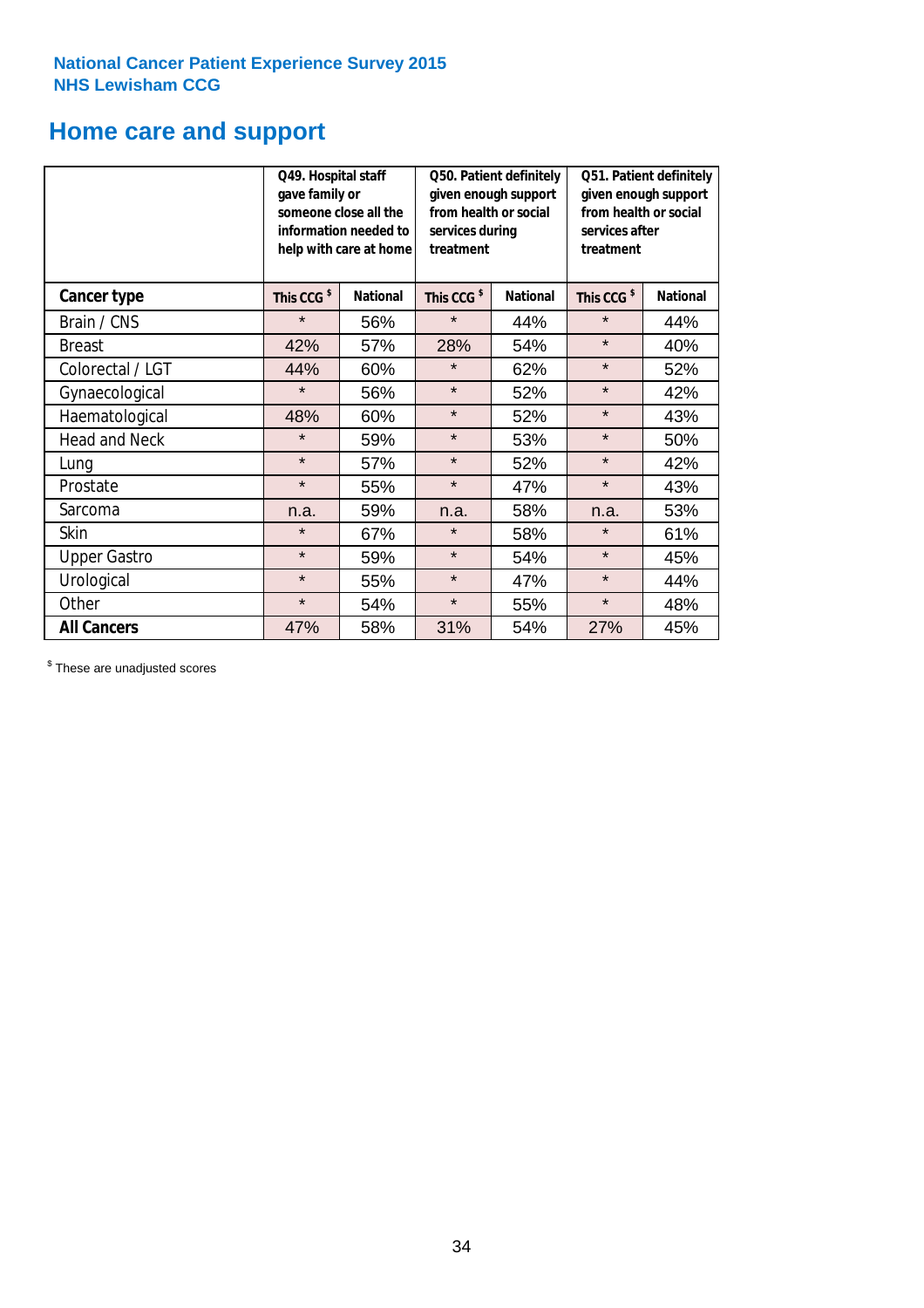## **Care from your general practice**

|                      | information about<br>treatment | Q52. GP given enough<br>patient's condition and | O53. Practice staff<br>definitely did<br>everything they could<br>to support patient |                 |  |
|----------------------|--------------------------------|-------------------------------------------------|--------------------------------------------------------------------------------------|-----------------|--|
| <b>Cancer type</b>   | This CCG <sup>\$</sup>         | <b>National</b>                                 | This CCG <sup>\$</sup>                                                               | <b>National</b> |  |
| Brain / CNS          | $\star$                        | 94%                                             | $\star$                                                                              | 59%             |  |
| <b>Breast</b>        | 91%                            | 96%                                             | 47%                                                                                  | 63%             |  |
| Colorectal / LGT     | 100%                           | 95%                                             | $\star$                                                                              | 63%             |  |
| Gynaecological       | $\star$                        | 95%                                             | $\star$                                                                              | 59%             |  |
| Haematological       | 97%                            | 96%                                             | $\star$                                                                              | 61%             |  |
| <b>Head and Neck</b> | $\star$                        | 93%                                             | $\star$                                                                              | 60%             |  |
| Lung                 | $\star$                        | 95%                                             | $\star$                                                                              | 62%             |  |
| Prostate             | $\star$                        | 95%                                             | $\star$                                                                              | 67%             |  |
| Sarcoma              | $\star$                        | 97%                                             | n.a.                                                                                 | 65%             |  |
| Skin                 | $\star$                        | 97%                                             | $\star$                                                                              | 71%             |  |
| <b>Upper Gastro</b>  | $\star$                        | 94%                                             | $\star$                                                                              | 62%             |  |
| Urological           | $\star$                        | 95%                                             | $\star$                                                                              | 64%             |  |
| Other                | $\star$                        | 95%                                             | $\star$                                                                              | 61%             |  |
| <b>All Cancers</b>   | 92%                            | 95%                                             | 49%                                                                                  | 63%             |  |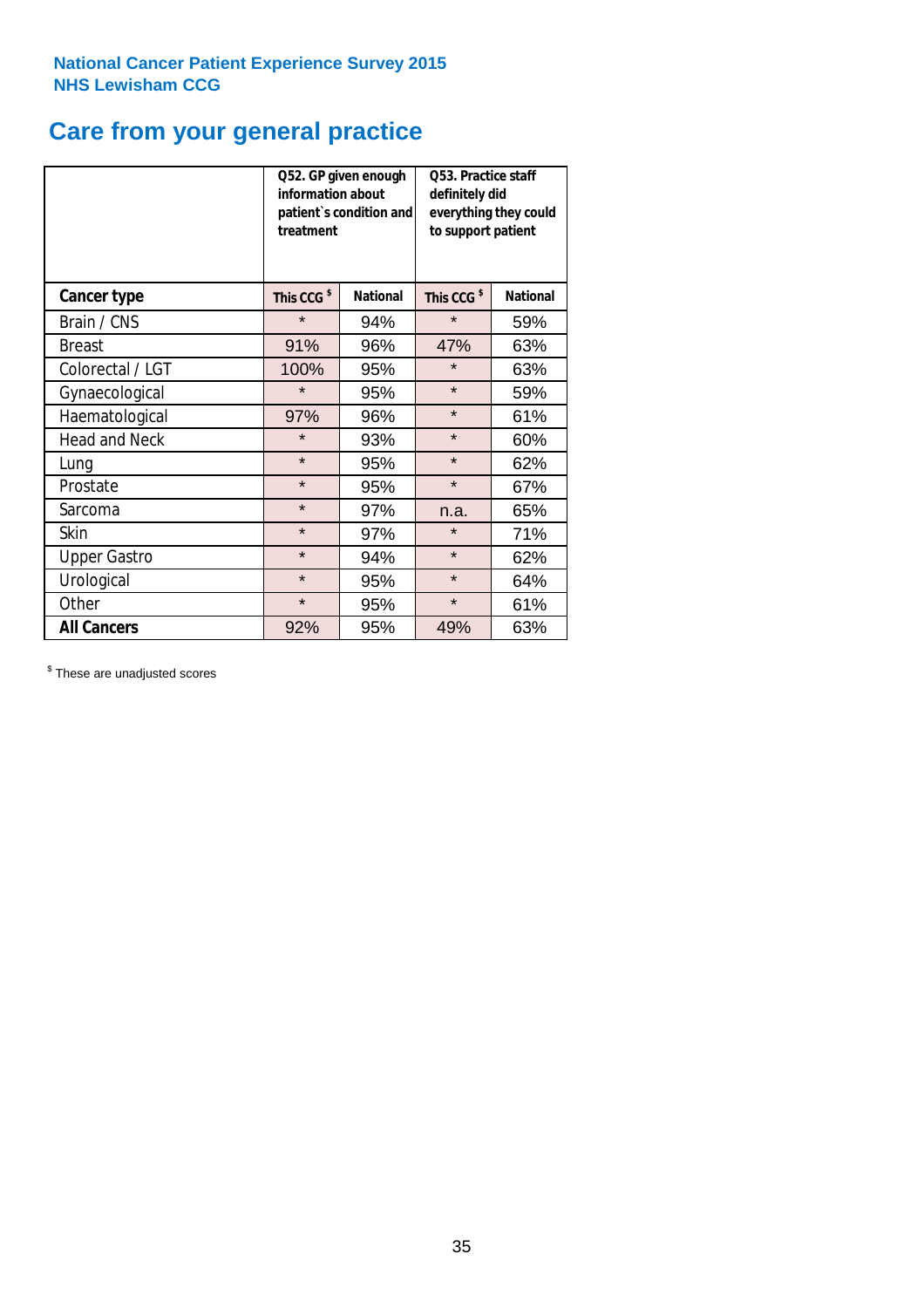## **Your overall NHS care**

|                      | Q54. Hospital and<br>community staff<br>always worked well<br>together |                 | Q55. Patient given a<br>care plan |                 | Q56. Overall the<br>administration of the<br>care was very good /<br>qood |                 | Q57. Length of time for<br>attending clinics and<br>appointments was<br>right |                 |
|----------------------|------------------------------------------------------------------------|-----------------|-----------------------------------|-----------------|---------------------------------------------------------------------------|-----------------|-------------------------------------------------------------------------------|-----------------|
| <b>Cancer type</b>   | This CCG <sup>\$</sup>                                                 | <b>National</b> | This CCG <sup>\$</sup>            | <b>National</b> | This CCG <sup>\$</sup>                                                    | <b>National</b> | This CCG <sup>\$</sup>                                                        | <b>National</b> |
| Brain / CNS          | $\star$                                                                | 45%             | $\star$                           | 29%             | $\star$                                                                   | 84%             | $\star$                                                                       | 60%             |
| <b>Breast</b>        | 42%                                                                    | 60%             | 37%                               | 35%             | 84%                                                                       | 90%             | 53%                                                                           | 64%             |
| Colorectal / LGT     | 50%                                                                    | 60%             | $\star$                           | 36%             | 76%                                                                       | 88%             | 52%                                                                           | 68%             |
| Gynaecological       | $\star$                                                                | 58%             | $\star$                           | 29%             | $\star$                                                                   | 89%             | $\star$                                                                       | 66%             |
| Haematological       | 55%                                                                    | 63%             | 32%                               | 33%             | 88%                                                                       | 92%             | 50%                                                                           | 62%             |
| <b>Head and Neck</b> | $\star$                                                                | 58%             | $\star$                           | 34%             | $\star$                                                                   | 89%             | $\star$                                                                       | 65%             |
| Lung                 | $\star$                                                                | 63%             | $\star$                           | 32%             | $\star$                                                                   | 89%             | $\star$                                                                       | 70%             |
| Prostate             | $\star$                                                                | 63%             | $\star$                           | 36%             | $\star$                                                                   | 87%             | $\star$                                                                       | 71%             |
| Sarcoma              | $\star$                                                                | 60%             | $\star$                           | 31%             | $\star$                                                                   | 90%             | $\star$                                                                       | 63%             |
| Skin                 | $\star$                                                                | 69%             | $\star$                           | 39%             | $\star$                                                                   | 89%             | $\star$                                                                       | 73%             |
| <b>Upper Gastro</b>  | $\star$                                                                | 58%             | $\star$                           | 36%             | $\star$                                                                   | 88%             | $\star$                                                                       | 66%             |
| Urological           | $\star$                                                                | 62%             | $\star$                           | 26%             | $\star$                                                                   | 84%             | $\star$                                                                       | 73%             |
| Other                | $\star$                                                                | 56%             | $\star$                           | 29%             | $\star$                                                                   | 87%             | $\star$                                                                       | 61%             |
| <b>All Cancers</b>   | 50%                                                                    | 61%             | 27%                               | 33%             | 85%                                                                       | 89%             | 57%                                                                           | 66%             |

|                      | Q58. Taking part in<br>cancer research | discussed with patient | Q59. Patient's average<br>rating of care scored<br>from very poor to very<br>good |                 |  |
|----------------------|----------------------------------------|------------------------|-----------------------------------------------------------------------------------|-----------------|--|
| <b>Cancer type</b>   | This CCG <sup>\$</sup>                 | <b>National</b>        | This CCG <sup>\$</sup>                                                            | <b>National</b> |  |
| Brain / CNS          | $\star$                                | 32%                    | $\star$                                                                           | 8.5             |  |
| <b>Breast</b>        | 64%                                    | 28%                    | 8.3                                                                               | 8.8             |  |
| Colorectal / LGT     | 28%                                    | 22%                    | 8.1                                                                               | 8.7             |  |
| Gynaecological       | $\star$                                | 27%                    | $\star$                                                                           | 8.7             |  |
| Haematological       | 33%                                    | 36%                    | 8.4                                                                               | 8.8             |  |
| <b>Head and Neck</b> | $\star$                                | 21%                    | $\star$                                                                           | 8.6             |  |
| Lung                 | $\star$                                | 34%                    | $\star$                                                                           | 8.6             |  |
| Prostate             | $\star$                                | 35%                    | $\star$                                                                           | 8.6             |  |
| Sarcoma              | $\star$                                | 29%                    | $\star$                                                                           | 8.7             |  |
| Skin                 | $\star$                                | 17%                    | $\star$                                                                           | 8.9             |  |
| <b>Upper Gastro</b>  | $\star$                                | 30%                    | $\star$                                                                           | 8.6             |  |
| Urological           | $\star$                                | 14%                    | $\star$                                                                           | 8.5             |  |
| Other                | $\star$                                | 31%                    | $\star$                                                                           | 8.6             |  |
| <b>All Cancers</b>   | 43%                                    | 28%                    | 8.4                                                                               | 8.7             |  |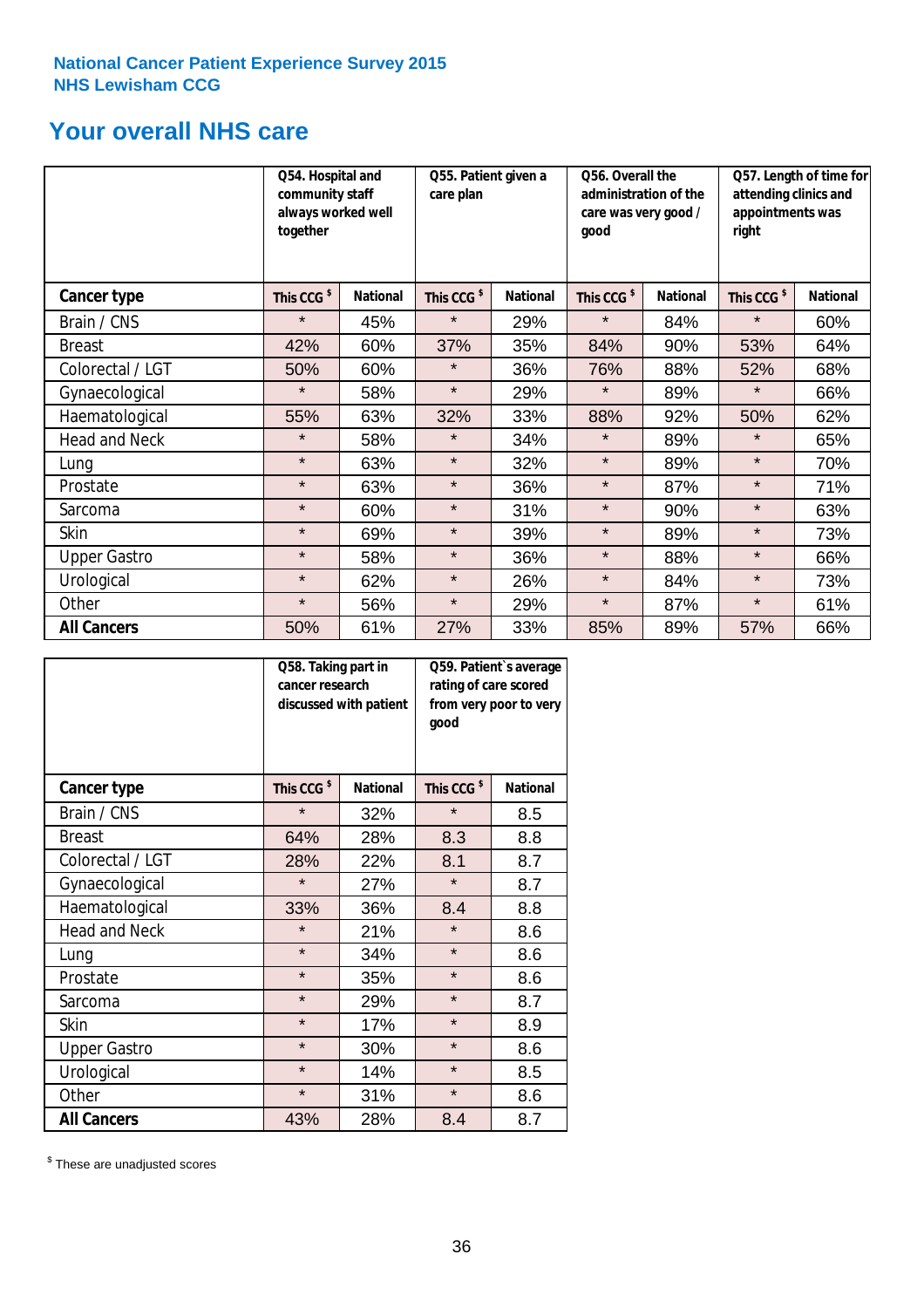## **Annex**

## **Methodology**

The sample for the survey included all adult (aged 16 and over) NHS patients, with a confirmed primary diagnosis of cancer, discharged from an NHS Trust after an inpatient episode or day case attendance for cancer related treatment in the months of April, May and June 2015.

The patients included in the sample had relevant cancer ICD10 codes (C00-99 excluding C44 and C84, and D05) in the first diagnosis field of their patient records, applied to their patient files by the relevant NHS Trust, and were alive at the point at which fieldwork commenced. Deceased checks were undertaken on up to three occasions during fieldwork, to ensure that questionnaires were not sent to patients who had died since their treatment.

Trust samples were checked rigorously for duplicates and patient lists were also de-duplicated nationally to ensure that patients did not receive multiple copies of questionnaires.

The fieldwork for the survey was undertaken between October 2015 and March 2016.

For the first time, the survey used a mixed mode methodology. Questionnaires were sent by post with two reminders where necesssary, but also included an option to complete online. A Freephone helpline was available for respondents to ask questions about the survey, to enable them to complete their questionnaires over the phone, and to provide access to a translation and interpreting facility for those whose first language was not English.

The Health Research Authority supported the survey by granting Section 251 approval.

## **Further information**

Further information on survey methodology, as well as all of the national and local reports and data, is available at www.ncpes.co.uk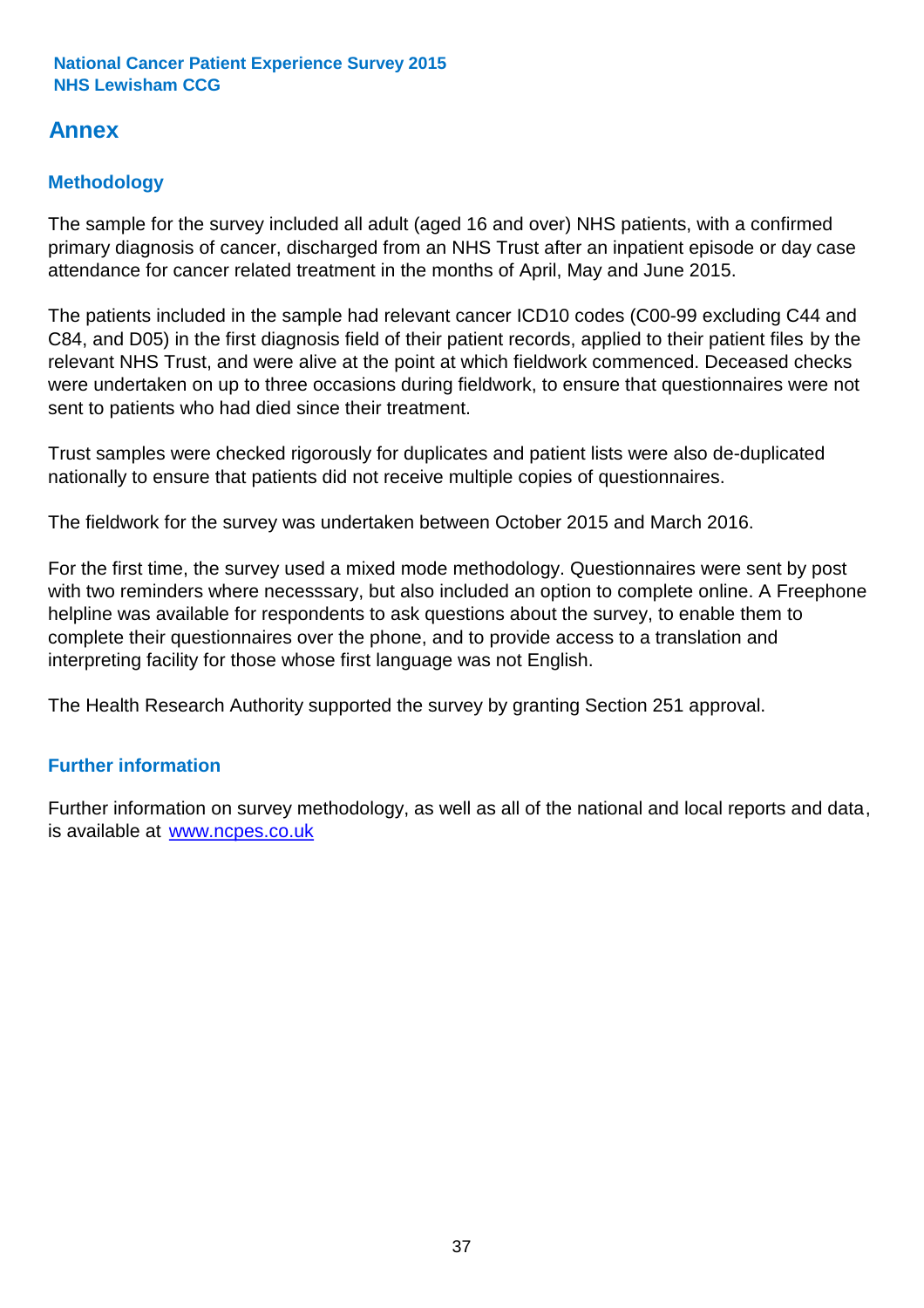### **Redevelopment of the 2015 survey**

A number of significant changes have been made to the National Cancer Patient Experience Survey in 2015:

- the length of the questionnaire has been reduced
- response options have been reviewed and changed to make them consistent throughout the survey
- some of the questions and / or answer options have been changed so that they are now in line with questions in other patient surveys (e.g. the Care Quality Commission national patient surveys), to improve comparability between them
- the topic areas within the questionnaire have been redesigned to capture the whole patient journey.

There are 50 questions in the questionnaire that relate directly to patient experience. Of these, 14 remain unchanged from previous years; and a further 21 have been slightly amended. We draw caution in directly comparing data from the 2015 survey to the findings of the previous CPES surveys, even for identical questions. Changes in the structure of the survey instrument (questionnaire) and also the administration of the survey (calendar period and length of time from sampling to field work start and completion) may influence nationwide averages, although these features will not greatly impact on relative comparisons (e.g. between patient groups or hospitals).

The other 15 questions are either new or substantially changed from previous years.

It is expected that there will be few, if any changes, to the questionnaire going forward so we will be able to compare the results year on year. Where changes are necessary they are expected to be for methodological reasons or to improve question reliability.

Another significant change in 2015 is that an online version of the questionnaire has been developed. The online version was developed to make the questionnaire more accessible for respondents. This may have an impact on the demographic characteristics of the respondents. This may be an improvement if previously underrepresented groups have responded. However, changes to the demographics of respondents may have implications on the overall results - and again, leads us to draw caution in directly comparing results with previous years.

### **Official Statistics**

The 2015 survey data has been published for the first time as Official Statistics. The 2015 survey data has been produced and published in line with the Code of Practice for Official Statistics.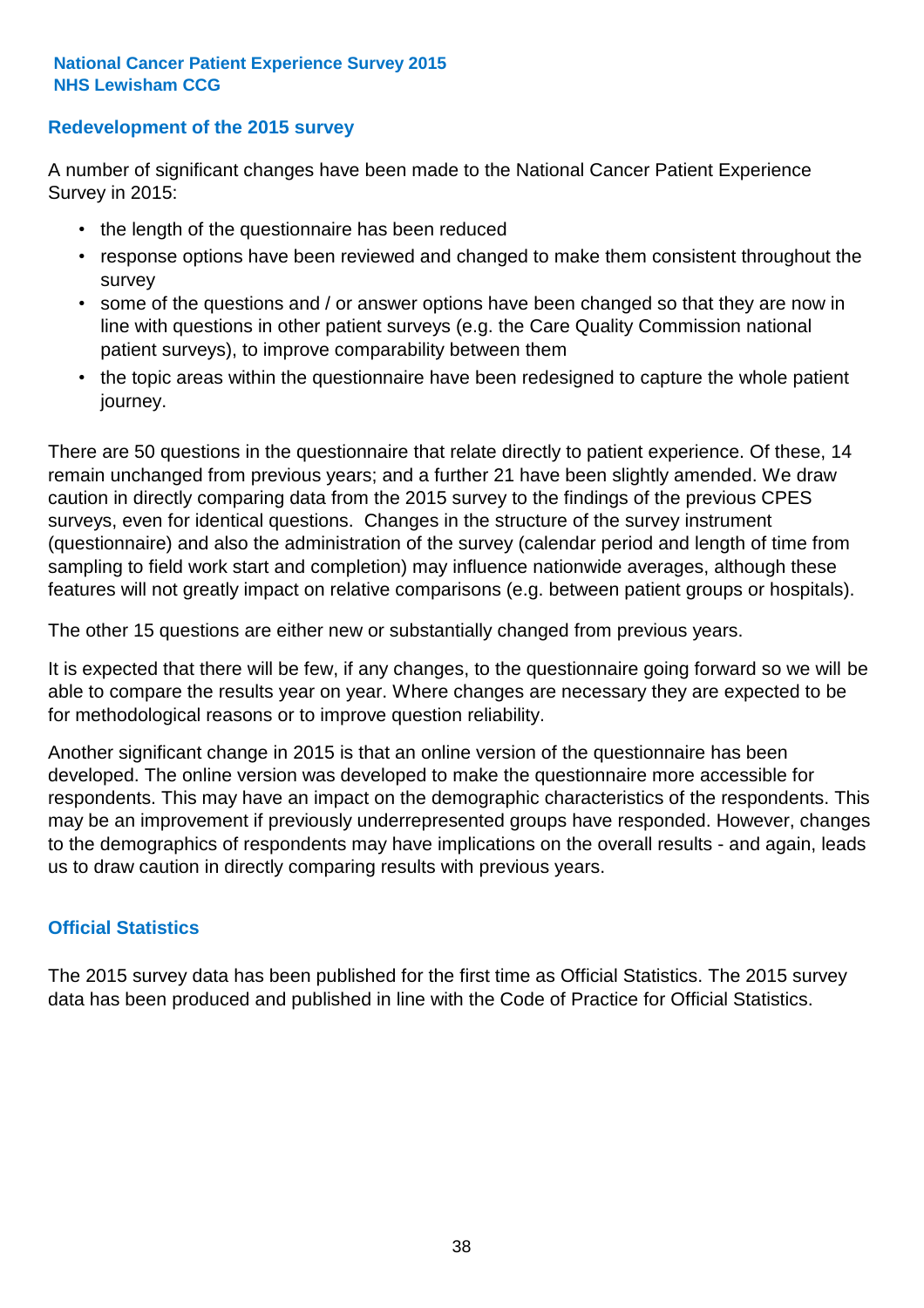### **Scoring methodologies**

49 of the 50 questions relating directly to patient experience have been summarised as the score of the percentage of patients who reported a positive experience. For example:

- question 6 asks: "Overall, how did you feel about the length of time you had to wait for your test to be done?". Responses have been recorded as positive only for those patients who selected the first option ("It was about right")
- question 11 asks: "When you were told you had cancer, were you given written information about the type of cancer you had?". Responses have been recorded as positive only for those patients who selected the first option ("Yes, and it was easy to understand").

Where options do not provide any information on positive/negative patient experience (e.g. "Don't know / can't remember"), they are excluded from the score.

The other question (question 59) asks respondents to rate their overall care on a scale of 0 to 10. Scores have been given as an average on this scale.

A copy of the 2015 questionnaire, marked up with all of these scoring conventions, is available at www.ncpes.co.uk

Further details on the scoring methodology can be found in the technical document for the survey, available at <u>www.ncpes.co.uk</u>

#### **Case-mix adjustment**

For the first time in 2015, case-mix adjusted findings are being presented alongside unadjusted results for CCGs. Case-mix adjustment allows us to account for the impact that differing patient populations might have on results. By using the case-mix adjusted estimates we can obtain a greater understanding of how a CCG is performing given their patient population.

The factors taken into account in this case-mix adjustment are gender, age, ethnic group, deprivation, and tumour group.

For further details on case-mix adjustment, please refer to the technical document for the survey, available at www.ncpes.co.uk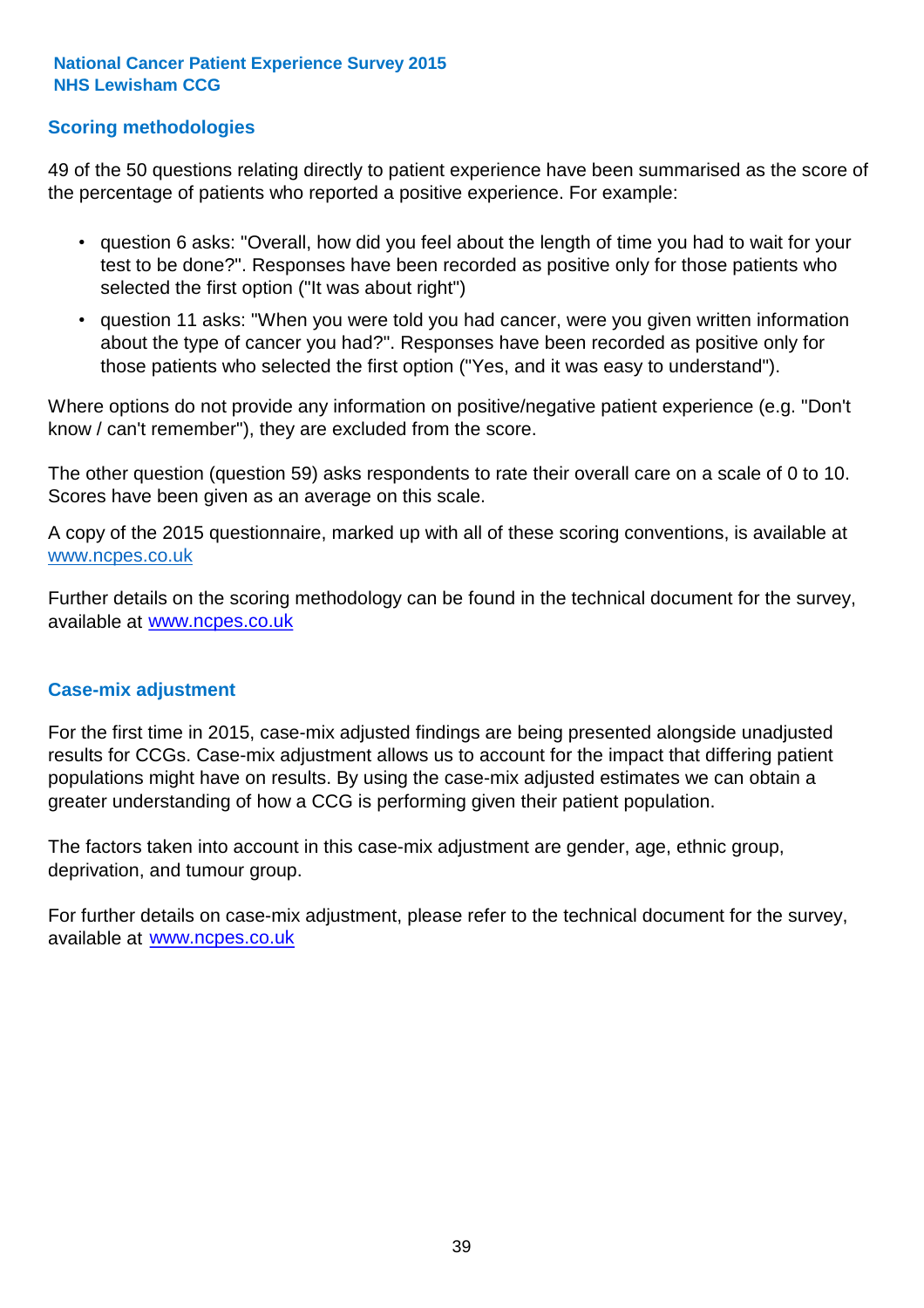## **Response Rates**

|                 | Sample      | <b>Excluded</b> | Adjusted      | <b>Not</b>              | Blank / | Completed | Response |
|-----------------|-------------|-----------------|---------------|-------------------------|---------|-----------|----------|
|                 | <b>Size</b> |                 | <b>Sample</b> | <b>Returned Refused</b> |         |           | Rate     |
| <b>National</b> | 116,991     | 8.719           | 108,272       | 33,168                  | 3.918   | 71,186    | 66%      |
| <b>08L</b>      | 439         | 37              | 402           | <b>1721</b>             |         | 225       | 56%      |

#### **Respondents by tumour group**

The tables below show the numbers of patients from each tumour group and the age and gender distribution of these patients.

| <b>Tumour Group</b>  | Number of<br>respondents* |
|----------------------|---------------------------|
| Brain / CNS          | 3                         |
| <b>Breast</b>        | 50                        |
| Gynaecological       | 16                        |
| Colorectal / LGT     | 30                        |
| Lung                 | 18                        |
| <b>Skin</b>          | 7                         |
| Haematological       | 35                        |
| <b>Upper Gastro</b>  | 20                        |
| Other                | 2                         |
| Urological           | 12                        |
| Prostate             | 20                        |
| Sarcoma              | 1                         |
| <b>Head and Neck</b> | 11                        |

*\* These figures may not match the numerator for all questions in the 'Comparisons by tumour group' section of this report, because not all questions were answered by all respondents.*

### **Respondents by age and gender**

The questionnaire asked respondents to give their year of birth. This information has been amalgamated into 8 age bands. The age and gender distribution for the CCG was as follows:

|             | 16-24 | 25-34 | 35-44 | 45-54 | 55-64 | 65-74 | 75-84 | $85+$ | Total |
|-------------|-------|-------|-------|-------|-------|-------|-------|-------|-------|
| <b>Male</b> |       |       |       | 12    | 20    | 30    | 25    |       | 94    |
| Female      |       |       | 12    | 38    | 33    | 26    | 18    |       | 131   |
| Total       |       |       | 13    | 50    | 53    | 56    | 43    |       | 225   |